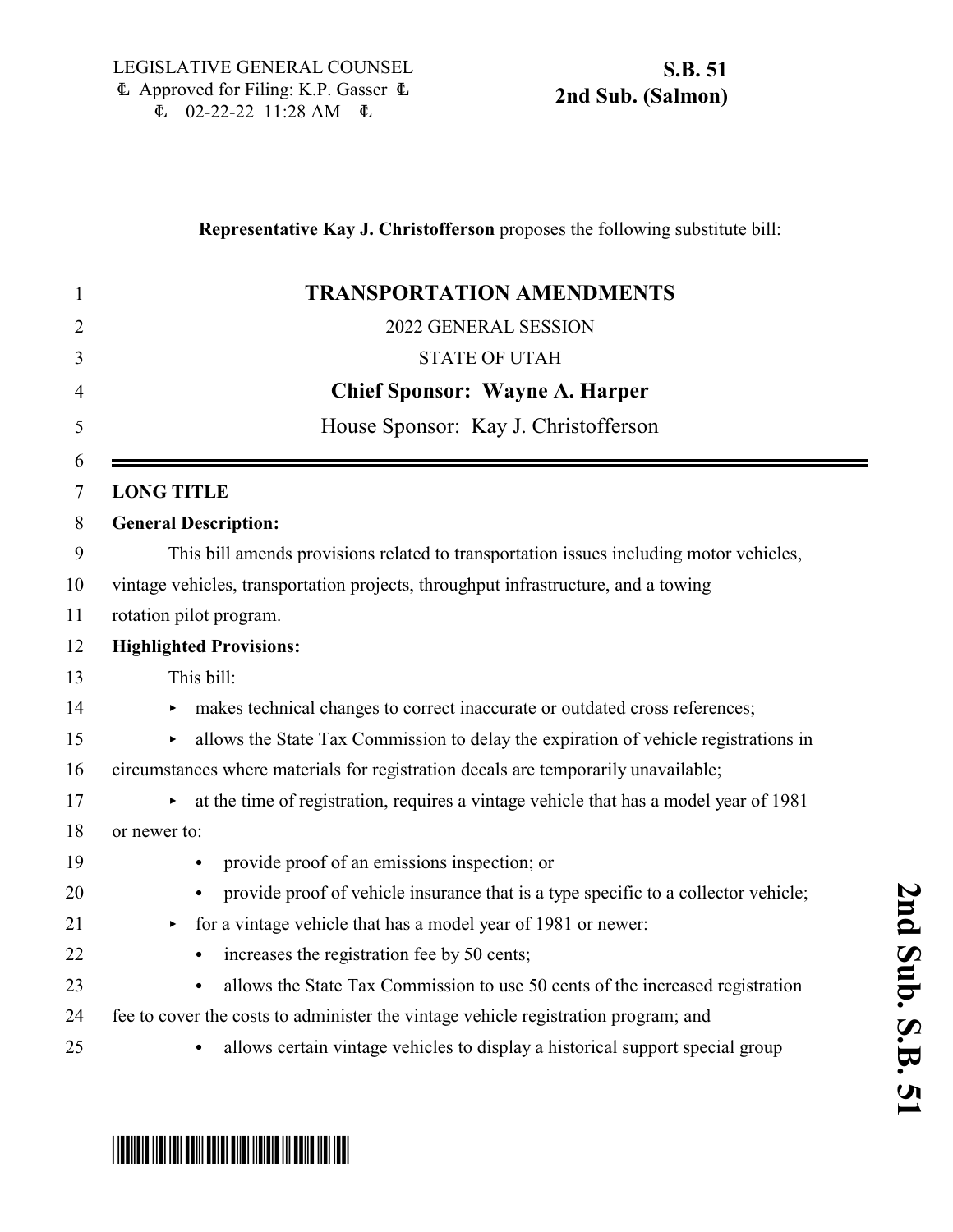| license plate instead of a vintage vehicle license plate;                                                 |
|-----------------------------------------------------------------------------------------------------------|
| for a vintage vehicle, removes the requirement to display a front license plate;<br>$\blacktriangleright$ |
| amends provisions related to the Office of the Attorney General in prosecution of                         |
| certain cases related to motor vehicle enforcement;                                                       |
| allows the Department of Public Safety to establish a pilot program to establish a<br>Þ.                  |
| public-private partnership to manage certain tow rotation dispatch services;                              |
| amends certain allocations of funding for transportation projects;                                        |
| clarifies a definition related to local option sales and use taxes for public transit; and<br>▶.          |
| makes technical changes.<br>▶.                                                                            |
| <b>Money Appropriated in this Bill:</b>                                                                   |
| This bill appropriates in fiscal year 2023:                                                               |
| to the Office of the Attorney General -- Internal Service Fund -- Attorney General:                       |
| from the Dedicated Credits Revenue Temporary Permit Account, \$192,000.                                   |
| <b>Other Special Clauses:</b>                                                                             |
| This bill provides a special effective date.                                                              |
| <b>Utah Code Sections Affected:</b>                                                                       |
| <b>AMENDS:</b>                                                                                            |
| 17B-2a-807.2, as enacted by Laws of Utah 2019, Chapter 479                                                |
| 41-1a-201, as last amended by Laws of Utah 2019, Chapter 459                                              |
| 41-1a-226, as last amended by Laws of Utah 2017, Chapter 406                                              |
| 41-1a-401, as last amended by Laws of Utah 2018, Chapters 260, 260, and 454                               |
| 41-1a-404, as last amended by Laws of Utah 2015, Chapters 81 and 412                                      |
| 41-1a-422, as last amended by Laws of Utah 2021, Chapters 219, 280, and 378                               |
| 41-1a-1201, as last amended by Laws of Utah 2018, Chapter 424                                             |
| 41-1a-1206, as last amended by Laws of Utah 2020, Chapter 377                                             |
| 41-3-105, as last amended by Laws of Utah 2020, Chapters 354 and 396                                      |
| 41-6a-1642, as last amended by Laws of Utah 2021, Chapter 322                                             |
| 41-21-1, as last amended by Laws of Utah 2016, Chapter 40                                                 |
| 53-3-105, as last amended by Laws of Utah 2021, Chapter 284                                               |
| 53-3-219, as last amended by Laws of Utah 2021, Chapter 262                                               |
| 59-12-2220, as last amended by Laws of Utah 2019, Chapter 479                                             |
|                                                                                                           |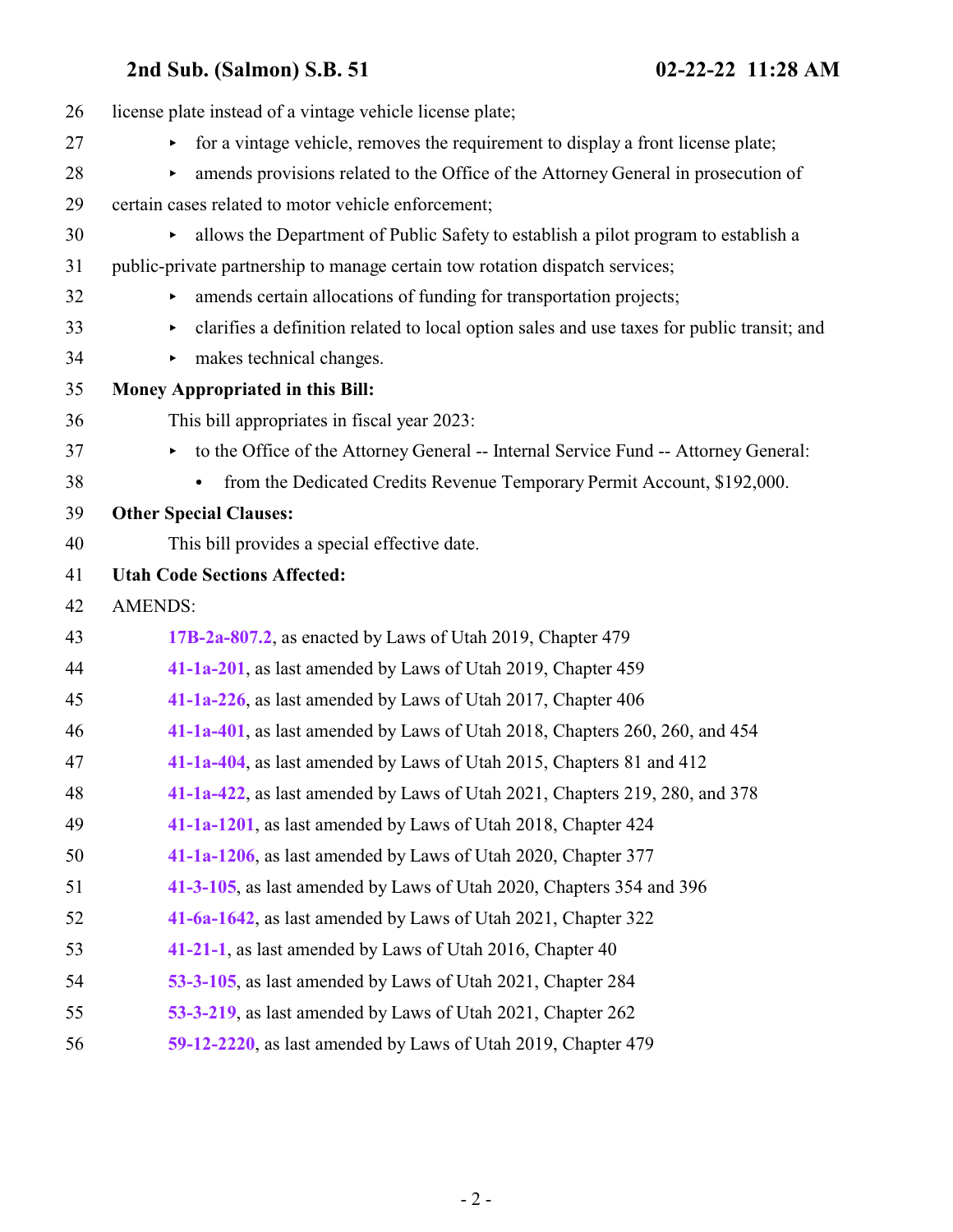<span id="page-2-0"></span>

| 57 | 63B-31-103, as enacted by Laws of Utah 2021, Chapter 420                                          |
|----|---------------------------------------------------------------------------------------------------|
| 58 | 63I-1-272, as last amended by Laws of Utah 2021, Chapter 420                                      |
| 59 | 63I-2-272, as last amended by Laws of Utah 2021, Chapter 358                                      |
| 60 | 72-1-213, as last amended by Laws of Utah 2019, Chapter 479                                       |
| 61 | 72-1-213.1, as last amended by Laws of Utah 2021, Chapter 222                                     |
| 62 | 72-1-213.2, as enacted by Laws of Utah 2021, Chapters 222 and 222                                 |
| 63 | 72-2-121, as last amended by Laws of Utah 2021, Chapters 239, 239, 420, and 420                   |
| 64 | 72-5-309, as last amended by Laws of Utah 2021, Chapter 162                                       |
| 65 | 72-5-403, as last amended by Laws of Utah 2012, Chapter 121                                       |
| 66 | <b>ENACTS:</b>                                                                                    |
| 67 | 53-1-106.2, Utah Code Annotated 1953                                                              |
| 68 | <b>REPEALS:</b>                                                                                   |
| 69 | 72-1-213, as last amended by Laws of Utah 2019, Chapter 479                                       |
| 70 |                                                                                                   |
| 71 | Be it enacted by the Legislature of the state of Utah:                                            |
|    | Section 1. Section 17B-2a-807.2 is amended to read:                                               |
| 72 |                                                                                                   |
| 73 | 17B-2a-807.2. Existing large public transit district board of trustees --                         |
| 74 | <b>Appointment -- Quorum -- Compensation -- Terms.</b>                                            |
| 75 | $(1)$ (a) (i) For a large public transit district created before January 1, 2019, and except      |
| 76 | as provided in Subsection (7), the board of trustees shall consist of three members appointed as  |
| 77 | described in Subsection $(1)(b)$ .                                                                |
| 78 | (ii) For purposes of a large public transit district created before January 1, 2019, the          |
| 79 | nominating regions are as follows:                                                                |
| 80 | (A) a central region that is Salt Lake County;                                                    |
| 81 | (B) a southern region that is comprised of Utah County and the portion of Tooele                  |
| 82 | County that is part of the large public transit district; and                                     |
| 83 | (C) a northern region that is comprised of Davis County, Weber County, and the                    |
| 84 | portion of Box Elder County that is part of the large public transit district.                    |
| 85 | (iii) (A) If a large public transit district created before January 1, 2019, annexes an           |
| 86 | additional county into the large public transit district pursuant to Section 17B-1-402, following |
| 87 | the issuance of the certificate of annexation by the lieutenant governor, the political           |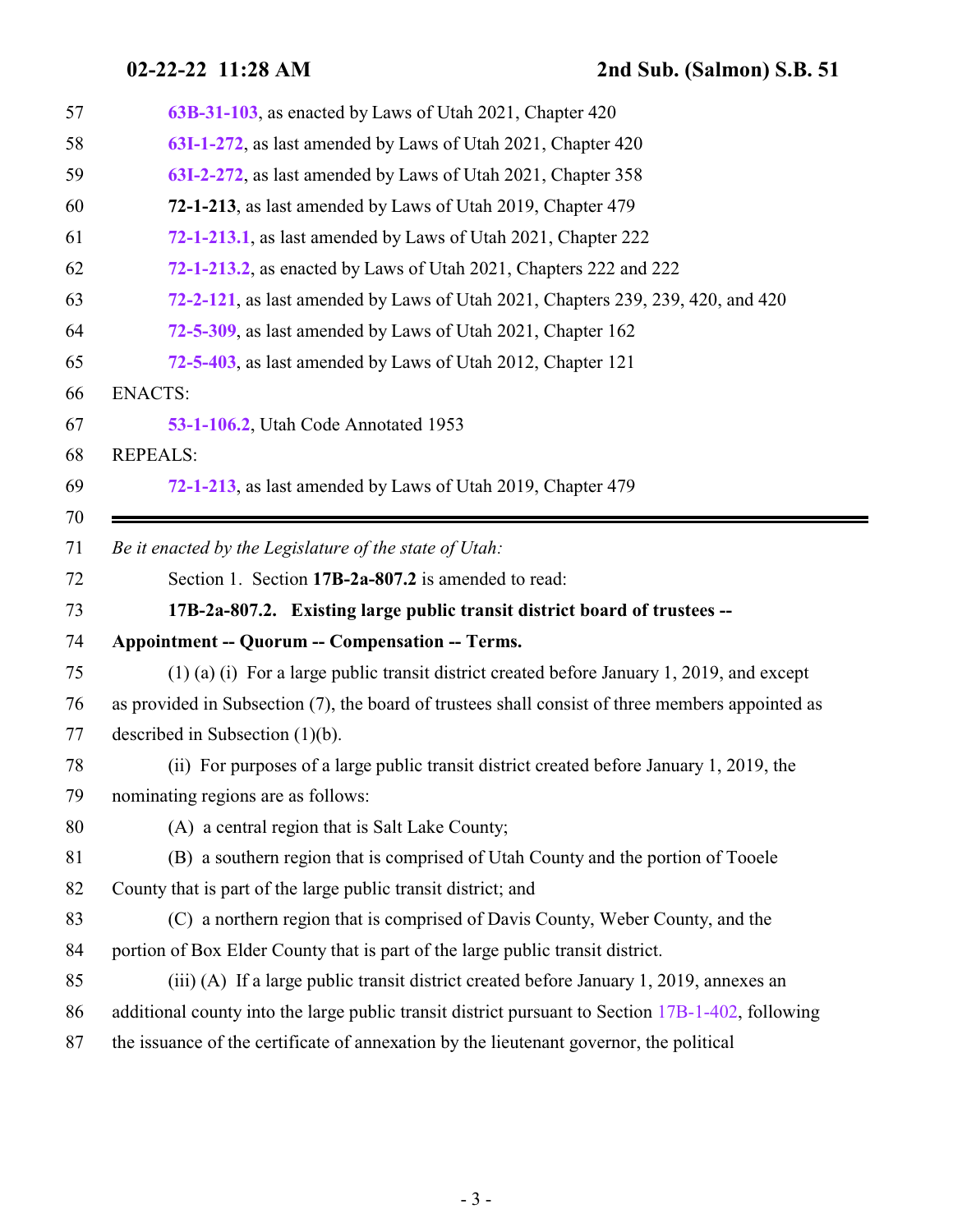| 88  | subdivisions making up the large public transit district shall submit to the Legislature for      |
|-----|---------------------------------------------------------------------------------------------------|
| 89  | approval a proposal for the creation of three regions for nominating members to the board of      |
| 90  | trustees of the large public transit district.                                                    |
| 91  | (B) If a large public transit district created before January 1, 2019, has a change to the        |
| 92  | boundaries of the large public transit district, the Legislature, after receiving and considering |
| 93  | the proposal described in Subsection $(1)(a)(iii)(A)$ , shall designate the three regions for     |
| 94  | nominating members to the board of trustees of the large public transit district.                 |
| 95  | (b) (i) Except as provided in Subsection (5), the governor, with advice and consent of            |
| 96  | the Senate, shall appoint the members of the board of trustees, making:                           |
| 97  | (A) one appointment from individuals nominated from the central region as described               |
| 98  | in Subsection $(2)$ ;                                                                             |
| 99  | (B) one appointment from individuals nominated from the southern region described in              |
| 100 | Subsection $(3)$ ; and                                                                            |
| 101 | (C) one appointment from individuals nominated from the northern region described in              |
| 102 | Subsection (4).                                                                                   |
| 103 | (2) For the appointment from the central region, the governor shall appoint one                   |
| 104 | individual selected from five individuals nominated as follows:                                   |
| 105 | (a) two individuals nominated by the council of governments of Salt Lake County; and              |
| 106 | (b) three individuals nominated by the mayor of Salt Lake County, with approval of the            |
| 107 | Salt Lake County council.                                                                         |
| 108 | (3) For the appointment from the southern region, the governor shall appoint one                  |
| 109 | individual selected from five individuals nominated as follows:                                   |
| 110 | (a) two individuals nominated by the council of governments of Utah County;                       |
| 111 | (b) two individuals nominated by the county commission of Utah County; and                        |
| 112 | (c) one individual nominated by the county commission of Tooele County.                           |
| 113 | (4) For the appointment from the northern region, the governor shall appoint one                  |
| 114 | individual selected from five individuals nominated as follows:                                   |
| 115 | (a) one individual nominated by the council of governments of Davis County;                       |
| 116 | (b) one individual nominated by the council of governments of Weber County;                       |
| 117 | (c) one individual nominated by the county commission of Davis County;                            |
| 118 | (d) one individual nominated by the county commission of Weber County; and                        |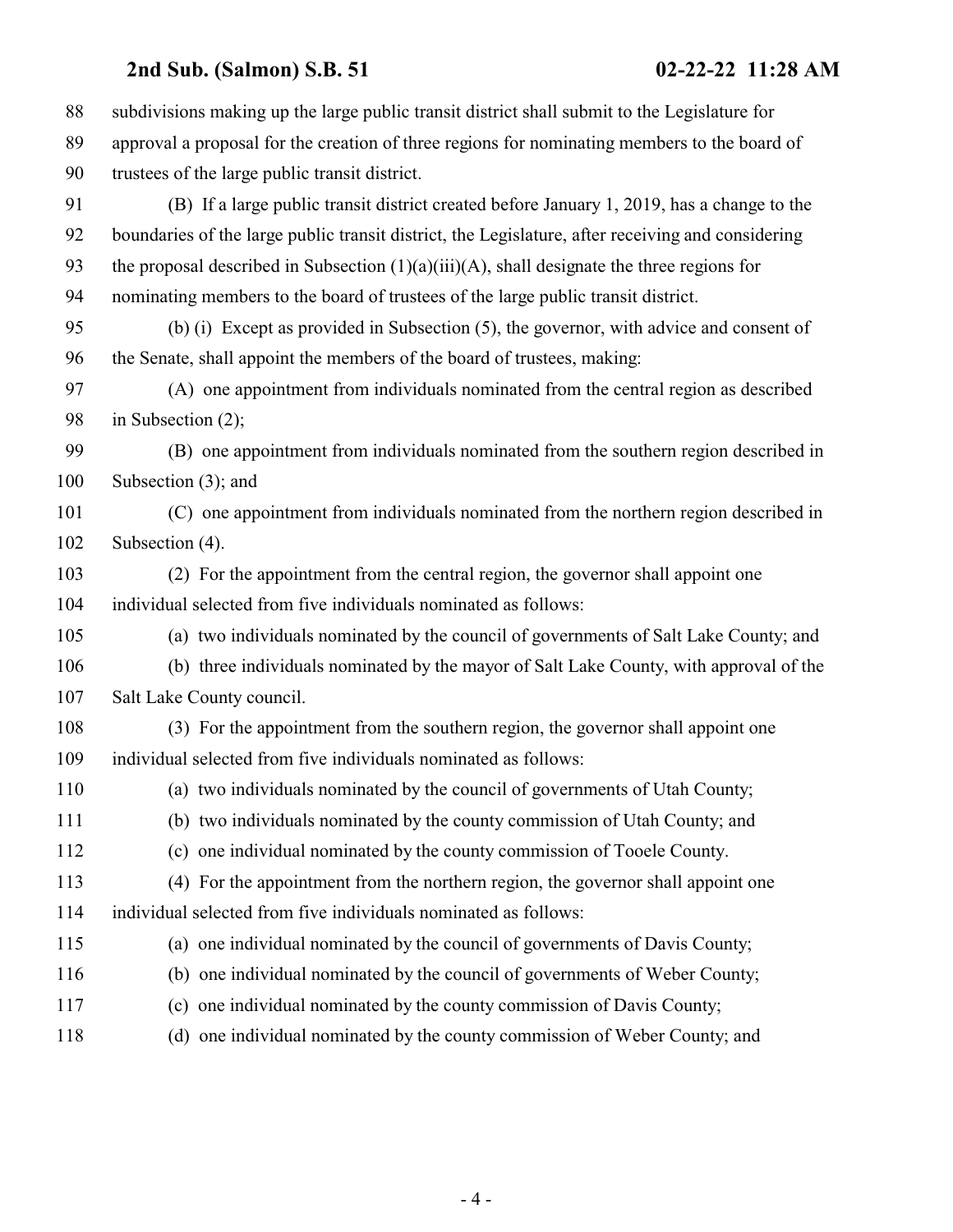| 119 | (e) one individual nominated by the county commission of Box Elder County.                                      |
|-----|-----------------------------------------------------------------------------------------------------------------|
| 120 | $(5)$ (a) The nominating counties described in Subsections (2) through (4) shall ensure                         |
| 121 | that nominations are submitted to the governor no later than June 1 of each respective                          |
| 122 | nominating year.                                                                                                |
| 123 | $[\frac{1}{2}, \frac{1}{2}]$ (b) If the governor fails to appoint one of the individuals nominated as described |
| 124 | in Subsection $(2)$ , $(3)$ , or $(4)$ , as applicable, within 60 days of the nominations, the following        |
| 125 | appointment procedures apply:                                                                                   |
| 126 | $\lceil$ (a) (i) for an appointment for the central region, the Salt Lake County council shall                  |
| 127 | appoint an individual, with confirmation by the Senate;                                                         |
| 128 | $[\phi]$ (ii) for an appointment for the southern region, the Utah County commission shall                      |
| 129 | appoint an individual, in consultation with the Tooele County commission, with confirmation                     |
| 130 | by the Senate; and                                                                                              |
| 131 | $[\text{e}(\text{e})]$ (iii) for an appointment for the northern region, the Davis County commission and        |
| 132 | the Weber County commission, collectively, and in consultation with the Box Elder County                        |
| 133 | commission, shall appoint an individual, with confirmation by the Senate.                                       |
| 134 | $(6)$ (a) Each nominee shall be a qualified executive with technical and administrative                         |
| 135 | experience and training appropriate for the position.                                                           |
| 136 | (b) The board of trustees of a large public transit district shall be full-time employees                       |
| 137 | of the public transit district.                                                                                 |
| 138 | (c) The compensation package for the board of trustees shall be determined by the local                         |
| 139 | advisory council as described in Section 17B-2a-808.2.                                                          |
| 140 | (d) (i) Subject to Subsection $(6)(d)(iii)$ , for a board of trustees of a large public transit                 |
| 141 | district, "quorum" means at least two members of the board of trustees.                                         |
| 142 | (ii) Action by a majority of a quorum constitutes an action of the board of trustees.                           |
| 143 | (iii) A meeting of a quorum of a board of trustees of a large public transit district is                        |
| 144 | subject to Section 52-4-103 regarding convening of a three-member board of trustees and what                    |
| 145 | constitutes a public meeting.                                                                                   |
| 146 | (7) (a) Subject to Subsection (8), each member of the board of trustees of a large public                       |
| 147 | transit district shall serve for a term of four years.                                                          |
| 148 | (b) A member of the board of trustees may serve an unlimited number of terms.                                   |
| 149 | (c) Notwithstanding Subsection $(2)$ , $(3)$ , or $(4)$ , as applicable, at the expiration of a                 |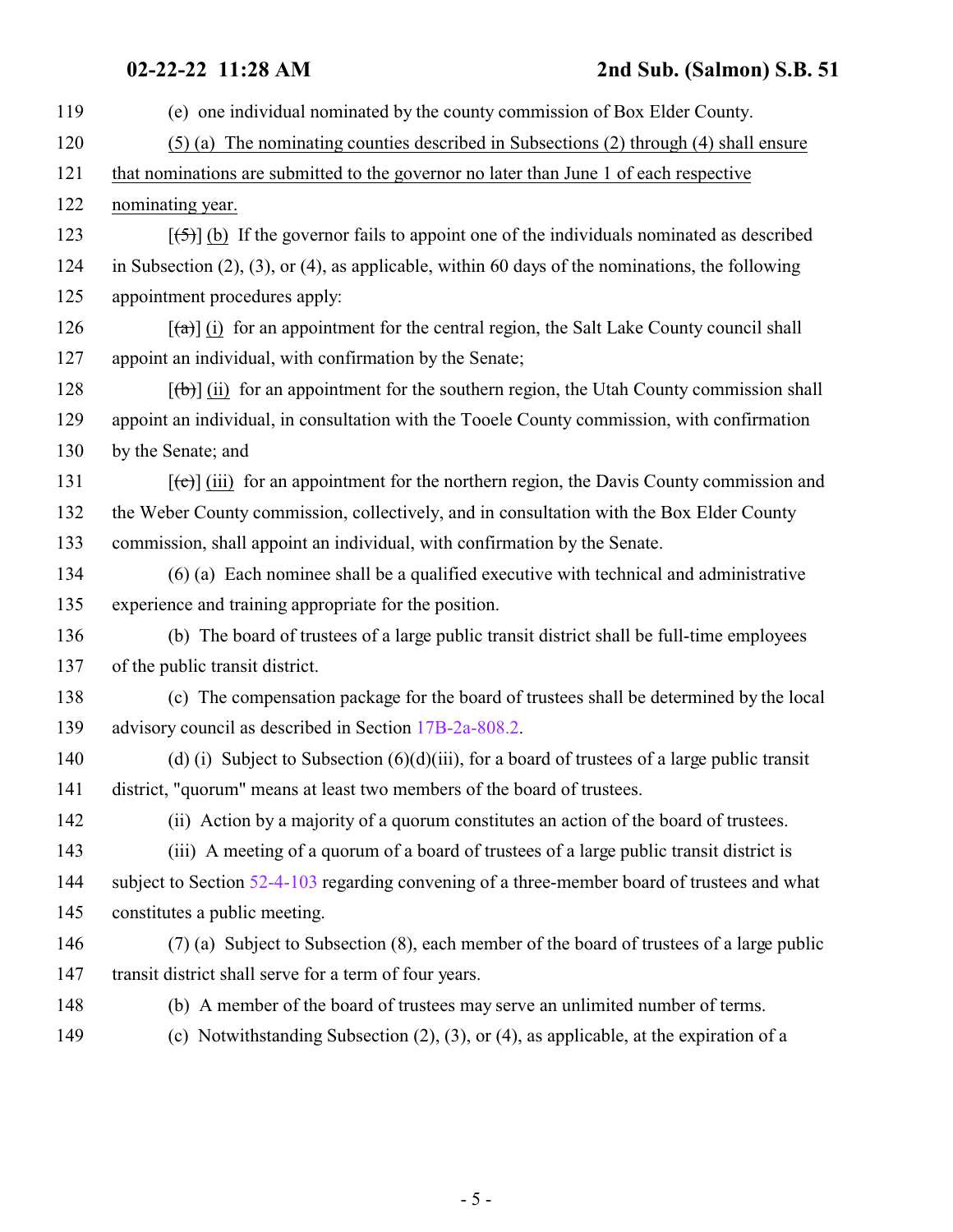<span id="page-5-0"></span>

| 150 | term of a member of the board of trustees, if the respective nominating entities and individuals         |
|-----|----------------------------------------------------------------------------------------------------------|
| 151 | for the respective region described in Subsection $(2)$ , $(3)$ , or $(4)$ , unanimously agree to retain |
| 152 | the existing member of the board of trustees, the respective nominating individuals or bodies            |
| 153 | described in Subsection $(2)$ , $(3)$ , or $(4)$ are not required to make nominations to the governor,   |
| 154 | and the governor may reappoint the existing member to the board of trustees.                             |
| 155 | (8) Each member of the board of trustees of a large public transit district shall serve at               |
| 156 | the pleasure of the governor.                                                                            |
| 157 | (9) Subject to Subsections $(7)$ and $(8)$ , a board of trustees of a large public transit               |
| 158 | district that is in place as of February 1, 2019, may remain in place.                                   |
| 159 | (10) The governor shall designate one member of the board of trustees as chair of the                    |
| 160 | board of trustees.                                                                                       |
| 161 | $(11)$ (a) If a vacancy occurs, the nomination and appointment procedures to replace the                 |
| 162 | individual shall occur in the same manner described in Subsection $(2)$ , $(3)$ , or $(4)$ , and, if     |
| 163 | applicable, Subsection (5), for the respective member of the board of trustees creating the              |
| 164 | vacancy.                                                                                                 |
| 165 | (b) If a vacancy occurs on the board of trustees of a large public transit district, the                 |
| 166 | respective nominating region shall nominate individuals to the governor as described in this             |
| 167 | section within 60 days after the vacancy occurs.                                                         |
| 168 | (c) If the respective nominating region does not nominate to fill the vacancy within 60                  |
| 169 | days, the governor shall appoint an individual to fill the vacancy.                                      |
| 170 | (d) A replacement board member shall serve for the remainder of the unexpired term,                      |
| 171 | but may serve an unlimited number of terms as provided in Subsection (7)(b).                             |
| 172 | Section 2. Section 41-1a-201 is amended to read:                                                         |
| 173 | 41-1a-201. Function of registration -- Registration required -- Penalty.                                 |
| 174 | (1) Unless exempted, a person or automated driving system may not operate and an                         |
| 175 | owner may not engage an automated driving system, give another person permission to engage               |
| 176 | an automated driving system, or give another person permission to operate a motor vehicle,               |
| 177 | combination of vehicles, trailer, semitrailer, vintage vehicle, off-highway vehicle, vessel, or          |
| 178 | park model recreational vehicle in this state unless it has been registered in accordance with           |
| 179 | this chapter, Title 41, Chapter 22, Off-Highway Vehicles, or Title 73, Chapter 18, State                 |
| 180 | Boating Act.                                                                                             |
|     |                                                                                                          |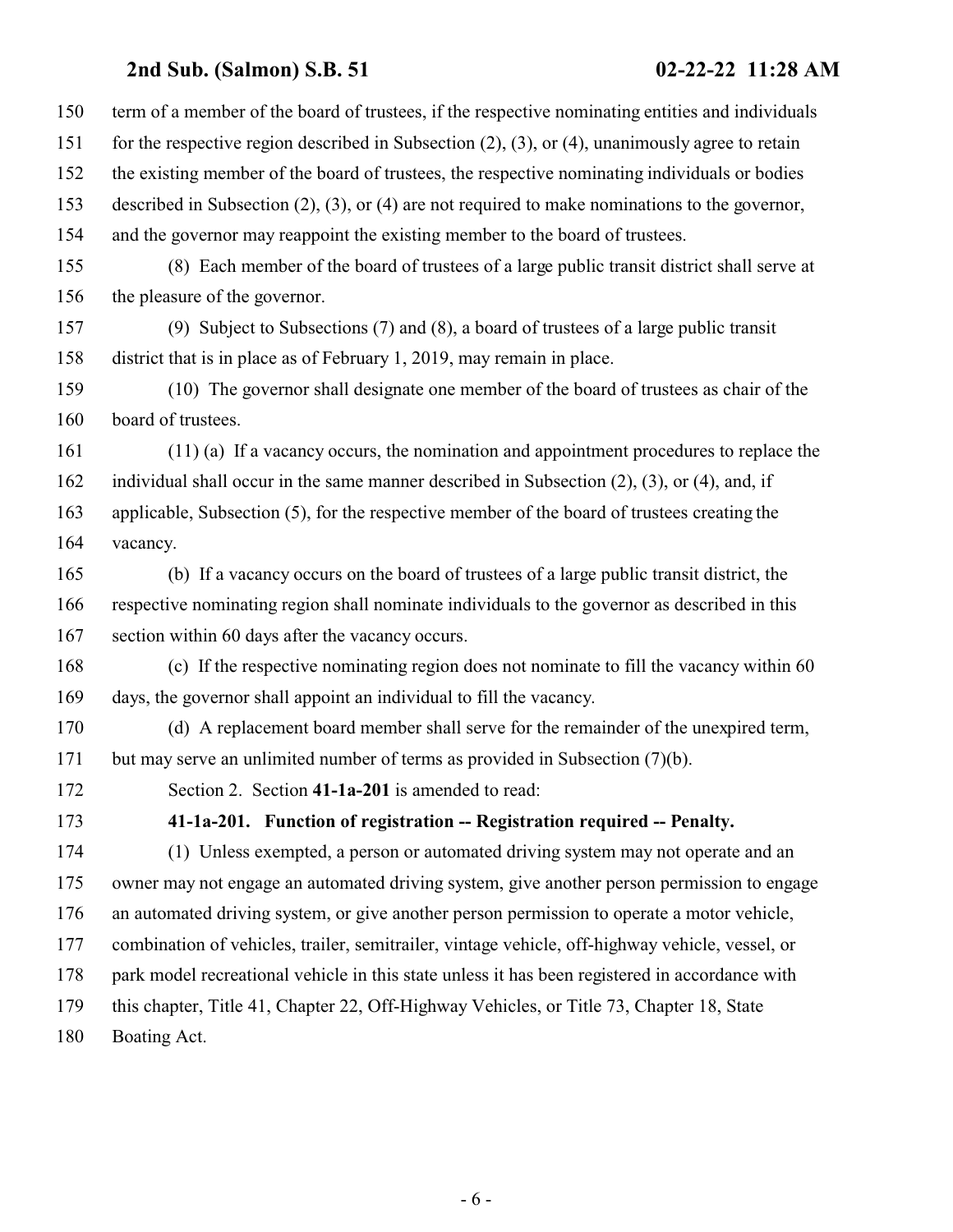<span id="page-6-1"></span><span id="page-6-0"></span>

| 181 | (2) Subject to Subsection $53-8-209(3)$ , a violation of this section is an infraction.        |
|-----|------------------------------------------------------------------------------------------------|
| 182 | (3) (a) In the event that materials are temporarily unavailable for registration items         |
| 183 | required under Section 41-1a-402, the commission may delay initial vehicle registration or     |
| 184 | renewal of vehicle registrations.                                                              |
| 185 | (b) In a circumstance described in Subsection $(3)(a)$ , a person does not violate             |
| 186 | Subsection (1) for failure to register a vehicle during a delay period described in Subsection |
| 187 | $(3)(a)$ .                                                                                     |
| 188 | Section 3. Section 41-1a-226 is amended to read:                                               |
| 189 | 41-1a-226. Vintage vehicle -- Signed statement -- Registration.                                |
| 190 | (1) The owner of a vintage vehicle who applies for registration under this part shall          |
| 191 | provide a signed statement that the vintage vehicle:                                           |
| 192 | (a) is owned and operated for the purposes described in Section $41-21-1$ ; and                |
| 193 | (b) is safe to operate on the highways of this state as described in Section $41-21-4$ .       |
| 194 | (2) $[THE]$ For a vintage vehicle with a model year of 1980 or older, the signed               |
| 195 | statement described in Subsection (1) is in lieu of an emissions inspection, from which a      |
| 196 | vintage vehicle is exempt under Subsection $41-6a-1642(4)$ .                                   |
| 197 | (3) Before registration of a vintage vehicle that has a model year of 1981 or newer, an        |
| 198 | owner shall:                                                                                   |
| 199 | (a) obtain a certificate of emissions inspection as provided in Section $41-6a-1642$ ; or      |
| 200 | (b) provide proof of vehicle insurance coverage for the vintage vehicle that is a type         |
| 201 | specific to a vehicle collector.                                                               |
| 202 | Section 4. Section 41-1a-401 is amended to read:                                               |
| 203 | 41-1a-401. License plates -- Number of plates -- Reflectorization -- Indicia of                |
| 204 | registration in lieu of or used with plates.                                                   |
| 205 | $(1)$ (a) Except as provided in Subsection $(1)(c)$ , the division upon registering a vehicle  |
| 206 | shall issue to the owner:                                                                      |
| 207 | (i) one license plate for a motorcycle, trailer, or semitrailer;                               |
| 208 | (ii) one decal for a park model recreational vehicle, in lieu of a license plate, which        |
| 209 | shall be attached in plain sight to the rear of the park model recreational vehicle;           |
| 210 | (iii) one decal for a camper, in lieu of a license plate, which shall be attached in plain     |
| 211 | sight to the rear of the camper; and                                                           |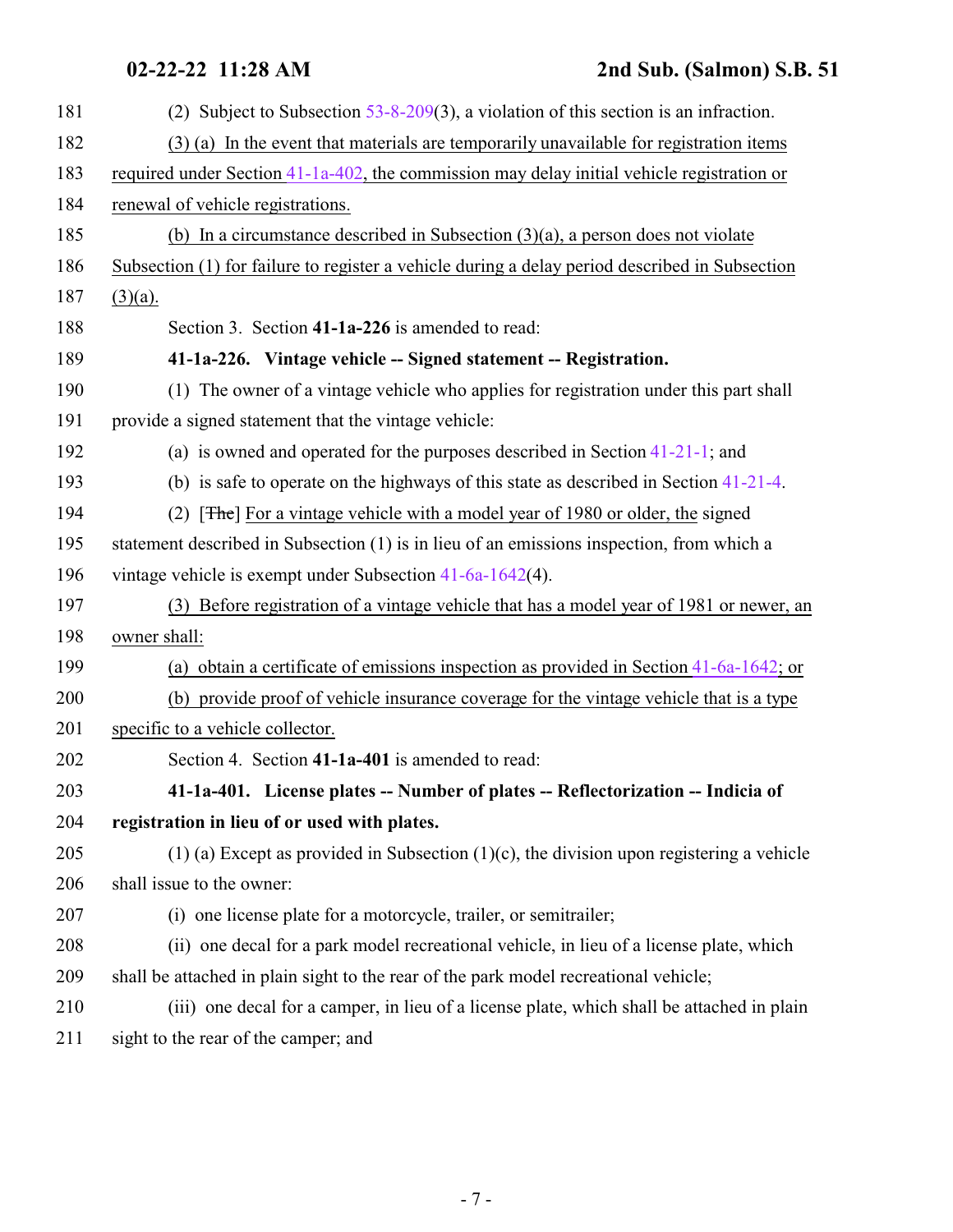| 212 | (iv) two identical license plates for every other vehicle.                                                        |
|-----|-------------------------------------------------------------------------------------------------------------------|
| 213 | (b) The license plate or decal issued under Subsection $(1)(a)$ is for the particular                             |
| 214 | vehicle registered and may not be removed during the term for which the license plate or decal                    |
| 215 | is issued or used upon any other vehicle than the registered vehicle.                                             |
| 216 | (c) (i) Notwithstanding Subsections $(1)(a)$ and $(b)$ and except as provided in Subsection                       |
| 217 | $(1)(c)(ii)$ , the division, upon registering a motor vehicle that has been sold, traded, or the                  |
| 218 | ownership of which has been otherwise released, shall transfer the license plate issued to the                    |
| 219 | person applying to register the vehicle if:                                                                       |
| 220 | (A) the previous registered owner has included the license plate as part of the sale,                             |
| 221 | trade, or ownership release; and                                                                                  |
| 222 | (B) the person applying to register the vehicle applies to transfer the license plate to the                      |
| 223 | new registered owner of the vehicle.                                                                              |
| 224 | (ii) The division may not transfer a personalized or special group license plate to a new                         |
| 225 | registered owner under this Subsection $(1)(c)$ if the new registered owner does not meet the                     |
| 226 | qualification or eligibility requirements for that personalized or special group license plate                    |
| 227 | under Sections $41-1a-410$ through $41-1a-422$ .                                                                  |
| 228 | (2) The division may receive applications for registration renewal, renew registration,                           |
| 229 | and issue new license plates or decals at any time prior to the expiration of registration.                       |
| 230 | (3) (a) (i) $\left[ \frac{A H}{B} \right]$ Except as provided in Subsection (3)(a)(iii), all license plates to be |
| 231 | manufactured and issued by the division shall be treated with a fully reflective material on the                  |
| 232 | plate face that provides effective and dependable reflective brightness during the service period                 |
| 233 | of the license plate.                                                                                             |
| 234 | (ii) [For] Except as provided in Subsection $(3)(a)(iii)$ , for a historical support special                      |
| 235 | group license plate created under this part, the division shall procure reflective material to                    |
| 236 | satisfy the requirement under Subsection $(3)(a)(i)$ as soon as such material is available at a                   |
| 237 | reasonable cost.                                                                                                  |
| 238 | (iii) Notwithstanding the reflectivity requirement described in Subsection $(3)(a)(i)$ , the                      |
| 239 | division may manufacture and issue a historical support special group license plate without a                     |
| 240 | fully reflective plate face if:                                                                                   |
| 241 | (A) the historical special group license plate is requested for a vintage vehicle that has                        |
| 242 | a model year of 1980 or older; and                                                                                |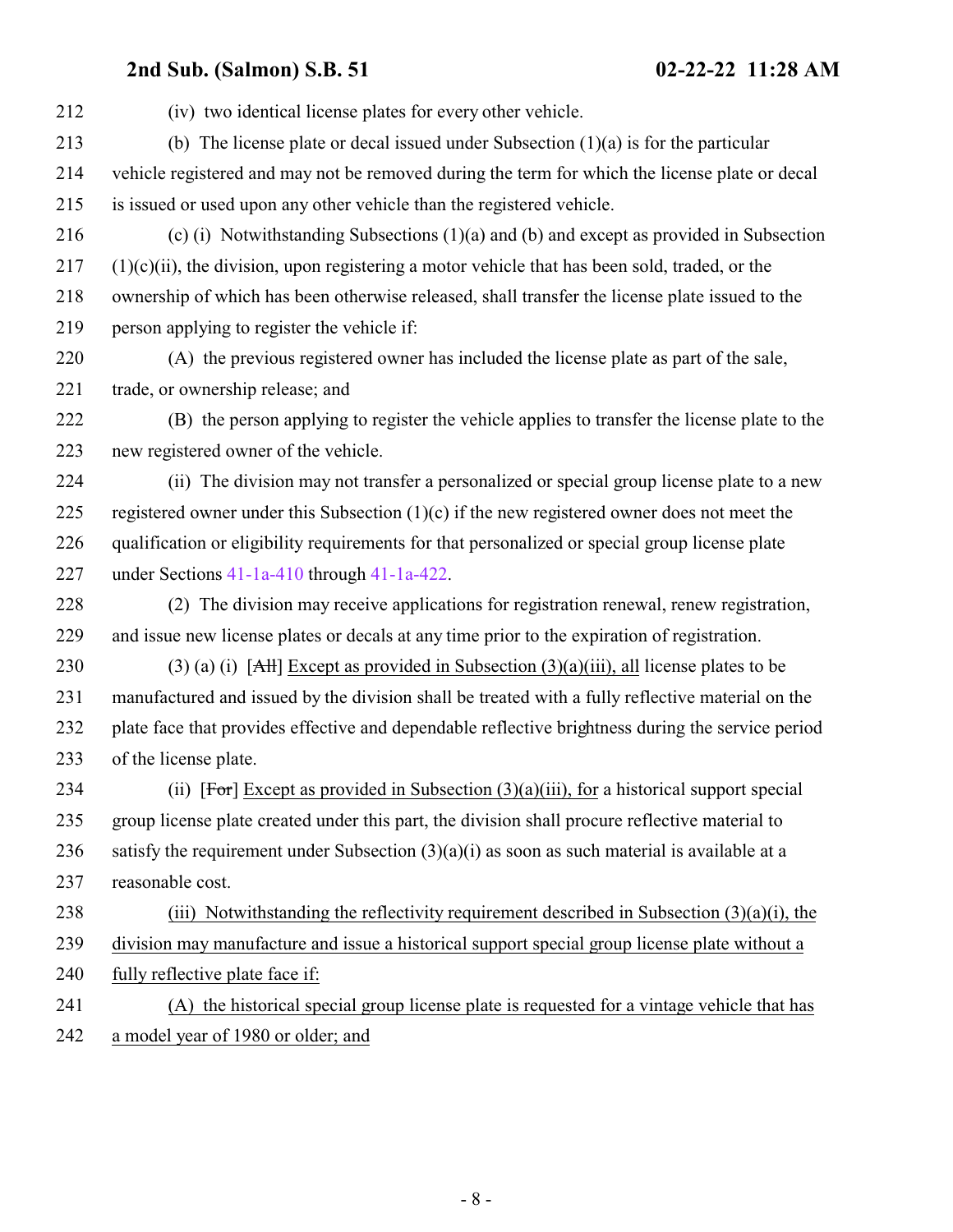<span id="page-8-0"></span>

| 243 | (B) the division has manufacturing equipment and technology available to produce the              |
|-----|---------------------------------------------------------------------------------------------------|
| 244 | plate in small quantities.                                                                        |
| 245 | (b) The division shall prescribe all license plate material specifications and establish          |
| 246 | and implement procedures for conforming to the specifications.                                    |
| 247 | (c) The specifications for the materials used such as the aluminum plate substrate, the           |
| 248 | reflective sheeting, and glue shall be drawn in a manner so that at least two manufacturers may   |
| 249 | qualify as suppliers.                                                                             |
| 250 | (d) The granting of contracts for the materials shall be by public bid.                           |
| 251 | (4) (a) The commission may issue, adopt, and require the use of indicia of registration           |
| 252 | it considers advisable in lieu of or in conjunction with license plates as provided in this part. |
| 253 | (b) All provisions of this part relative to license plates apply to these indicia of              |
| 254 | registration, so far as the provisions are applicable.                                            |
| 255 | (5) A violation of this section is an infraction.                                                 |
| 256 | Section 5. Section 41-1a-404 is amended to read:                                                  |
| 257 | 41-1a-404. Location and position of plates -- Visibility of plates -- Exceptions.                 |
| 258 | (1) License plates issued for a vehicle other than a motorcycle, trailer, vintage vehicle,        |
| 259 | or semitrailer shall be attached to the vehicle, one in the front and the other in the rear.      |
| 260 | (2) (a) The license plate issued for a motorcycle, trailer, or semitrailer shall be attached      |
| 261 | to the rear of the motorcycle, trailer, or semitrailer.                                           |
| 262 | (b) (i) An owner of a vintage vehicle shall ensure that a license plate is attached to the        |
| 263 | rear of the vintage vehicle.                                                                      |
| 264 | (ii) An owner of a vintage vehicle is not required to display a license plate on the front        |
| 265 | of the vintage vehicle.                                                                           |
| 266 | (3) Except as provided in Subsection (5), a license plate shall at all times be:                  |
| 267 | (a) securely fastened:                                                                            |
| 268 | (i) in a horizontal position to the vehicle for which it is issued to prevent the plate from      |
| 269 | swinging;                                                                                         |
| 270 | (ii) at a height of not less than 12 inches from the ground, measuring from the bottom            |
| 271 | of the plate; and                                                                                 |
| 272 | (iii) in a place and position to be clearly visible; and                                          |
| 273 | (b) maintained:                                                                                   |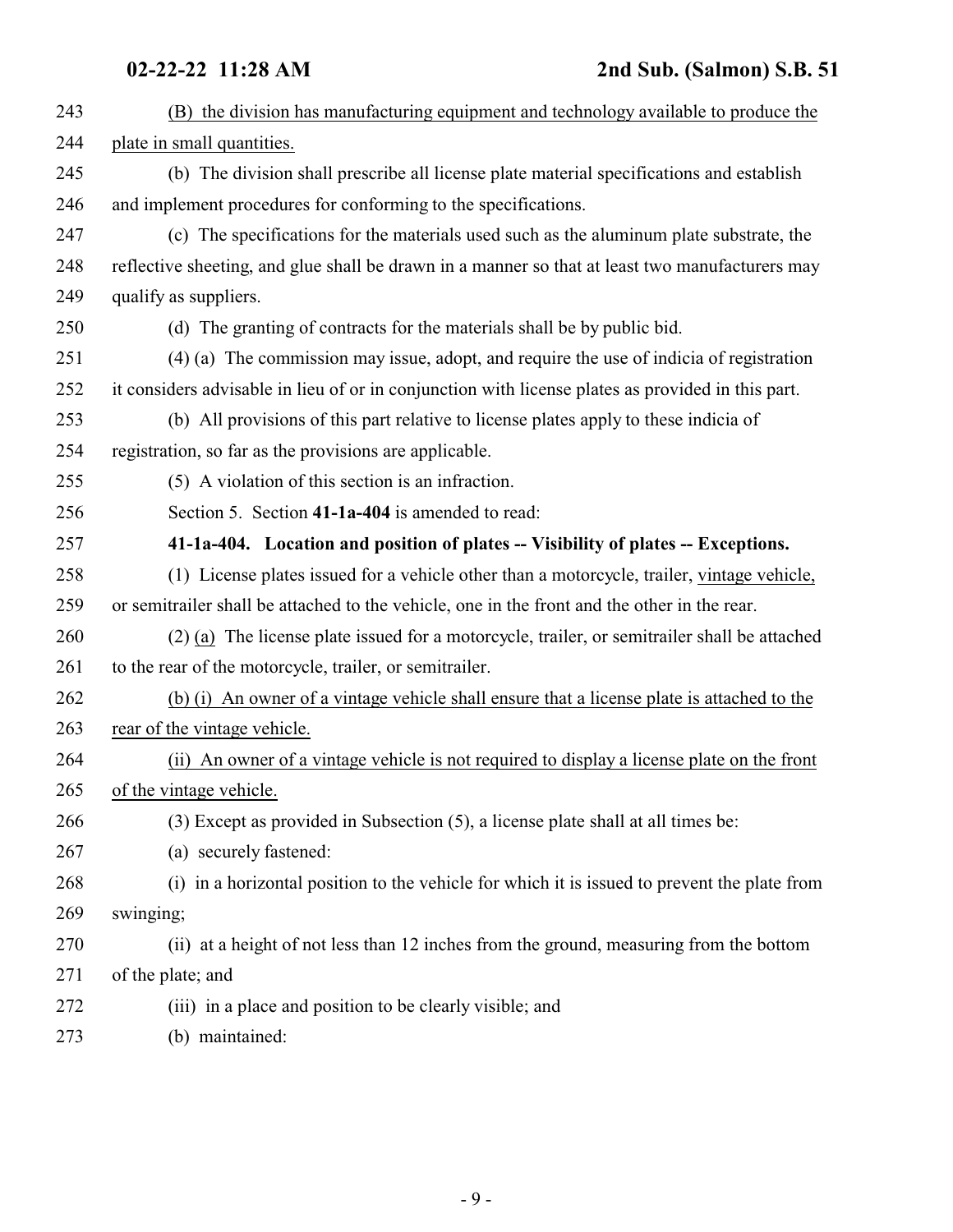<span id="page-9-0"></span>

| 274 | (i) free from foreign materials; and                                                             |
|-----|--------------------------------------------------------------------------------------------------|
| 275 | (ii) in a condition to be clearly legible.                                                       |
| 276 | (4) Enforcement by a state or local law enforcement officer of the requirement under             |
| 277 | Subsection (1) to attach a license plate to the front of a vehicle shall be only as a secondary  |
| 278 | action when the vehicle has been detained for a suspected violation by any person in the         |
| 279 | vehicle of Title 41, Motor Vehicles, other than the requirement under Subsection (1) to attach a |
| 280 | license plate to the front of the vehicle, or for another offense.                               |
| 281 | (5) The provisions of Subsections $(3)(a)(iii)$ and $(3)(b)$ do not apply to a license plate     |
| 282 | that is obscured exclusively by one or more of the following devices or by the cargo the device  |
| 283 | is carrying, if the device is installed according to manufacturer specifications or generally    |
| 284 | accepted installation practices:                                                                 |
| 285 | (a) a trailer hitch;                                                                             |
| 286 | (b) a wheelchair lift or wheelchair carrier;                                                     |
| 287 | (c) a trailer being towed by the vehicle;                                                        |
| 288 | (d) a bicycle rack, ski rack, or luggage rack; or                                                |
| 289 | (e) a similar cargo carrying device.                                                             |
| 290 | (6) A violation of this section is an infraction.                                                |
| 291 | Section 6. Section 41-1a-422 is amended to read:                                                 |
| 292 | 41-1a-422. Support special group license plates -- Contributor -- Voluntary                      |
| 293 | contribution collection procedures.                                                              |
| 294 | (1) As used in this section:                                                                     |
| 295 | (a) (i) except as provided in Subsection $(1)(a)(ii)$ , "contributor" means a person who has     |
| 296 | donated or in whose name at least \$25 has been donated to:                                      |
| 297 | (A) a scholastic scholarship fund of a single named institution;                                 |
| 298 | (B) the Department of Veterans and Military Affairs for veterans programs;                       |
| 299 | (C) the Division of Wildlife Resources for the Wildlife Resources Account created in             |
| 300 | Section 23-14-13, for conservation of wildlife and the enhancement, preservation, protection,    |
| 301 | access, and management of wildlife habitat;                                                      |
| 302 | (D) the Department of Agriculture and Food for the benefit of conservation districts;            |
| 303 | (E) the Division of Recreation for the benefit of snowmobile programs;                           |
| 304 | (F) the Guardian Ad Litem Services Account and the Children's Museum of Utah, with               |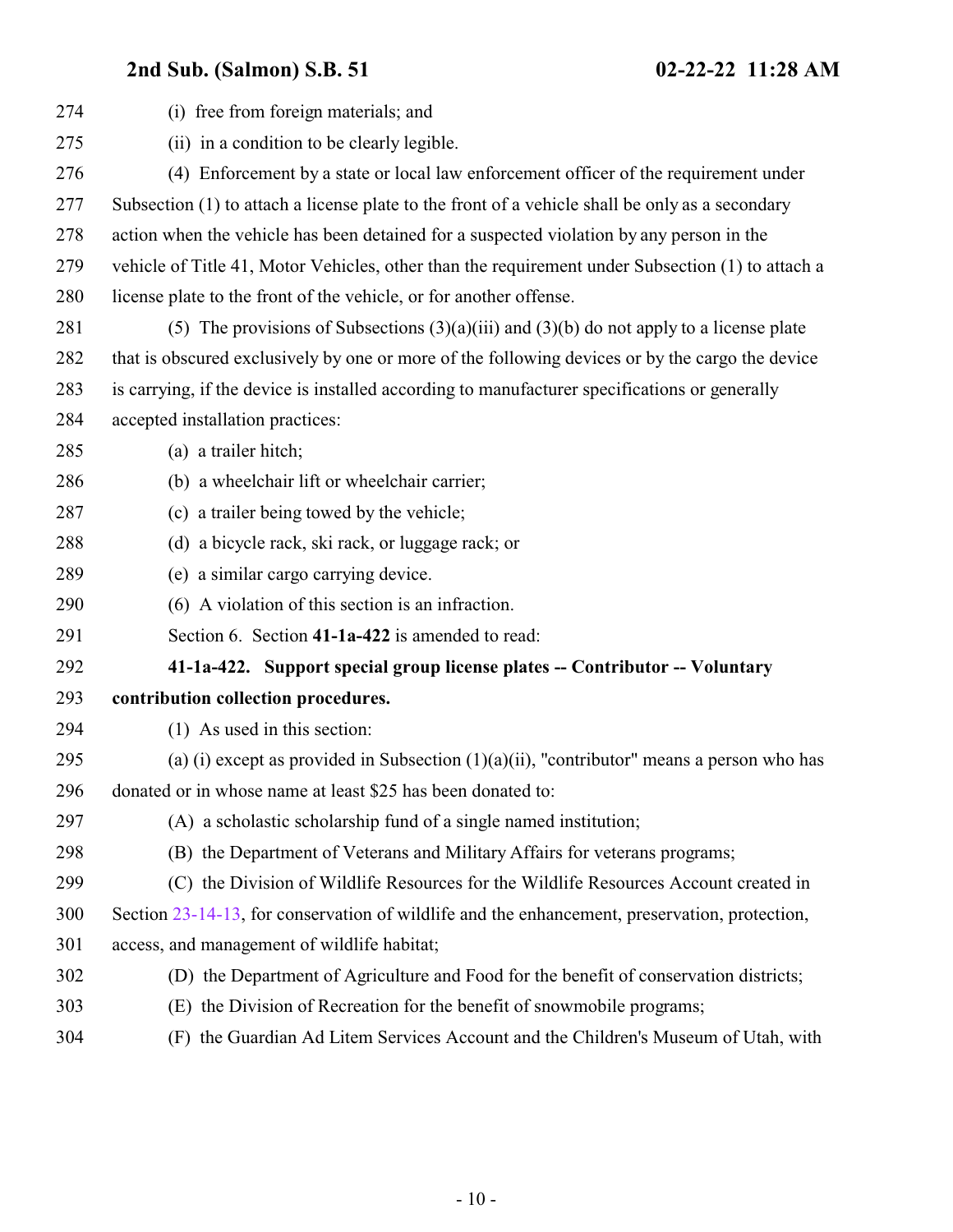the donation evenly divided between the two; (G) the Boy Scouts of America for the benefit of a Utah Boy Scouts of America council as specified by the contributor; (H) No More Homeless Pets in Utah for distribution to organizations or individuals that provide spay and neuter programs that subsidize the sterilization of domestic animals; (I) the Utah Alliance of Boys and Girls Clubs, Inc. to provide and enhance youth development programs; (J) the Utah Association of Public School Foundations to support public education; (K) the Utah Housing Opportunity Restricted Account created in Section [61-2-204](http://le.utah.gov/UtahCode/SectionLookup.jsp?section=61-2-204&session=2022GS) to assist people who have severe housing needs; (L) the Public Safety Honoring Heroes Restricted Account created in Section [53-1-118](http://le.utah.gov/UtahCode/SectionLookup.jsp?section=53-1-118&session=2022GS) to support the families of fallen Utah Highway Patrol troopers and other Department of Public Safety employees; (M) the Division of State Parks for distribution to organizations that provide support for Zion National Park; (N) the Firefighter Support Restricted Account created in Section [53-7-109](http://le.utah.gov/UtahCode/SectionLookup.jsp?section=53-7-109&session=2022GS) to support firefighter organizations; (O) the Share the Road Bicycle Support Restricted Account created in Section [72-2-127](http://le.utah.gov/UtahCode/SectionLookup.jsp?section=72-2-127&session=2022GS) to support bicycle operation and safety awareness programs; (P) the Cancer Research Restricted Account created in Section [26-21a-302](http://le.utah.gov/UtahCode/SectionLookup.jsp?section=26-21a-302&session=2022GS) to support cancer research programs; (Q) Autism Awareness Restricted Account created in Section [53F-9-401](http://le.utah.gov/UtahCode/SectionLookup.jsp?section=53f-9-401&session=2022GS) to support autism awareness programs; (R) Humanitarian Service and Educational and Cultural Exchange Restricted Account created in Section [9-17-102](http://le.utah.gov/UtahCode/SectionLookup.jsp?section=9-17-102&session=2022GS) to support humanitarian service and educational and cultural programs; (S) Upon renewal of a prostate cancer support special group license plate, to the Cancer Research Restricted Account created in Section [26-21a-302](http://le.utah.gov/UtahCode/SectionLookup.jsp?section=26-21a-302&session=2022GS) to support cancer research programs; (T) the Choose Life Adoption Support Restricted Account created in Section [62A-4a-608](http://le.utah.gov/UtahCode/SectionLookup.jsp?section=62a-4a-608&session=2022GS) to support programs that promote adoption;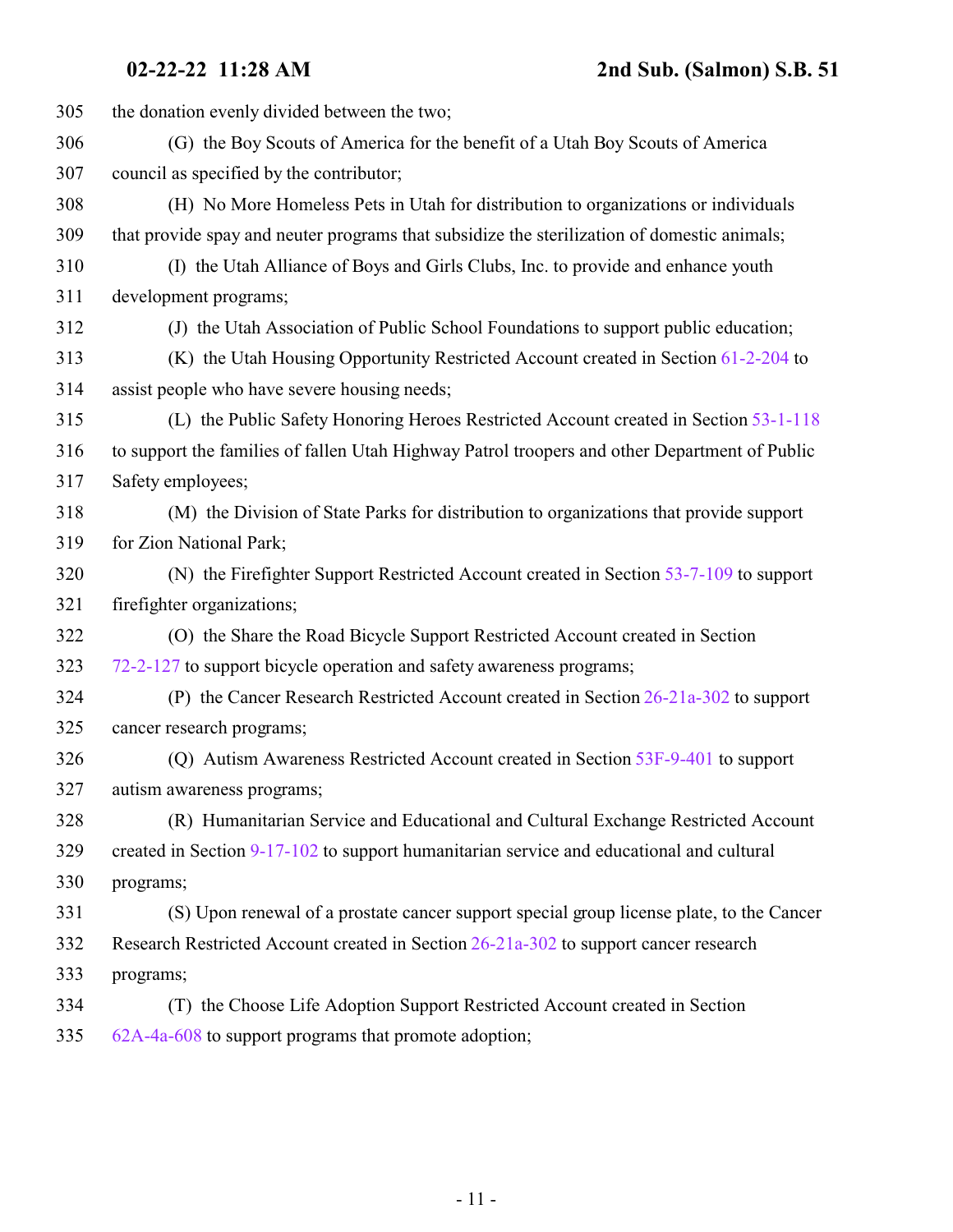| 336 | (U) the National Professional Men's Basketball Team Support of Women and Children            |
|-----|----------------------------------------------------------------------------------------------|
| 337 | Issues Restricted Account created in Section 62A-1-202;                                      |
| 338 | (V) the Utah Law Enforcement Memorial Support Restricted Account created in                  |
| 339 | Section 53-1-120;                                                                            |
| 340 | (W) the Children with Cancer Support Restricted Account created in Section                   |
| 341 | $26-21a-304$ for programs that provide assistance to children with cancer;                   |
| 342 | (X) the National Professional Men's Soccer Team Support of Building Communities              |
| 343 | Restricted Account created in Section 9-19-102;                                              |
| 344 | (Y) the Children with Heart Disease Support Restricted Account created in Section            |
| 345 | $26 - 58 - 102$ ;                                                                            |
| 346 | (Z) the Utah Intracurricular Student Organization Support for Agricultural Education         |
| 347 | and Leadership Restricted Account created in Section 4-42-102;                               |
| 348 | (AA) the Division of Wildlife Resources for the Support for State-Owned Shooting             |
| 349 | Ranges Restricted Account created in Section 23-14-13.5, for the creation of new, and        |
| 350 | operation and maintenance of existing, state-owned firearm shooting ranges;                  |
| 351 | (BB) the Utah State Historical Society to further the mission and purpose of the Utah        |
| 352 | <b>State Historical Society;</b>                                                             |
| 353 | (CC) the Motorcycle Safety Awareness Support Restricted Account created in Section           |
| 354 | $72 - 2 - 130$ ;                                                                             |
| 355 | (DD) the Transportation of Veterans to Memorials Support Restricted Account created          |
| 356 | in Section 71-14-102;                                                                        |
| 357 | (EE) clean air support causes, with half of the donation deposited into the Clean Air        |
| 358 | Support Restricted Account created in Section 19-1-109, and half of the donation deposited   |
| 359 | into the Clean Air Fund created in Section 59-10-1319;                                       |
| 360 | (FF) the Latino Community Support Restricted Account created in Section 13-1-16;             |
| 361 | (GG) the Allyson Gamble Organ Donation Contribution Fund created in Section                  |
| 362 | $26 - 18b - 101$ ; or                                                                        |
| 363 | (HH) public education on behalf of the Kiwanis International clubs, with the amount of       |
| 364 | the donation required to cover the costs of issuing, ordering, or reordering Kiwanis support |
| 365 | special group plates, as determined by the State Tax Commission, deposited into the Kiwanis  |
| 366 | Education Support Fund created in Section 53F-9-403, and all remaining donation amounts      |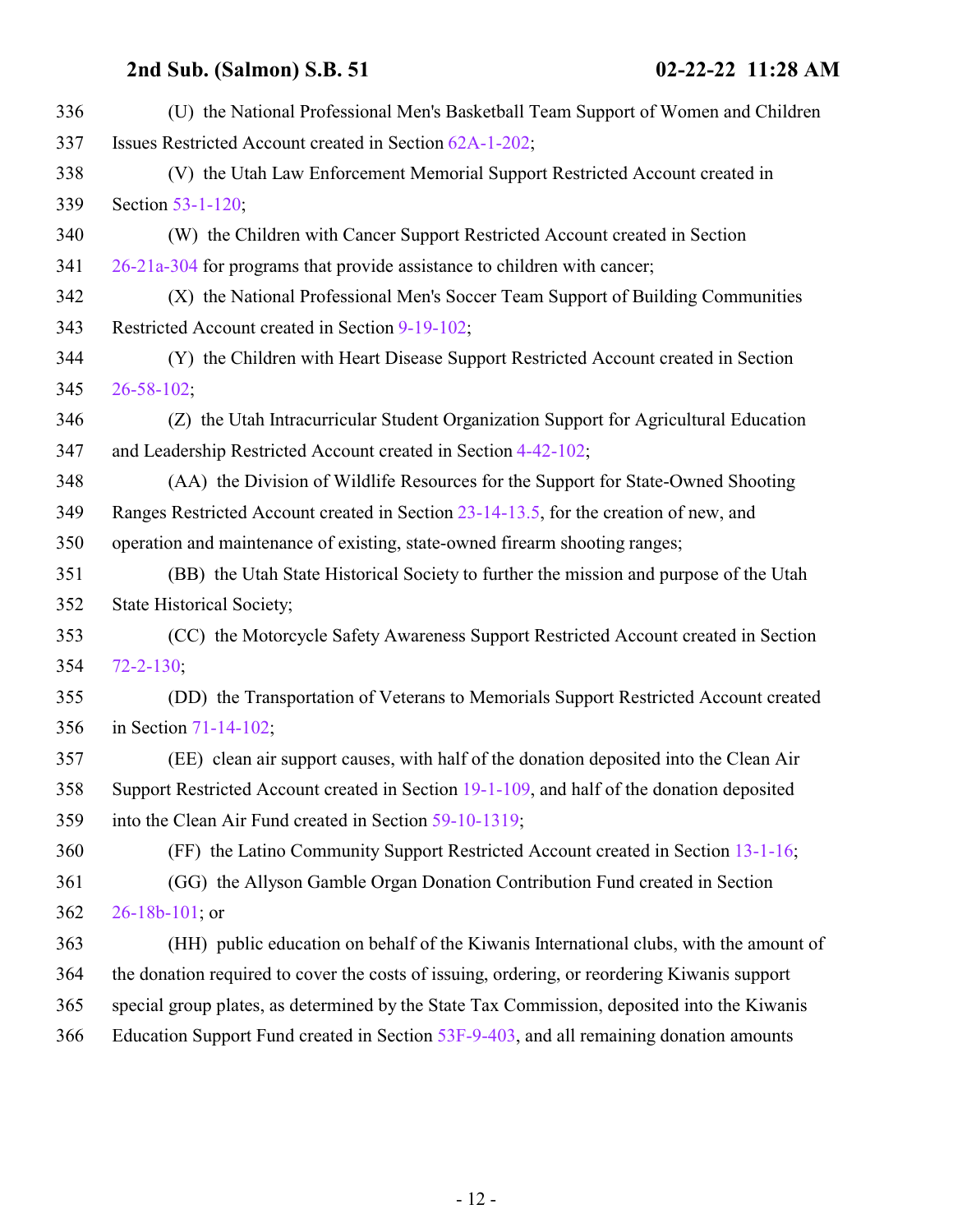| 367 | deposited into the Education Fund.                                                                |
|-----|---------------------------------------------------------------------------------------------------|
| 368 | (ii) (A) For a veterans special group license plate described in Subsection                       |
| 369 | $41-1a-421(1)(a)(v)$ or $41-1a-422(4)$ , "contributor" means a person who has donated or in whose |
| 370 | name at least a \$25 donation at the time of application and \$10 annual donation thereafter has  |
| 371 | been made.                                                                                        |
| 372 | (B) For a Utah Housing Opportunity special group license plate, "contributor" means a             |
| 373 | person who:                                                                                       |
| 374 | (I) has donated or in whose name at least \$30 has been donated at the time of                    |
| 375 | application and annually after the time of application; and                                       |
| 376 | (II) is a member of a trade organization for real estate licensees that has more than             |
| 377 | 15,000 Utah members.                                                                              |
| 378 | (C) For an Honoring Heroes special group license plate, "contributor" means a person              |
| 379 | who has donated or in whose name at least \$35 has been donated at the time of application and    |
| 380 | annually thereafter.                                                                              |
| 381 | (D) For a firefighter support special group license plate, "contributor" means a person           |
| 382 | who:                                                                                              |
| 383 | (I) has donated or in whose name at least \$15 has been donated at the time of                    |
| 384 | application and annually after the time of application; and                                       |
| 385 | (II) is a currently employed, volunteer, or retired firefighter.                                  |
| 386 | (E) For a cancer research special group license plate, "contributor" means a person who           |
| 387 | has donated or in whose name at least \$35 has been donated at the time of application and        |
| 388 | annually after the time of application.                                                           |
| 389 | (F) For a Utah Law Enforcement Memorial Support special group license plate,                      |
| 390 | "contributor" means a person who has donated or in whose name at least \$35 has been donated      |
| 391 | at the time of application and annually thereafter.                                               |
| 392 | (b) "Institution" means a state institution of higher education as defined under Section          |
| 393 | 53B-3-102 or a private institution of higher education in the state accredited by a regional or   |
| 394 | national accrediting agency recognized by the United States Department of Education.              |
| 395 | (2) (a) An applicant for original or renewal collegiate special group license plates under        |
| 396 | Subsection $(1)(a)(i)$ must be a contributor to the institution named in the application and      |
| 397 | present the original contribution verification form under Subsection $(2)(b)$ or make a           |
|     |                                                                                                   |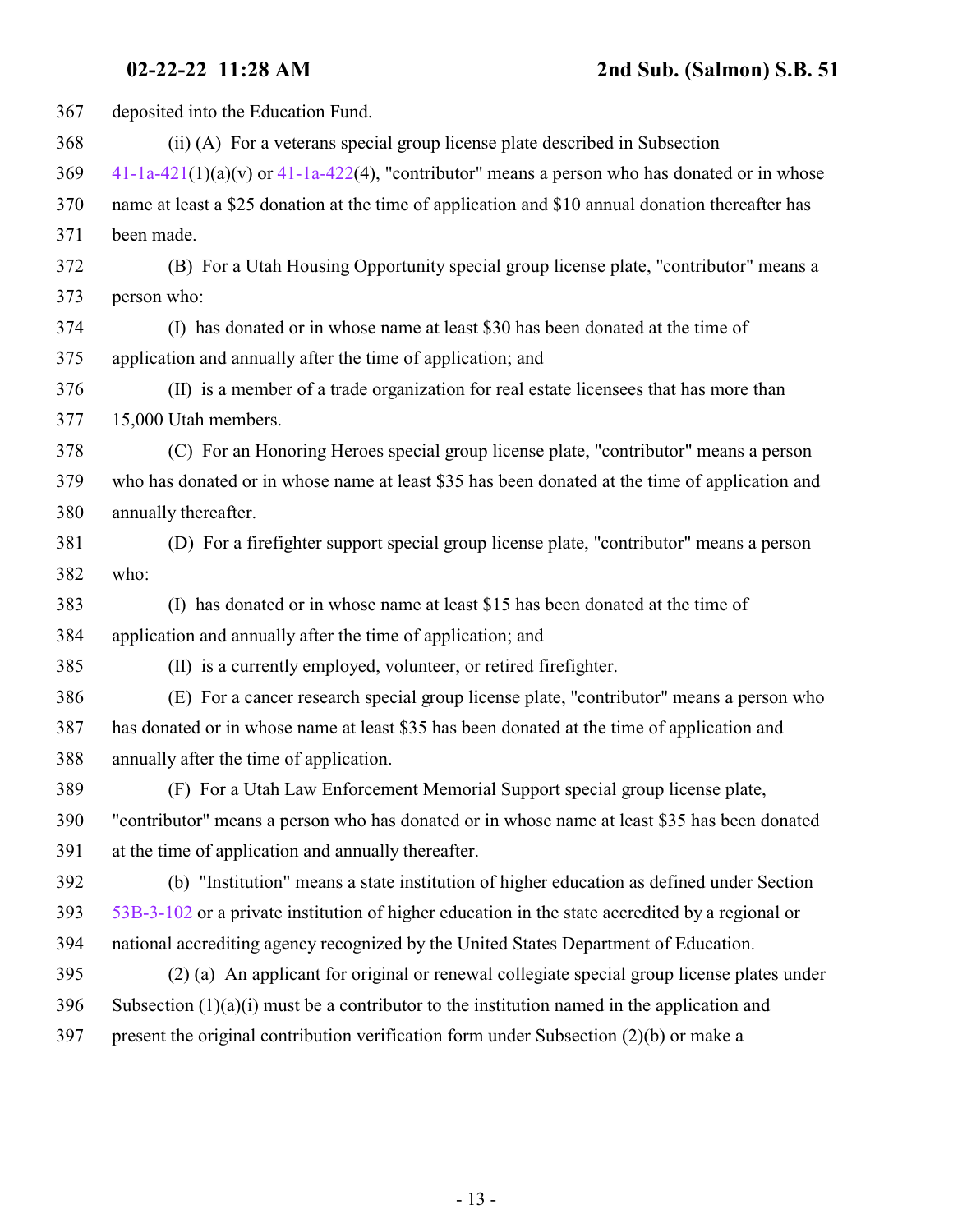| 398 | contribution to the division at the time of application under Subsection (3).                        |
|-----|------------------------------------------------------------------------------------------------------|
| 399 | (b) An institution with a support special group license plate shall issue to a contributor           |
| 400 | a verification form designed by the commission containing:                                           |
| 401 | (i) the name of the contributor;                                                                     |
| 402 | (ii) the institution to which a donation was made;                                                   |
| 403 | (iii) the date of the donation; and                                                                  |
| 404 | (iv) an attestation that the donation was for a scholastic scholarship.                              |
| 405 | (c) The state auditor may audit each institution to verify that the money collected by the           |
| 406 | institutions from contributors is used for scholastic scholarships.                                  |
| 407 | (d) After an applicant has been issued collegiate license plates or renewal decals, the              |
| 408 | commission shall charge the institution whose plate was issued, a fee determined in accordance       |
| 409 | with Section 63J-1-504 for management and administrative expenses incurred in issuing and            |
| 410 | renewing the collegiate license plates.                                                              |
| 411 | (e) If the contribution is made at the time of application, the contribution shall be                |
| 412 | collected, treated, and deposited as provided under Subsection (3).                                  |
| 413 | (3) (a) (i) [An] Except as provided in Subsection (3)(a)(ii), an applicant for original or           |
| 414 | renewal support special group license plates under this section must be a contributor to the         |
| 415 | sponsoring organization associated with the license plate.                                           |
| 416 | (ii) An applicant for a historical special group license plate is not required to make a             |
| 417 | donation to the Utah State Historical Society if the historical special group license plate is for a |
| 418 | vintage vehicle that has a model year of 1980 or older.                                              |
| 419 | (b) This contribution shall be:                                                                      |
| 420 | (i) unless collected by the named institution under Subsection (2), collected by the                 |
| 421 | division;                                                                                            |
| 422 | (ii) considered a voluntary contribution for the funding of the activities specified under           |
| 423 | this section and not a motor vehicle registration fee;                                               |
| 424 | (iii) deposited into the appropriate account less actual administrative costs associated             |
| 425 | with issuing the license plates; and                                                                 |
| 426 | (iv) for a firefighter special group license plate, deposited into the appropriate account           |
| 427 | less:                                                                                                |
| 428 | (A) the costs of reordering firefighter special group license plate decals; and                      |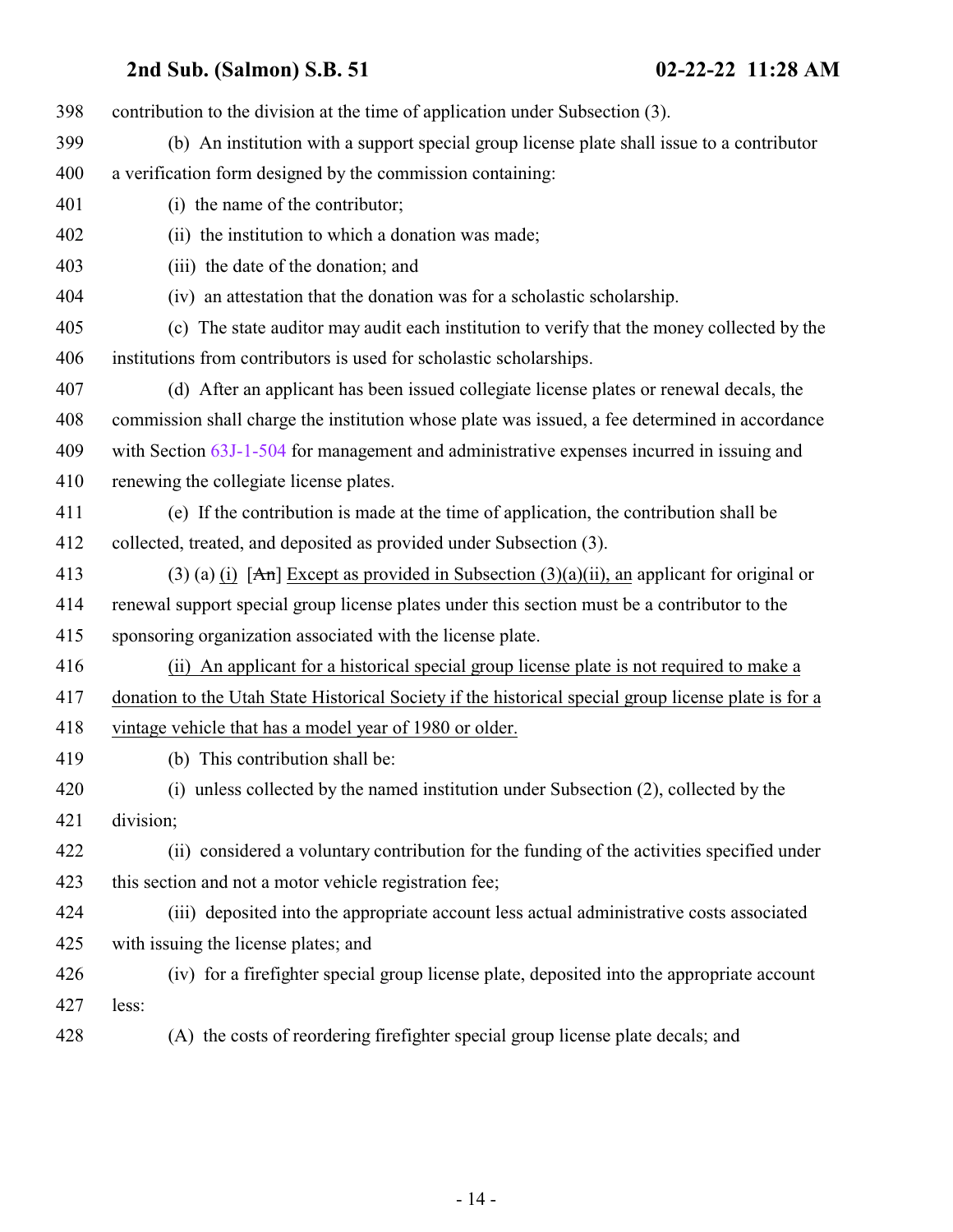<span id="page-14-0"></span>

| 429 | (B) the costs of replacing recognition special group license plates with new license                    |
|-----|---------------------------------------------------------------------------------------------------------|
| 430 | plates under Subsection $41-1a-1211(13)$ .                                                              |
| 431 | (c) The donation described in Subsection $(1)(a)$ must be made in the 12 months prior to                |
| 432 | registration or renewal of registration.                                                                |
| 433 | (d) The donation described in Subsection $(1)(a)$ shall be a one-time donation made to                  |
| 434 | the division when issuing original:                                                                     |
| 435 | (i) snowmobile license plates; or                                                                       |
| 436 | (ii) conservation license plates.                                                                       |
| 437 | (4) Veterans license plates shall display one of the symbols representing the Army,                     |
| 438 | Navy, Air Force, Marines, Coast Guard, or American Legion.                                              |
| 439 | Section 7. Section 41-1a-1201 is amended to read:                                                       |
| 440 | 41-1a-1201. Disposition of fees.                                                                        |
| 441 | (1) All fees received and collected under this part shall be transmitted daily to the state             |
| 442 | treasurer.                                                                                              |
| 443 | (2) Except as provided in Subsections $(3)$ , $(6)$ , $(7)$ , $(8)$ , and $(9)$ and Sections 41-1a-422, |
| 444 | $41-1a-1220$ , $41-1a-1221$ , and $41-1a-1223$ all fees collected under this part shall be deposited    |
| 445 | $\left[\frac{\text{im}}{\text{im}}\right]$ into the Transportation Fund.                                |
| 446 | (3) Funds generated under Subsections $41-1a-1211(1)(b)(ii)$ , $(6)(b)(ii)$ , and (7) and               |
| 447 | Section 41-1a-1212 may be used by the commission to cover the costs incurred in issuing                 |
| 448 | license plates under Part 4, License Plates and Registration Indicia.                                   |
| 449 | (4) In accordance with Section $63J-1-602.2$ , all funds available to the commission for                |
| 450 | the purchase and distribution of license plates and decals are nonlapsing.                              |
| 451 | (5) (a) Except as provided in Subsections (3) and (5)(b) and Section $41-1a-1205$ , the                 |
| 452 | expenses of the commission in enforcing and administering this part shall be provided for by            |
| 453 | legislative appropriation from the revenues of the Transportation Fund.                                 |
| 454 | (b) Three dollars of the registration fees imposed under Subsections $41-1a-1206(2)(a)$                 |
| 455 | and (b) for each vehicle registered for a six-month registration period under Section                   |
| 456 | 41-1a-215.5 may be used by the commission to cover the costs incurred in enforcing and                  |
| 457 | administering this part.                                                                                |
| 458 | (c) Fifty cents of the registration fee imposed under Subsection $41-1a-1206(1)(i)$ for                 |
| 459 | each vintage vehicle that has a model year of 1981 or newer may be used by the commission to            |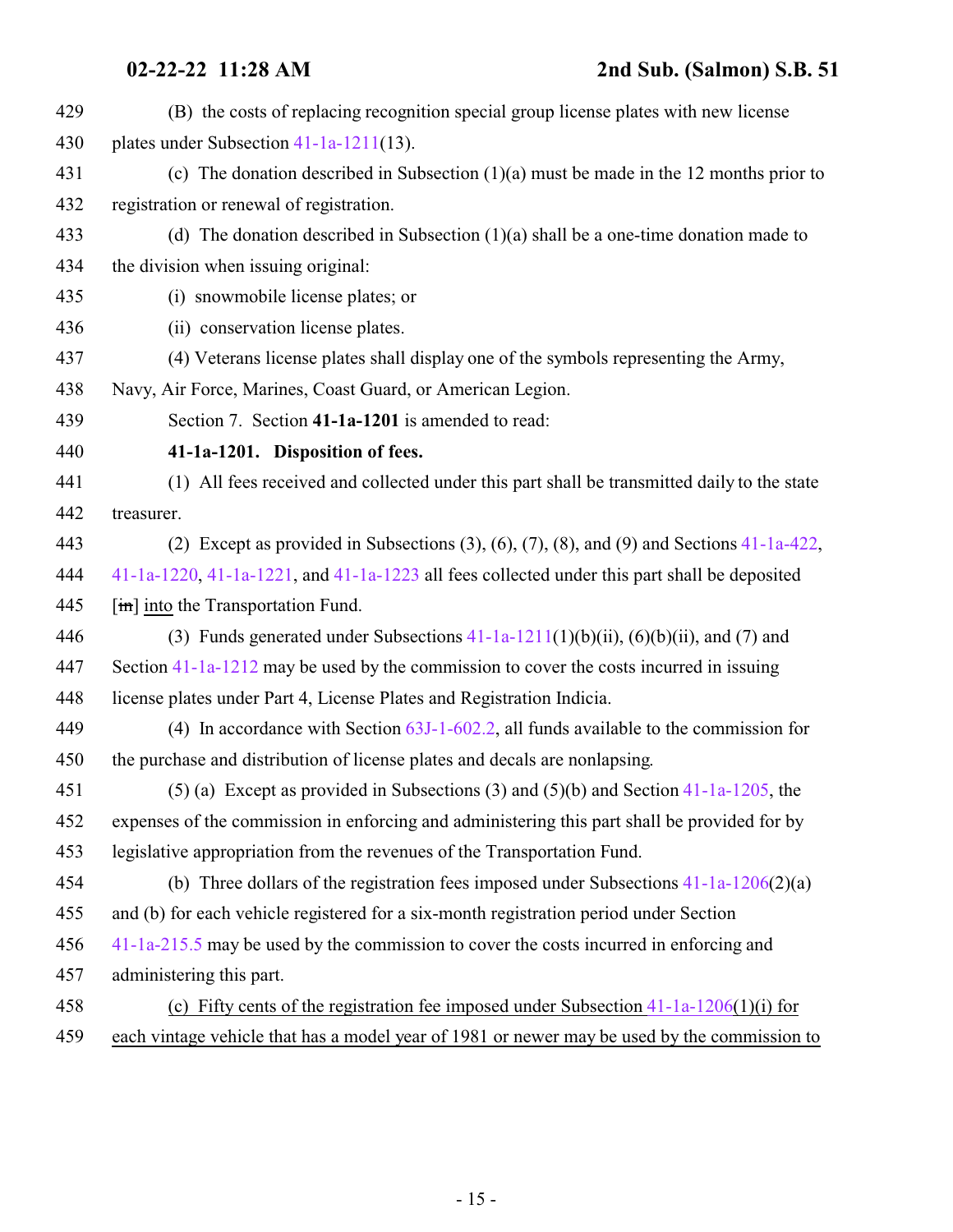| 460 | cover the costs incurred in enforcing and administering this part.                                          |
|-----|-------------------------------------------------------------------------------------------------------------|
| 461 | (6) (a) The following portions of the registration fees imposed under Section                               |
| 462 | $41-1a-1206$ for each vehicle shall be deposited $\overline{m}$ into the Transportation Investment Fund of  |
| 463 | 2005 created under Section 72-2-124:                                                                        |
| 464 | (i) \$30 of the registration fees imposed under Subsections $41-1a-1206(1)(a)$ , (1)(b),                    |
| 465 | $(1)(f)$ , $(4)$ , and $(7)$ ;                                                                              |
| 466 | (ii) \$21 of the registration fees imposed under Subsections $41-1a-1206(1)(c)(i)$ and                      |
| 467 | (1)(c)(ii);                                                                                                 |
| 468 | (iii) \$2.50 of the registration fee imposed under Subsection $41-1a-1206(1)(e)$ (ii);                      |
| 469 | (iv) \$23 of the registration fee imposed under Subsection $41-1a-1206(1)(d)(i)$ ;                          |
| 470 | (v) \$24.50 of the registration fee imposed under Subsection $41-1a-1206(1)(e)(i)$ ; and                    |
| 471 | (vi) \$1 of the registration fee imposed under Subsection $41-1a-1206(1)(d)(ii)$ .                          |
| 472 | (b) The following portions of the registration fees collected for each vehicle registered                   |
| 473 | for a six-month registration period under Section $41$ -1a-215.5 shall be deposited [in] into the           |
| 474 | Transportation Investment Fund of 2005 created by Section 72-2-124:                                         |
| 475 | (i) \$23.25 of each registration fee collected under Subsection $41-1a-1206(2)(a)(i)$ ; and                 |
| 476 | (ii) \$23 of each registration fee collected under Subsection $41-1a-1206(2)(a)(ii)$ .                      |
| 477 | (7) (a) Ninety-four cents of each registration fee imposed under Subsections                                |
| 478 | $41-1a-1206(1)(a)$ and (b) for each vehicle shall be deposited $\overline{[m]}$ into the Public Safety      |
| 479 | Restricted Account created in Section 53-3-106.                                                             |
| 480 | (b) Seventy-one cents of each registration fee imposed under Subsections                                    |
| 481 | $41-1a-1206(2)(a)$ and (b) for each vehicle registered for a six-month registration period under            |
| 482 | Section $41-1a-215.5$ shall be deposited $[\text{im}]$ into the Public Safety Restricted Account created in |
| 483 | Section 53-3-106.                                                                                           |
| 484 | (8) (a) One dollar of each registration fee imposed under Subsections $41-1a-1206(1)(a)$                    |
| 485 | and (b) for each vehicle shall be deposited into the Motor Vehicle Safety Impact Restricted                 |
| 486 | Account created in Section 53-8-214.                                                                        |
| 487 | (b) One dollar of each registration fee imposed under Subsections $41-1a-1206(2)(a)$                        |
| 488 | and (b) for each vehicle registered for a six-month registration period under Section                       |
| 489 | 41-1a-215.5 shall be deposited into the Motor Vehicle Safety Impact Restricted Account                      |
| 490 | created in Section 53-8-214.                                                                                |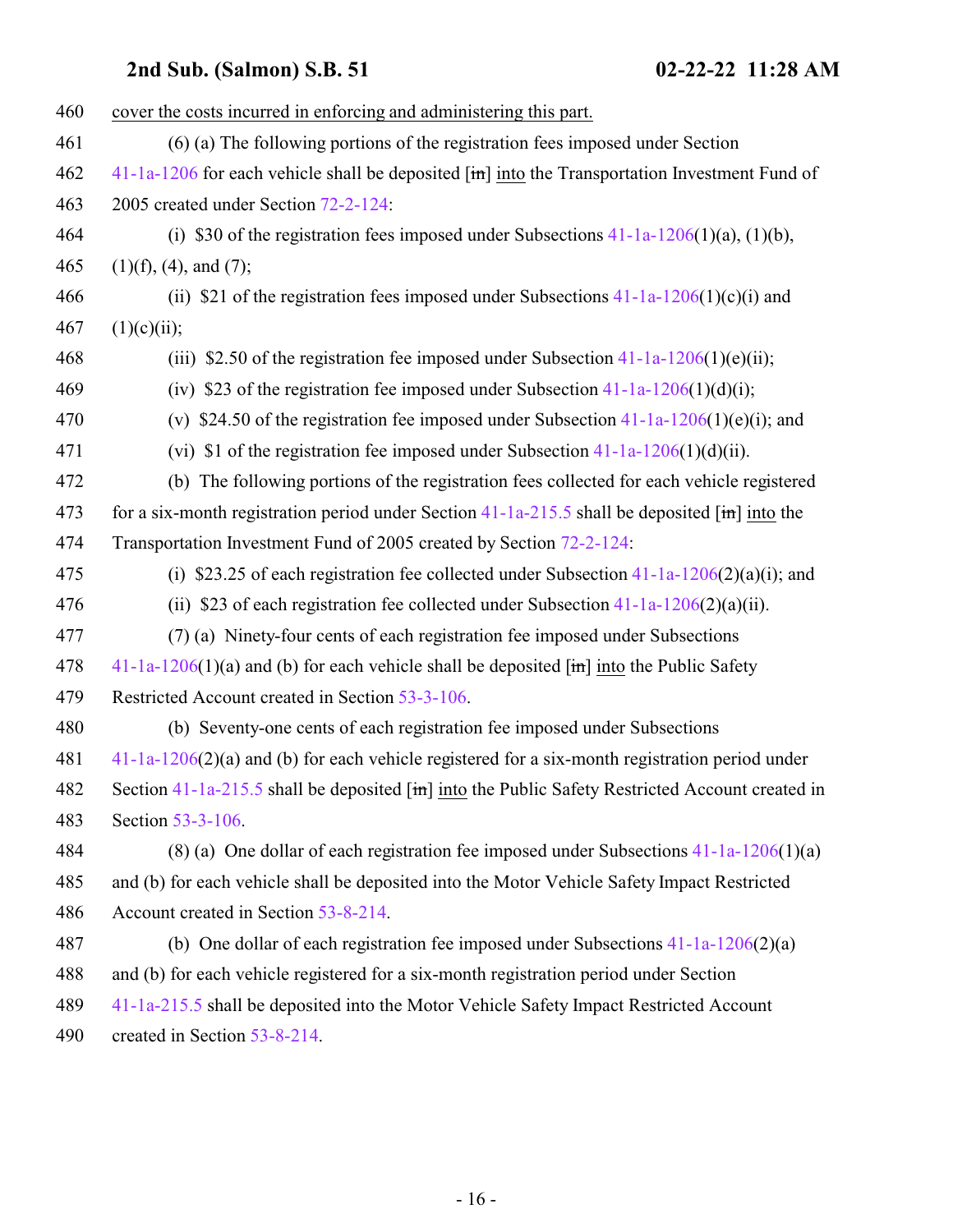<span id="page-16-0"></span>

| 491 | (9) Fifty cents of each registration fee imposed under Subsection $41-1a-1206(1)(a)$ for      |
|-----|-----------------------------------------------------------------------------------------------|
| 492 | each motorcycle shall be deposited [in] into the Spinal Cord and Brain Injury Rehabilitation  |
| 493 | Fund created in Section 26-54-102.                                                            |
| 494 | Section 8. Section 41-1a-1206 is amended to read:                                             |
| 495 | 41-1a-1206. Registration fees -- Fees by gross laden weight.                                  |
| 496 | (1) Except as provided in Subsections $(2)$ and $(3)$ , at the time application is made for   |
| 497 | registration or renewal of registration of a vehicle or combination of vehicles under this    |
| 498 | chapter, a registration fee shall be paid to the division as follows:                         |
| 499 | (a) \$46.00 for each motorcycle;                                                              |
| 500 | (b) \$44 for each motor vehicle of 12,000 pounds or less gross laden weight, excluding        |
| 501 | motorcycles;                                                                                  |
| 502 | (c) unless the semitrailer or trailer is exempt from registration under Section 41-1a-202     |
| 503 | or is registered under Section 41-1a-301:                                                     |
| 504 | (i) \$31 for each trailer or semitrailer over 750 pounds gross unladen weight; or             |
| 505 | (ii) \$28.50 for each commercial trailer or commercial semitrailer of 750 pounds or less      |
| 506 | gross unladen weight;                                                                         |
| 507 | (d) (i) \$53 for each farm truck over 12,000 pounds, but not exceeding 14,000 pounds          |
| 508 | gross laden weight; plus                                                                      |
| 509 | (ii) \$9 for each 2,000 pounds over 14,000 pounds gross laden weight;                         |
| 510 | (e) (i) \$69.50 for each motor vehicle or combination of motor vehicles, excluding farm       |
| 511 | trucks, over 12,000 pounds, but not exceeding 14,000 pounds gross laden weight; plus          |
| 512 | (ii) \$19 for each 2,000 pounds over 14,000 pounds gross laden weight;                        |
| 513 | (f) (i) \$69.50 for each park model recreational vehicle over 12,000 pounds, but not          |
| 514 | exceeding 14,000 pounds gross laden weight; plus                                              |
| 515 | (ii) \$19 for each 2,000 pounds over 14,000 pounds gross laden weight;                        |
| 516 | (g) \$45 for each vintage vehicle that $f$ is less than 40 years old; and has a model year of |
| 517 | 1981 or newer;                                                                                |
| 518 | (h) in addition to the fee described in Subsection $(1)(b)$ :                                 |
| 519 | (i) for each electric motor vehicle:                                                          |
| 520 | (A) \$90 during calendar year 2020; and                                                       |
| 521 | (B) \$120 beginning January 1, 2021, and thereafter;                                          |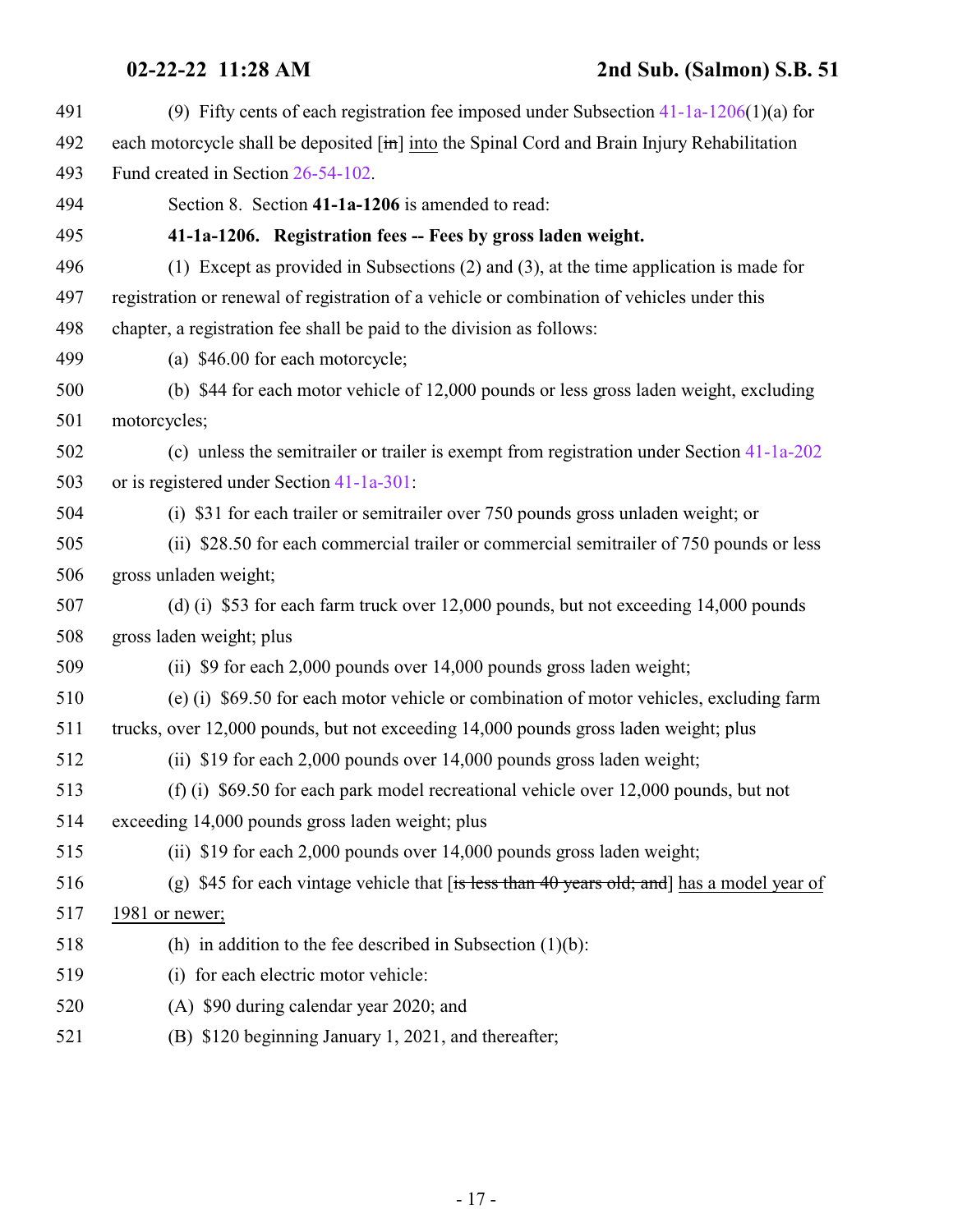| 522 | (ii) for each hybrid electric motor vehicle:                                                      |
|-----|---------------------------------------------------------------------------------------------------|
| 523 | (A) \$15 during calendar year 2020; and                                                           |
| 524 | (B) \$20 beginning January 1, 2021, and thereafter;                                               |
| 525 | (iii) for each plug-in hybrid electric motor vehicle:                                             |
| 526 | (A) \$39 during calendar year 2020; and                                                           |
| 527 | (B) \$52 beginning January 1, 2021, and thereafter; and                                           |
| 528 | (iv) for any motor vehicle not described in Subsections $(1)(h)(i)$ through (iii) that is         |
| 529 | fueled exclusively by a source other than motor fuel, diesel fuel, natural gas, or propane:       |
| 530 | (A) \$90 during calendar year 2020; and                                                           |
| 531 | (B) \$120 beginning January 1, 2021, and thereafter[.]; and                                       |
| 532 | (i) in addition to the fee described in Subsection $(1)(g)$ , for a vintage vehicle that has a    |
| 533 | model year of 1981 or newer, 50 cents.                                                            |
| 534 | (2) (a) At the time application is made for registration or renewal of registration of a          |
| 535 | vehicle under this chapter for a six-month registration period under Section 41-1a-215.5, a       |
| 536 | registration fee shall be paid to the division as follows:                                        |
| 537 | (i) \$34.50 for each motorcycle; and                                                              |
| 538 | (ii) \$33.50 for each motor vehicle of 12,000 pounds or less gross laden weight,                  |
| 539 | excluding motorcycles.                                                                            |
| 540 | (b) In addition to the fee described in Subsection $(2)(a)(ii)$ , for registration or renewal     |
| 541 | of registration of a vehicle under this chapter for a six-month registration period under Section |
| 542 | $41-1a-215.5$ a registration fee shall be paid to the division as follows:                        |
| 543 | (i) for each electric motor vehicle:                                                              |
| 544 | (A) $$69.75$ during calendar year 2020; and                                                       |
| 545 | (B) \$93 beginning January 1, 2021, and thereafter;                                               |
| 546 | (ii) for each hybrid electric motor vehicle:                                                      |
| 547 | (A) \$11.25 during calendar year 2020; and                                                        |
| 548 | (B) \$15 beginning January 1, 2021, and thereafter;                                               |
| 549 | for each plug-in hybrid electric motor vehicle:<br>(iii)                                          |
| 550 | (A) \$30 during calendar year 2020; and                                                           |
| 551 | \$40 beginning January 1, 2021, and thereafter; and<br>(B)                                        |
| 552 | (iv) for each motor vehicle not described in Subsections $(2)(b)(i)$ through (iii) that is        |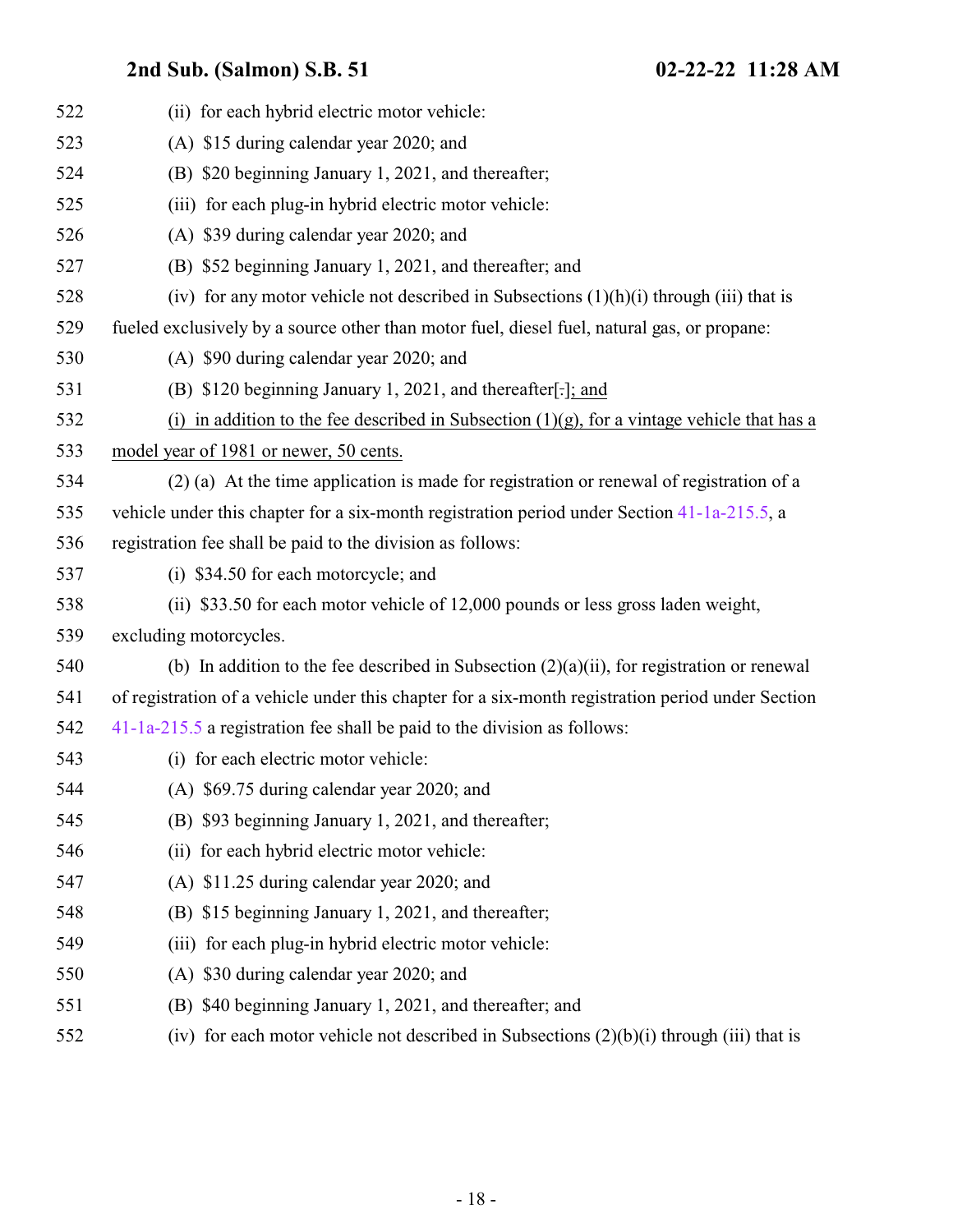| 553 | fueled by a source other than motor fuel, diesel fuel, natural gas, or propane:                                        |
|-----|------------------------------------------------------------------------------------------------------------------------|
| 554 | (A) \$69.75 during calendar year 2020; and                                                                             |
| 555 | (B) \$93 beginning January 1, 2021, and thereafter.                                                                    |
| 556 | $(3)$ (a) (i) Beginning on January 1, 2019, the commission shall, on January 1, annually                               |
| 557 | adjust the registration fees described in Subsections $(1)(a)$ , $(1)(b)$ , $(1)(c)(i)$ , $(1)(c)(ii)$ , $(1)(d)(i)$ , |
| 558 | $(1)(e)(i)$ , $(1)(f)(i)$ , $(1)(g)$ , $(2)(a)$ , $(4)(a)$ , and $(7)$ , by taking the registration fee rate for the   |
| 559 | previous year and adding an amount equal to the greater of:                                                            |
| 560 | (A) an amount calculated by multiplying the registration fee of the previous year by the                               |
| 561 | actual percentage change during the previous fiscal year in the Consumer Price Index; and                              |
| 562 | $(B)$ 0.                                                                                                               |
| 563 | (ii) Beginning on January 1, 2022, the commission shall, on January 1, annually adjust                                 |
| 564 | the registration fees described in Subsections $(1)(h)(i)(B)$ , $(1)(h)(ii)(B)$ , $(1)(h)(iii)(B)$ ,                   |
| 565 | $(1)(h)(iv)(B)$ , $(2)(b)(i)(B)$ , $(2)(b)(ii)(B)$ , $(2)(b)(iii)(B)$ , and $(2)(b)(iv)(B)$ by taking the              |
| 566 | registration fee rate for the previous year and adding an amount equal to the greater of:                              |
| 567 | (A) an amount calculated by multiplying the registration fee of the previous year by the                               |
| 568 | actual percentage change during the previous fiscal year in the Consumer Price Index; and                              |
| 569 | $(B)$ 0.                                                                                                               |
| 570 | (b) The amounts calculated as described in Subsection $(3)(a)$ shall be rounded up to the                              |
| 571 | nearest 25 cents.                                                                                                      |
| 572 | (4) (a) The initial registration fee for a vintage vehicle that $[i\sin 40 \text{ years}$ old has a                    |
| 573 | model year of 1980 or older is \$40.                                                                                   |
| 574 | (b) A vintage vehicle that $[$ is 40 years old] has a model year of 1980 or older is exempt                            |
| 575 | from the renewal of registration fees under Subsection (1).                                                            |
| 576 | (c) A vehicle with a Purple Heart special group license plate issued in accordance with                                |
| 577 | Section 41-1a-421 is exempt from the registration fees under Subsection (1).                                           |
| 578 | (d) A camper is exempt from the registration fees under Subsection (1).                                                |
| 579 | (5) If a motor vehicle is operated in combination with a semitrailer or trailer, each                                  |
| 580 | motor vehicle shall register for the total gross laden weight of all units of the combination if the                   |
| 581 | total gross laden weight of the combination exceeds 12,000 pounds.                                                     |
| 582 | (6) (a) Registration fee categories under this section are based on the gross laden                                    |
| 583 | weight declared in the licensee's application for registration.                                                        |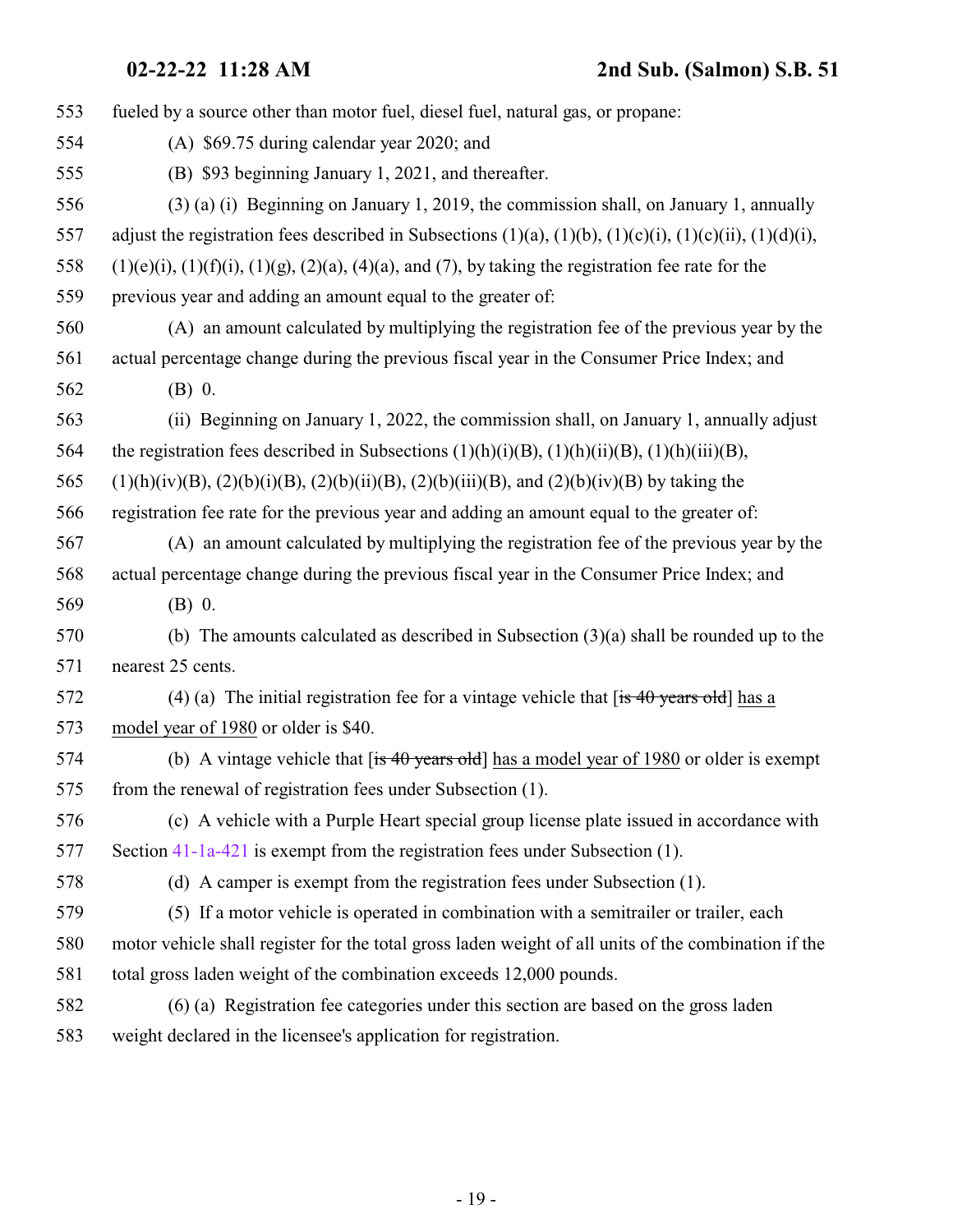<span id="page-19-0"></span>

| 584 | (b) Gross laden weight shall be computed in units of 2,000 pounds. A fractional part               |
|-----|----------------------------------------------------------------------------------------------------|
| 585 | of 2,000 pounds is a full unit.                                                                    |
| 586 | (7) The owner of a commercial trailer or commercial semitrailer may, as an alternative             |
| 587 | to registering under Subsection $(1)(c)$ , apply for and obtain a special registration and license |
| 588 | plate for a fee of \$130.                                                                          |
| 589 | (8) Except as provided in Section $41-6a-1642$ , a truck may not be registered as a farm           |
| 590 | truck unless:                                                                                      |
| 591 | (a) the truck meets the definition of a farm truck under Section $41-1a-102$ ; and                 |
| 592 | (b) (i) the truck has a gross vehicle weight rating of more than 12,000 pounds; or                 |
| 593 | (ii) the truck has a gross vehicle weight rating of 12,000 pounds or less and the owner            |
| 594 | submits to the division a certificate of emissions inspection or a waiver in compliance with       |
| 595 | Section 41-6a-1642.                                                                                |
| 596 | $(9)$ A violation of Subsection $(8)$ is an infraction that shall be punished by a fine of not     |
| 597 | less than \$200.                                                                                   |
| 598 | (10) Trucks used exclusively to pump cement, bore wells, or perform crane services                 |
| 599 | with a crane lift capacity of five or more tons, are exempt from 50% of the amount of the fees     |
| 600 | required for those vehicles under this section.                                                    |
| 601 | Section 9. Section 41-3-105 is amended to read:                                                    |
| 602 | 41-3-105. Administrator's powers and duties -- Administrator and investigators                     |
| 603 | to be law enforcement officers.                                                                    |
| 604 | (1) The administrator may make rules to carry out the purposes of this chapter and                 |
| 605 | Sections $41-1a-1001$ through $41-1a-1006$ according to the procedures and requirements of Title   |
| 606 | 63G, Chapter 3, Utah Administrative Rulemaking Act.                                                |
| 607 | (2) (a) The administrator may employ clerks, deputies, and assistants necessary to                 |
| 608 | discharge the duties under this chapter and may designate the duties of those clerks, deputies,    |
| 609 | and assistants.                                                                                    |
| 610 | (b) The administrator, assistant administrator, and all investigators shall be law                 |
| 611 | enforcement officers certified by peace officer standards and training as required by Section      |
| 612 | $53 - 13 - 103$ .                                                                                  |
| 613 | (3) (a) The administrator may investigate any suspected or alleged violation of:                   |
| 614 | (i) this chapter;                                                                                  |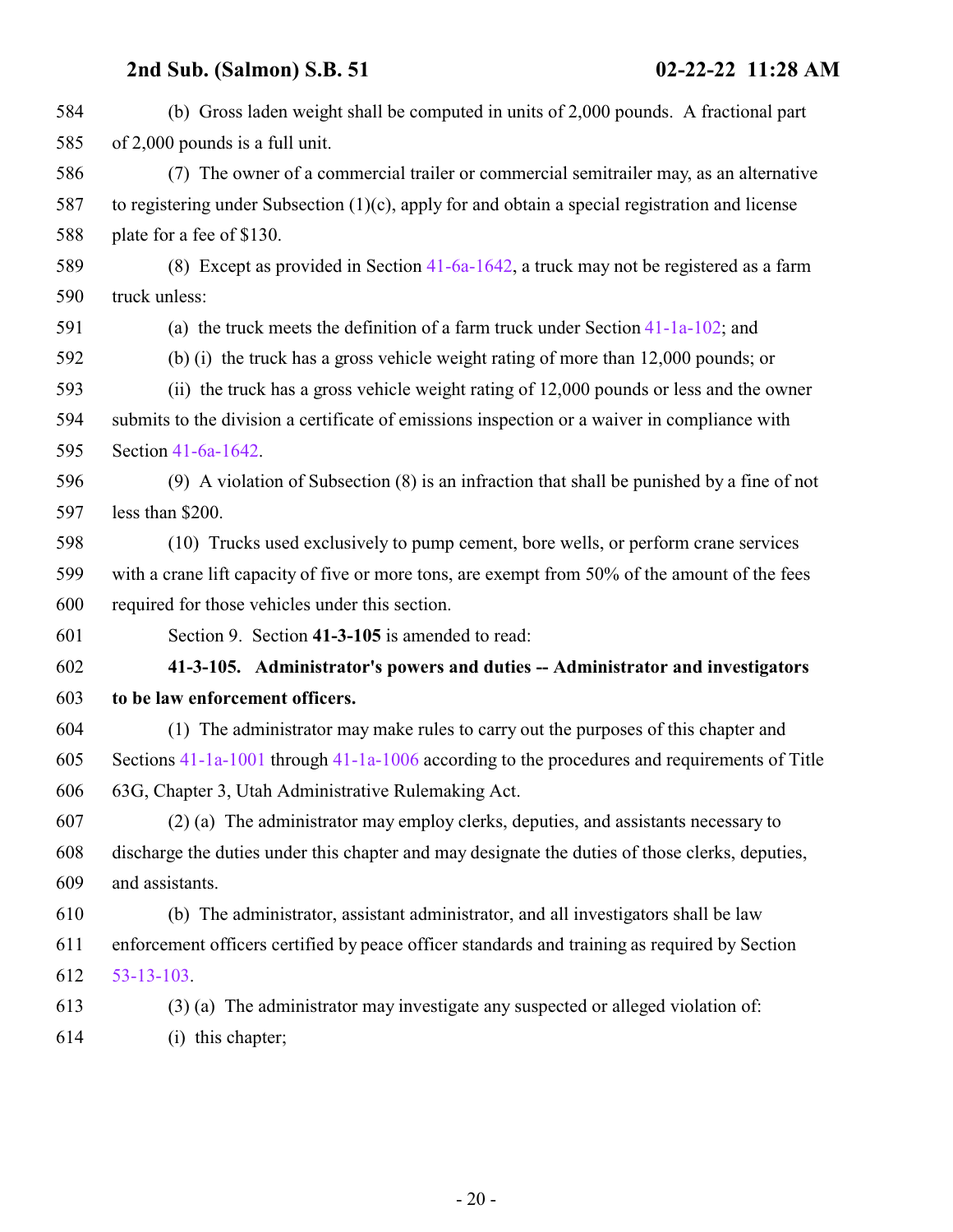| 615 | (ii) Title 41, Chapter 1a, Motor Vehicle Act;                                                  |
|-----|------------------------------------------------------------------------------------------------|
| 616 | (iii) any law concerning motor vehicle fraud; or                                               |
| 617 | (iv) any rule made by the administrator.                                                       |
| 618 | (b) The administrator may bring an action in the name of the state against any person to       |
| 619 | enjoin a violation found under Subsection (3)(a).                                              |
| 620 | (4) (a) The administrator may prescribe forms to be used for applications for licenses.        |
| 621 | (b) The administrator may require information from the applicant concerning the                |
| 622 | applicant's fitness to be licensed.                                                            |
| 623 | (c) Each application for a license shall contain:                                              |
| 624 | (i) if the applicant is an individual, the name and residence address of the applicant and     |
| 625 | the trade name, if any, under which the applicant intends to conduct business;                 |
| 626 | (ii) if the applicant is a partnership, the name and residence address of each partner,        |
| 627 | whether limited or general, and the name under which the partnership business will be          |
| 628 | conducted;                                                                                     |
| 629 | (iii) if the applicant is a corporation, the name of the corporation, and the name and         |
| 630 | residence address of each of its principal officers and directors;                             |
| 631 | (iv) a complete description of the principal place of business, including:                     |
| 632 | (A) the municipality, with the street and number, if any;                                      |
| 633 | (B) if located outside of any municipality, a general description so that the location can     |
| 634 | be determined; and                                                                             |
| 635 | (C) any other places of business operated and maintained by the applicant in                   |
| 636 | conjunction with the principal place of business;                                              |
| 637 | (v) if the application is for a new motor vehicle dealer's license, the name of each           |
| 638 | motor vehicle the applicant has been enfranchised to sell or exchange, the name and address of |
| 639 | the manufacturer or distributor who has enfranchised the applicant, and the name and address   |
| 640 | of each individual who will act as a salesperson under authority of the license;               |
| 641 | (vi) at least five years of business history;                                                  |
| 642 | (vii) the federal tax identification number issued to the dealer;                              |
| 643 | (viii) the sales and use tax license number issued to the dealer under Title 59, Chapter       |
| 644 | 12, Sales and Use Tax Act; and                                                                 |

(ix) if the application is for a direct-sale manufacturer's license: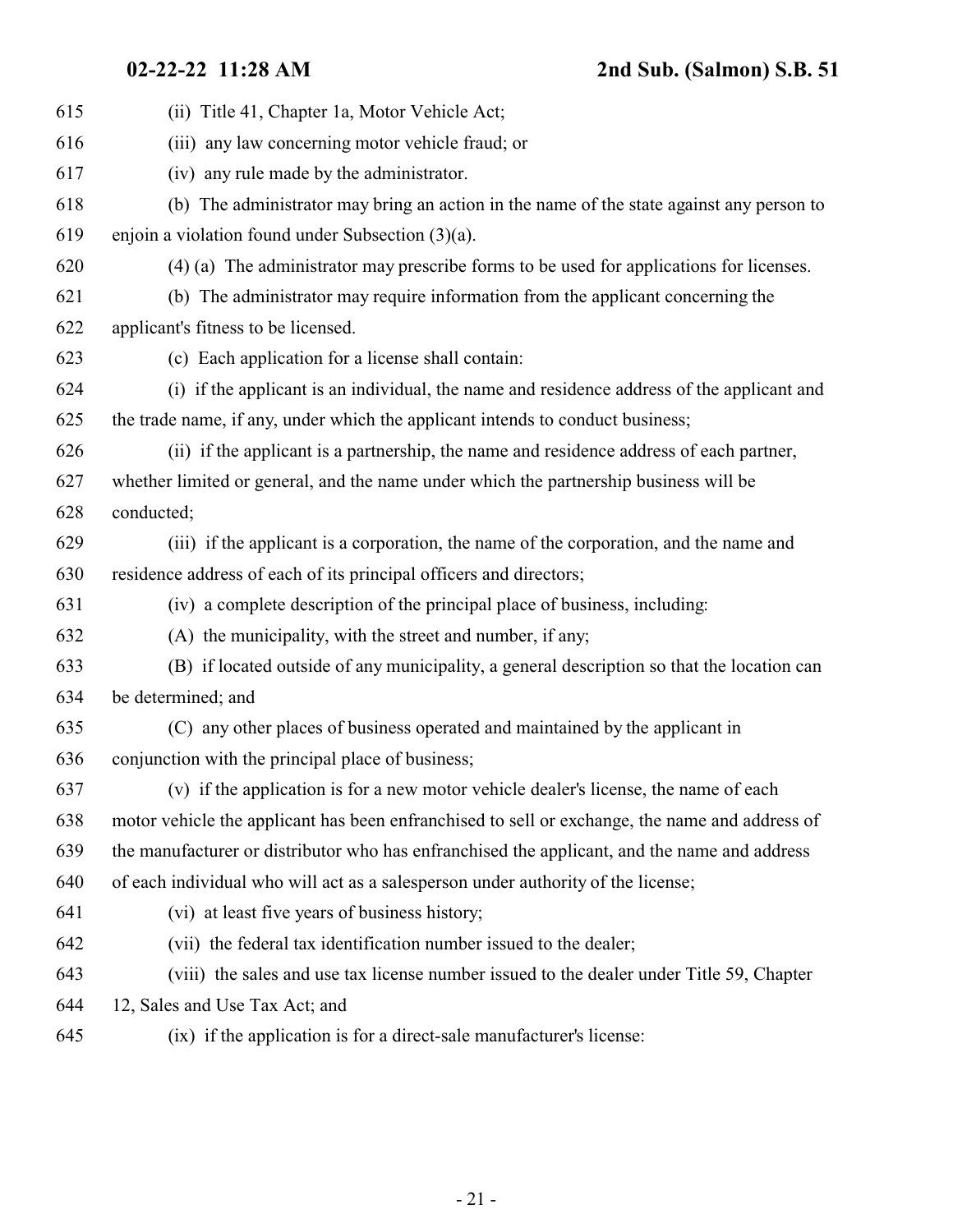(A) the name of each line-make the applicant will sell, display for sale, or offer for sale or exchange; (B) the name and address of each individual who will act as a direct-sale manufacturer salesperson under authority of the license; (C) a complete description of the direct-sale manufacturer's authorized service center, including the address and any other place of business the applicant operates and maintains in conjunction with the authorized service center; (D) a sworn statement that the applicant complies with each qualification for a direct-sale manufacturer under this chapter; (E) a sworn statement that if at any time the applicant fails to comply with a qualification for a direct-sale manufacturer under this chapter, the applicant will inform the division in writing within 10 business days after the day on which the noncompliance occurs; and (F) an acknowledgment that if the applicant fails to comply with a qualification for a direct-sale manufacturer under this chapter, the administrator will deny, suspend, or revoke the applicant's direct-sale manufacturer license in accordance with Section [41-3-209](http://le.utah.gov/UtahCode/SectionLookup.jsp?section=41-3-209&session=2022GS). (5) The administrator may adopt a seal with the words "Motor Vehicle Enforcement Administrator, State of Utah," to authenticate the acts of the administrator's office. (6) (a) The administrator may require that a licensee erect or post signs or devices on the licensee's principal place of business and any other sites, equipment, or locations operated and maintained by the licensee in conjunction with the licensee's business. (b) The signs or devices shall state the licensee's name, principal place of business, type and number of licenses, and any other information that the administrator considers necessary to identify the licensee. (c) The administrator may make rules in accordance with Title 63G, Chapter 3, Utah Administrative Rulemaking Act, determining allowable size and shape of signs or devices, lettering and other details of signs or devices, and location of signs or devices. (7) (a) The administrator shall provide for quarterly meetings of the advisory board and may call special meetings. (b) Notices of all meetings shall be sent to each member not fewer than five days before the meeting.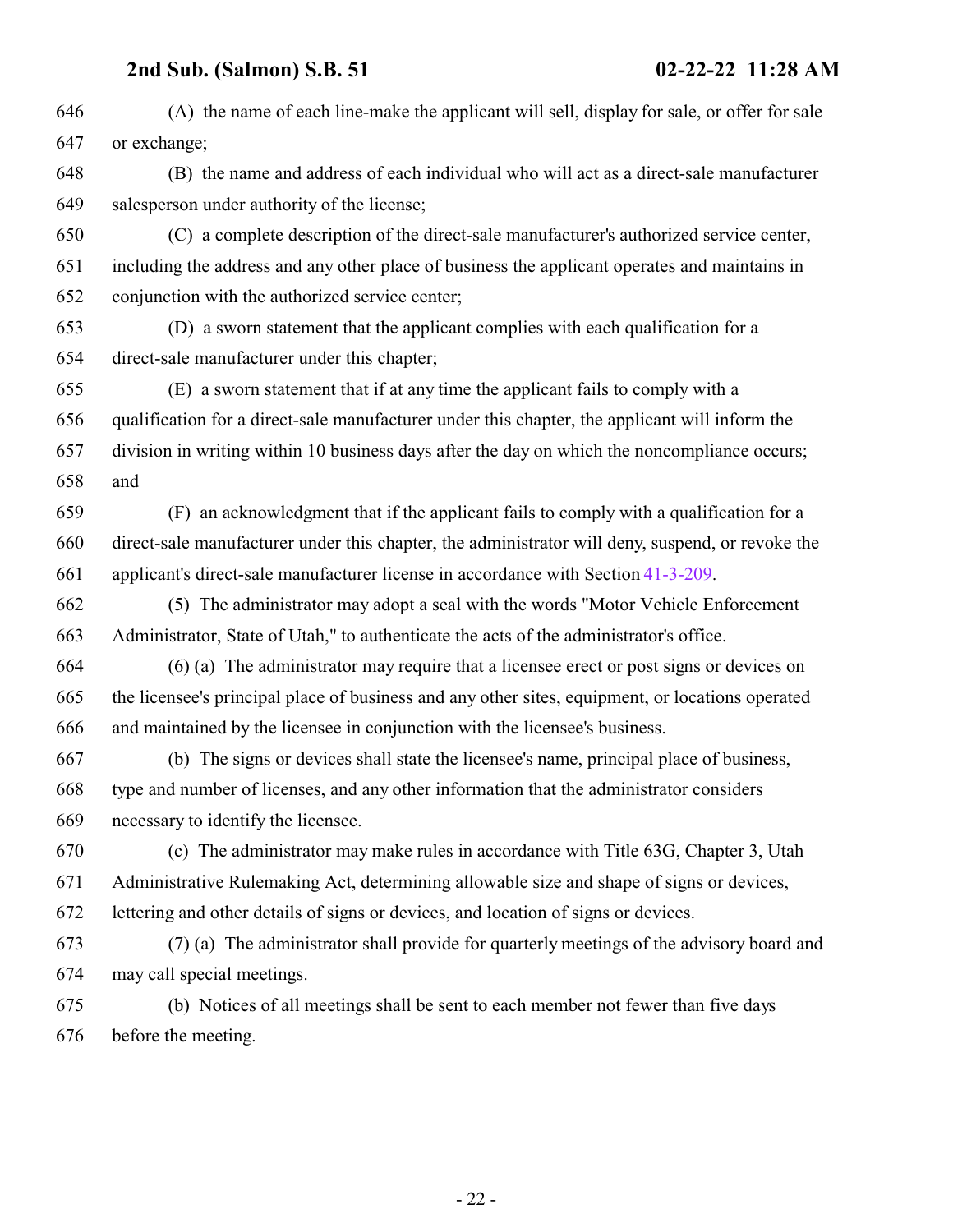<span id="page-22-0"></span>

| 677 | (8) The administrator, the officers and inspectors of the division designated by the              |
|-----|---------------------------------------------------------------------------------------------------|
| 678 | commission, and peace officers shall:                                                             |
| 679 | (a) make arrests upon view and without warrant for any violation committed in their               |
| 680 | presence of any of the provisions of this chapter, or Title 41, Chapter 1a, Motor Vehicle Act;    |
| 681 | (b) when on duty, upon reasonable belief that a motor vehicle, trailer, or semitrailer is         |
| 682 | being operated in violation of any provision of Title 41, Chapter 1a, Motor Vehicle Act, require  |
| 683 | the driver of the vehicle to stop, exhibit the person's driver license and the registration card  |
| 684 | issued for the vehicle, and submit to an inspection of the vehicle, the license plates, and       |
| 685 | registration card;                                                                                |
| 686 | (c) serve all warrants relating to the enforcement of the laws regulating the operation of        |
| 687 | motor vehicles, trailers, and semitrailers;                                                       |
| 688 | (d) investigate traffic accidents and secure testimony of any witnesses or persons                |
| 689 | involved; and                                                                                     |
| 690 | (e) investigate reported thefts of motor vehicles, trailers, and semitrailers.                    |
| 691 | (9) The administrator shall provide security for an area within the commission                    |
| 692 | designated as a secure area under Section 76-8-311.1.                                             |
| 693 | (10) [The administrator may contract with a public prosecutor to provide additional]              |
| 694 | The Office of the Attorney General shall provide prosecution of this chapter.                     |
| 695 | Section 10. Section 41-6a-1642 is amended to read:                                                |
| 696 | 41-6a-1642. Emissions inspection -- County program.                                               |
| 697 | (1) The legislative body of each county required under federal law to utilize a motor             |
| 698 | vehicle emissions inspection and maintenance program or in which an emissions inspection          |
| 699 | and maintenance program is necessary to attain or maintain any national ambient air quality       |
| 700 | standard shall require:                                                                           |
| 701 | (a) a certificate of emissions inspection, a waiver, or other evidence the motor vehicle          |
| 702 | is exempt from emissions inspection and maintenance program requirements be presented:            |
| 703 | (i) as a condition of registration or renewal of registration; and                                |
| 704 | (ii) at other times as the county legislative body may require to enforce inspection              |
| 705 | requirements for individual motor vehicles, except that the county legislative body may not       |
| 706 | routinely require a certificate of emissions inspection, or waiver of the certificate, more often |
| 707 | than required under Subsection (9); and                                                           |
|     |                                                                                                   |
|     |                                                                                                   |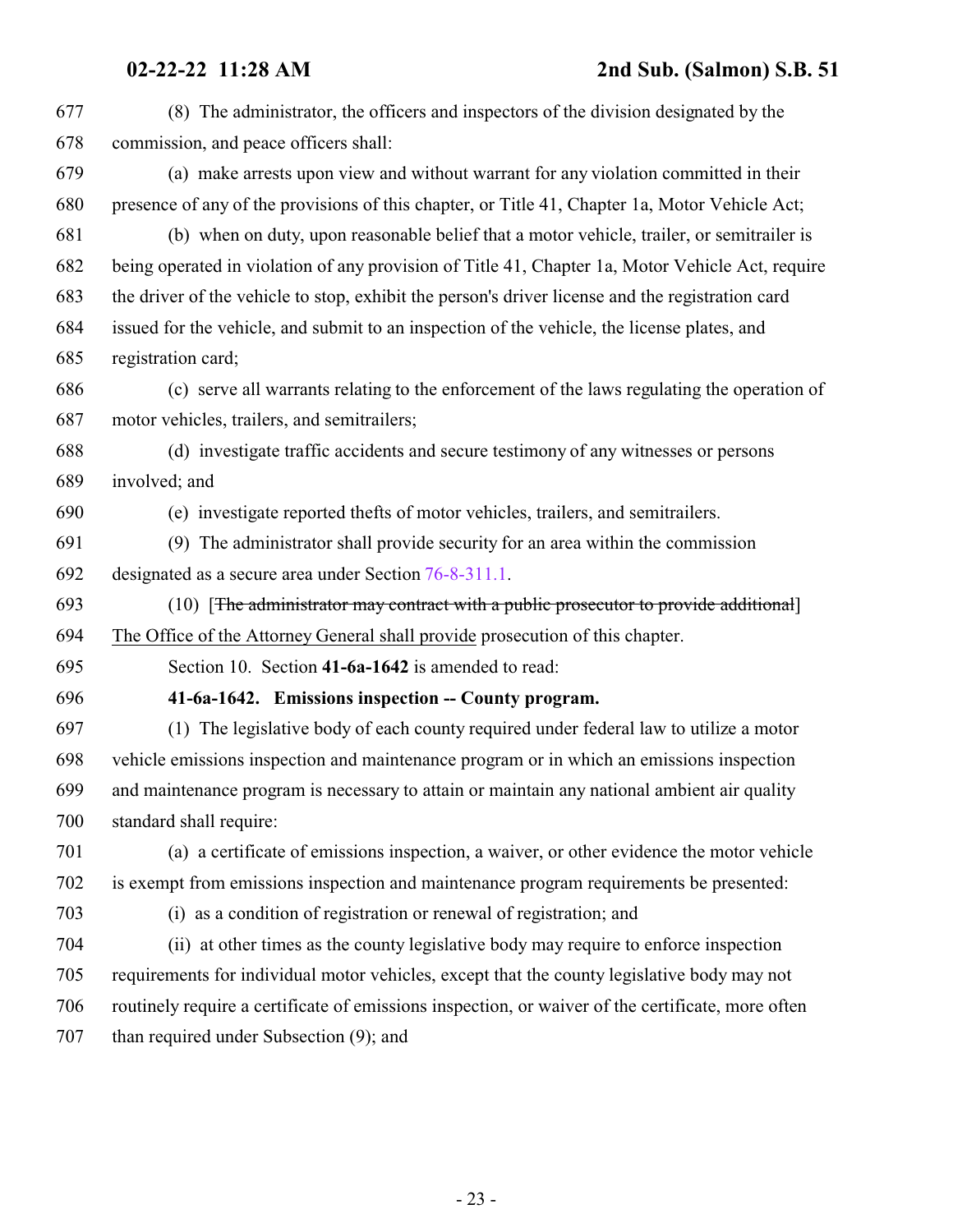| 708 | (b) compliance with this section for a motor vehicle registered or principally operated         |
|-----|-------------------------------------------------------------------------------------------------|
| 709 | in the county and owned by or being used by a department, division, instrumentality, agency, or |
| 710 | employee of:                                                                                    |
| 711 | (i) the federal government;                                                                     |
| 712 | (ii) the state and any of its agencies; or                                                      |
| 713 | (iii) a political subdivision of the state, including school districts.                         |
| 714 | (2) A vehicle owner subject to Subsection (1) shall obtain a motor vehicle emissions            |
| 715 | inspection and maintenance program certificate of emissions inspection as described in          |
| 716 | Subsection (1), but the program may not deny vehicle registration based solely on the presence  |
| 717 | of a defeat device covered in the Volkswagen partial consent decrees or a United States         |
| 718 | Environmental Protection Agency-approved vehicle modification in the following vehicles:        |
| 719 | (a) a 2.0-liter diesel engine motor vehicle in which its lifetime nitrogen oxide                |
| 720 | emissions are mitigated in the state pursuant to a partial consent decree, including:           |
| 721 | (i) Volkswagen Jetta, model years 2009, 2010, 2011, 2012, 2013, 2014, and 2015;                 |
| 722 | (ii) Volkswagen Jetta Sportwagen, model years 2009, 2010, 2011, 2012, 2013, and                 |
| 723 | 2014;                                                                                           |
| 724 | (iii) Volkswagen Golf, model years 2010, 2011, 2012, 2013, 2014, and 2015;                      |
| 725 | (iv) Volkswagen Golf Sportwagen, model year 2015;                                               |
| 726 | (v) Volkswagen Passat, model years $2012$ , $2013$ , $2014$ , and $2015$ ;                      |
| 727 | (vi) Volkswagen Beetle, model years 2013, 2014, and 2015;                                       |
| 728 | (vii) Volkswagen Beetle Convertible, model years 2013, 2014, and 2015; and                      |
| 729 | (viii) Audi A3, model years 2010, 2011, 2012, 2013, and 2015; and                               |
| 730 | (b) a 3.0-liter diesel engine motor vehicle in which its lifetime nitrogen oxide                |
| 731 | emissions are mitigated in the state to a settlement, including:                                |
| 732 | (i) Volkswagen Touareg, model years 2009, 2010, 2011, 2012, 2013, 2014, 2015, and               |
| 733 | 2016;                                                                                           |
| 734 | (ii) Audi Q7, model years 2009, 2010, 2011, 2012, 2013, 2014, 2015, and 2016;                   |
| 735 | (iii) Audi A6 Quattro, model years 2014, 2015, and 2016;                                        |
| 736 | $(iv)$ Audi A7 Quattro, model years 2014, 2015, and 2016;                                       |
| 737 | (v) Audi A8, model years 2014, 2015, and 2016;                                                  |
| 738 | (vi) Audi A8L, model years $2014$ , $2015$ , and $2016$ ;                                       |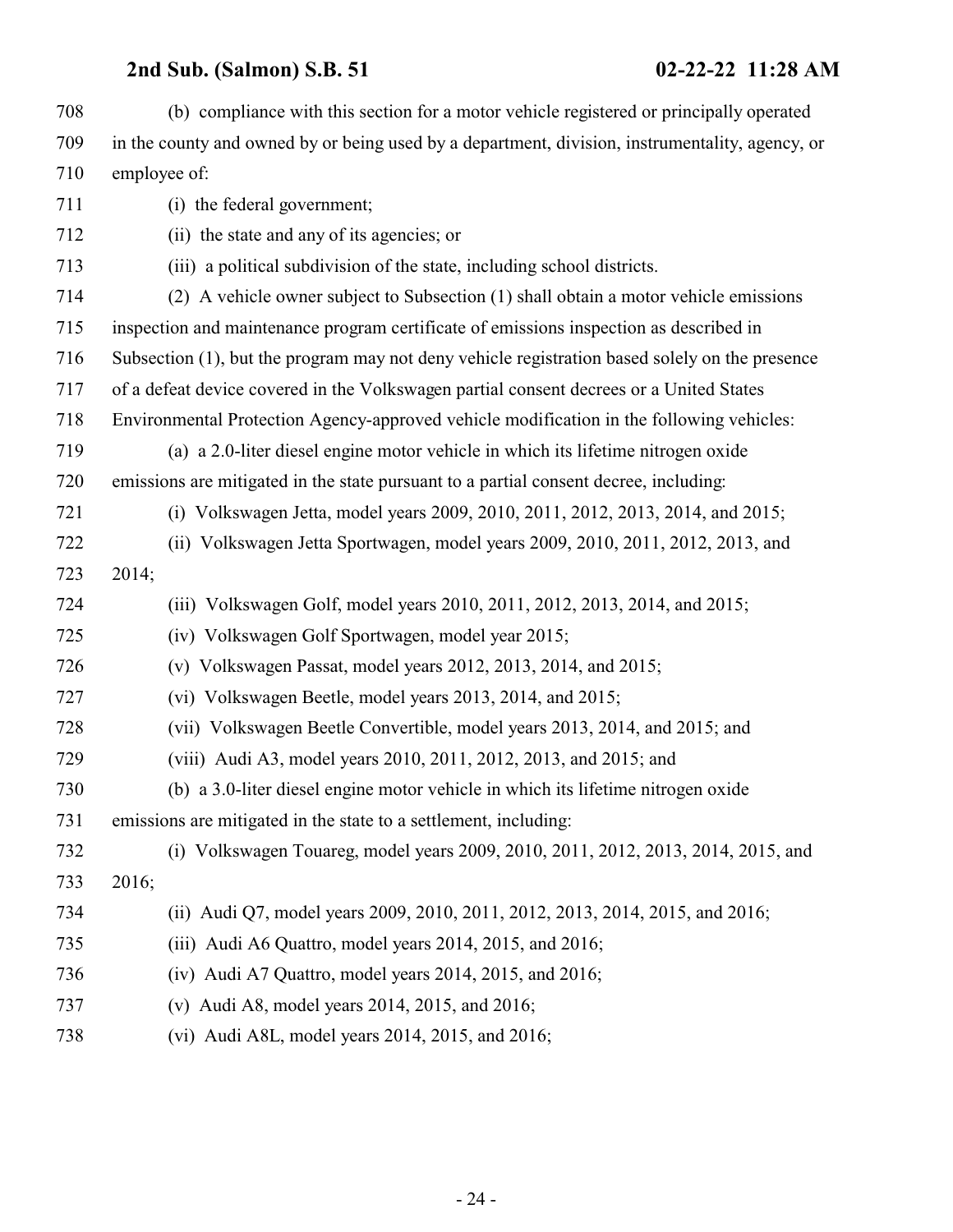| 739 | (vii) Audi Q5, model years $2014$ , $2015$ , and $2016$ ; and                                      |
|-----|----------------------------------------------------------------------------------------------------|
| 740 | (viii) Porsche Cayenne Diesel, model years 2013, 2014, 2015, and 2016.                             |
| 741 | $(3)$ (a) The legislative body of a county identified in Subsection $(1)$ , in consultation        |
| 742 | with the Air Quality Board created under Section 19-1-106, shall make regulations or               |
| 743 | ordinances regarding:                                                                              |
| 744 | (i) emissions standards;                                                                           |
| 745 | (ii) test procedures;                                                                              |
| 746 | (iii) inspections stations;                                                                        |
| 747 | (iv) repair requirements and dollar limits for correction of deficiencies; and                     |
| 748 | (v) certificates of emissions inspections.                                                         |
| 749 | (b) In accordance with Subsection $(3)(a)$ , a county legislative body:                            |
| 750 | (i) shall make regulations or ordinances to attain or maintain ambient air quality                 |
| 751 | standards in the county, consistent with the state implementation plan and federal                 |
| 752 | requirements;                                                                                      |
| 753 | (ii) may allow for a phase-in of the program by geographical area; and                             |
| 754 | (iii) shall comply with the analyzer design and certification requirements contained in            |
| 755 | the state implementation plan prepared under Title 19, Chapter 2, Air Conservation Act.            |
| 756 | (c) The county legislative body and the Air Quality Board shall give preference to an              |
| 757 | inspection and maintenance program that:                                                           |
| 758 | (i) is decentralized, to the extent the decentralized program will attain and maintain             |
| 759 | ambient air quality standards and meet federal requirements;                                       |
| 760 | (ii) is the most cost effective means to achieve and maintain the maximum benefit with             |
| 761 | regard to ambient air quality standards and to meet federal air quality requirements as related to |
| 762 | vehicle emissions; and                                                                             |
| 763 | (iii) provides a reasonable phase-out period for replacement of air pollution emission             |
| 764 | testing equipment made obsolete by the program.                                                    |
| 765 | (d) The provisions of Subsection $(3)(c)(iii)$ apply only to the extent the phase-out:             |
| 766 | (i) may be accomplished in accordance with applicable federal requirements; and                    |
| 767 | (ii) does not otherwise interfere with the attainment and maintenance of ambient air               |
| 768 | quality standards.                                                                                 |
| 769 | (4) The following vehicles are exempt from an emissions inspection program and the                 |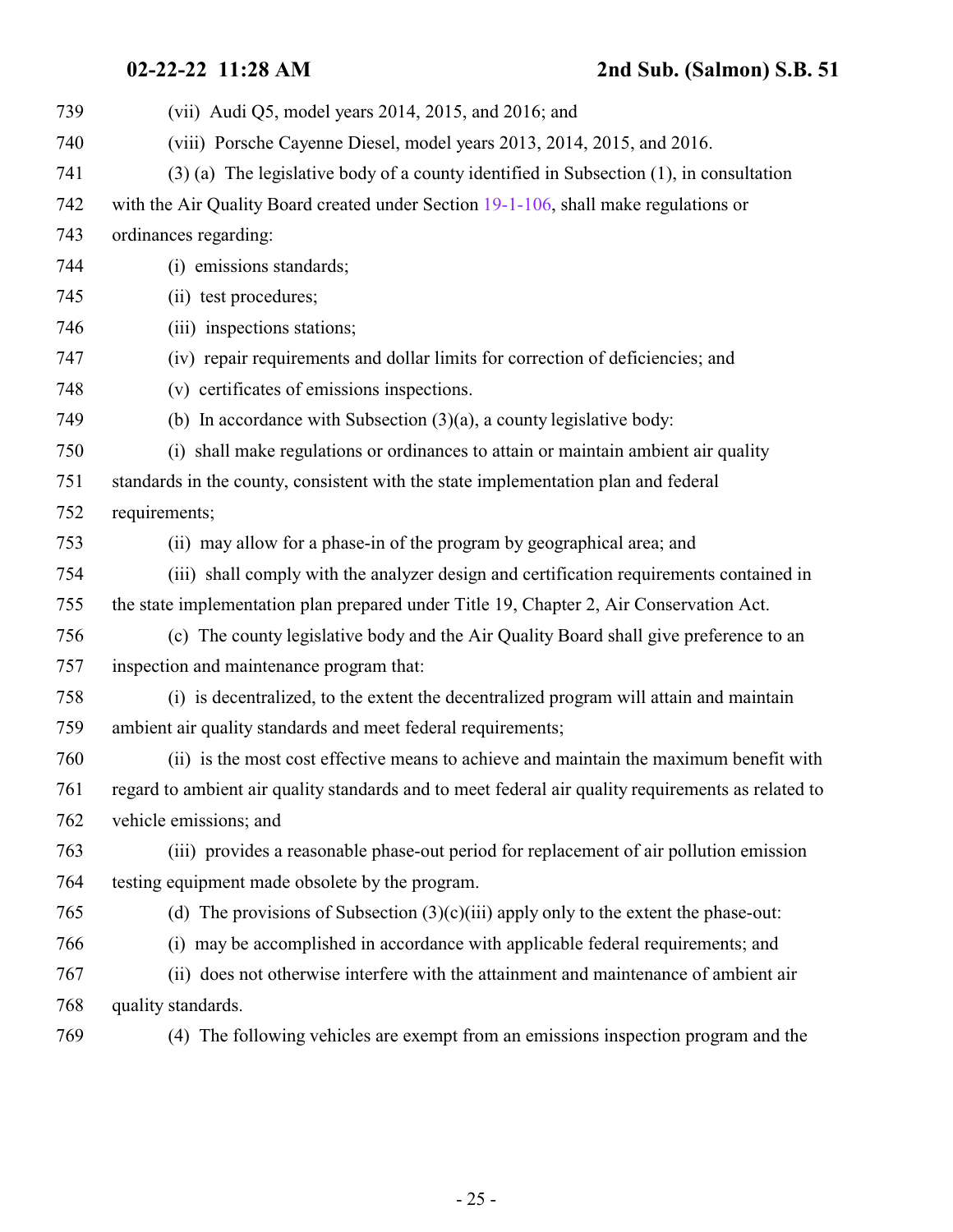| 770 | provisions of this section:                                                                     |
|-----|-------------------------------------------------------------------------------------------------|
| 771 | (a) an implement of husbandry as defined in Section $41-1a-102$ ;                               |
| 772 | (b) a motor vehicle that:                                                                       |
| 773 | (i) meets the definition of a farm truck under Section $41-1a-102$ ; and                        |
| 774 | (ii) has a gross vehicle weight rating of 12,001 pounds or more;                                |
| 775 | (c) a vintage vehicle as defined in Section $41-21-1$ [;]:                                      |
| 776 | (i) if the vintage vehicle has a model year of 1980 or older; or                                |
| 777 | (ii) for a vintage vehicle that has a model year of 1981 or newer, if the owner provides        |
| 778 | proof of vehicle insurance that is a type specific to a vehicle collector;                      |
| 779 | (d) a custom vehicle as defined in Section $41-6a-1507$ ;                                       |
| 780 | (e) to the extent allowed under the current federally approved state implementation             |
| 781 | plan, in accordance with the federal Clean Air Act, 42 U.S.C. Sec. 7401, et seq., a motor       |
| 782 | vehicle that is less than two years old on January 1 based on the age of the vehicle as         |
| 783 | determined by the model year identified by the manufacturer;                                    |
| 784 | (f) a pickup truck, as defined in Section $41-1a-102$ , with a gross vehicle weight rating      |
| 785 | of 12,000 pounds or less, if the registered owner of the pickup truck provides a signed         |
| 786 | statement to the legislative body stating the truck is used:                                    |
| 787 | (i) by the owner or operator of a farm located on property that qualifies as land in            |
| 788 | agricultural use under Sections 59-2-502 and 59-2-503; and                                      |
| 789 | (ii) exclusively for the following purposes in operating the farm:                              |
| 790 | (A) for the transportation of farm products, including livestock and its products,              |
| 791 | poultry and its products, floricultural and horticultural products; and                         |
| 792 | (B) in the transportation of farm supplies, including tile, fence, and every other thing or     |
| 793 | commodity used in agricultural, floricultural, horticultural, livestock, and poultry production |
| 794 | and maintenance;                                                                                |
| 795 | (g) a motorcycle as defined in Section $41-1a-102$ ;                                            |
| 796 | (h) an electric motor vehicle as defined in Section $41-1a-102$ ; and                           |
| 797 | (i) a motor vehicle with a model year of 1967 or older.                                         |
| 798 | (5) The county shall issue to the registered owner who signs and submits a signed               |
| 799 | statement under Subsection $(4)(f)$ a certificate of exemption from emissions inspection        |
| 800 | requirements for purposes of registering the exempt vehicle.                                    |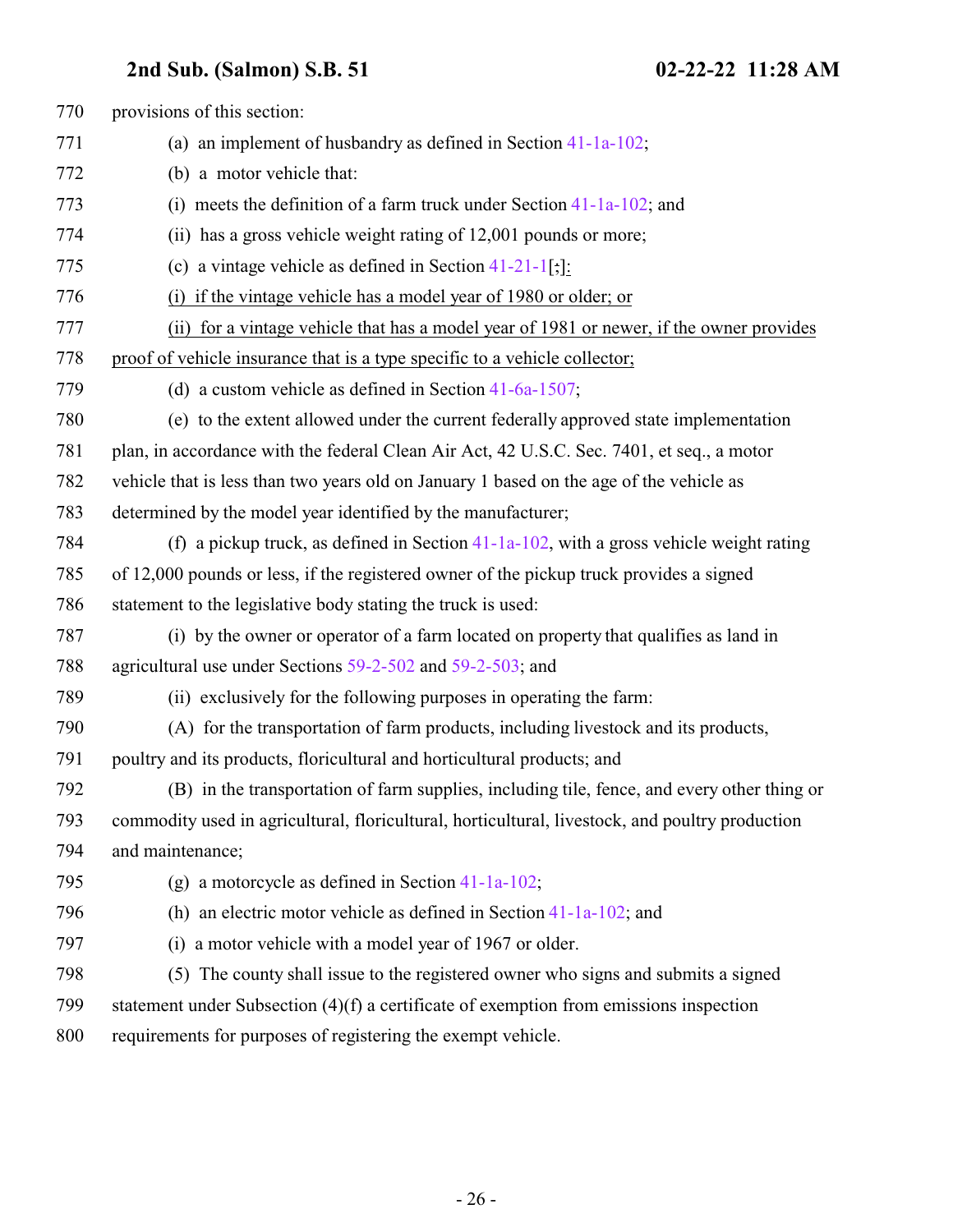| 801 | (6) A legislative body of a county described in Subsection (1) may exempt from an                 |
|-----|---------------------------------------------------------------------------------------------------|
| 802 | emissions inspection program a diesel-powered motor vehicle with a:                               |
| 803 | (a) gross vehicle weight rating of more than 14,000 pounds; or                                    |
| 804 | (b) model year of 1997 or older.                                                                  |
| 805 | The legislative body of a county required under federal law to utilize a motor<br>(7)             |
| 806 | vehicle emissions inspection program shall require:                                               |
| 807 | (a) a computerized emissions inspection for a diesel-powered motor vehicle that has:              |
| 808 | (i) a model year of 2007 or newer;                                                                |
| 809 | (ii) a gross vehicle weight rating of 14,000 pounds or less; and                                  |
| 810 | (iii) a model year that is five years old or older; and                                           |
| 811 | (b) a visual inspection of emissions equipment for a diesel-powered motor vehicle:                |
| 812 | (i) with a gross vehicle weight rating of 14,000 pounds or less;                                  |
| 813 | (ii) that has a model year of 1998 or newer; and                                                  |
| 814 | (iii) that has a model year that is five years old or older.                                      |
| 815 | $(8)$ (a) Subject to Subsection $(8)(c)$ , the legislative body of each county required under     |
| 816 | federal law to utilize a motor vehicle emissions inspection and maintenance program or in         |
| 817 | which an emissions inspection and maintenance program is necessary to attain or maintain any      |
| 818 | national ambient air quality standard may require each college or university located in a county  |
| 819 | subject to this section to require its students and employees who park a motor vehicle not        |
| 820 | registered in a county subject to this section to provide proof of compliance with an emissions   |
| 821 | inspection accepted by the county legislative body if the motor vehicle is parked on the college  |
| 822 | or university campus or property.                                                                 |
| 823 | (b) College or university parking areas that are metered or for which payment is                  |
| 824 | required per use are not subject to the requirements of this Subsection (8).                      |
| 825 | (c) The legislative body of a county shall make the reasons for implementing the                  |
| 826 | provisions of this Subsection (8) part of the record at the time that the county legislative body |
| 827 | takes its official action to implement the provisions of this Subsection (8).                     |
| 828 | (9) (a) An emissions inspection station shall issue a certificate of emissions inspection         |
| 829 | for each motor vehicle that meets the inspection and maintenance program requirements             |
| 830 | established in [rules] regulations or ordinances made under Subsection (3).                       |
| 831 | (b) The frequency of the emissions inspection shall be determined based on the age of             |
|     |                                                                                                   |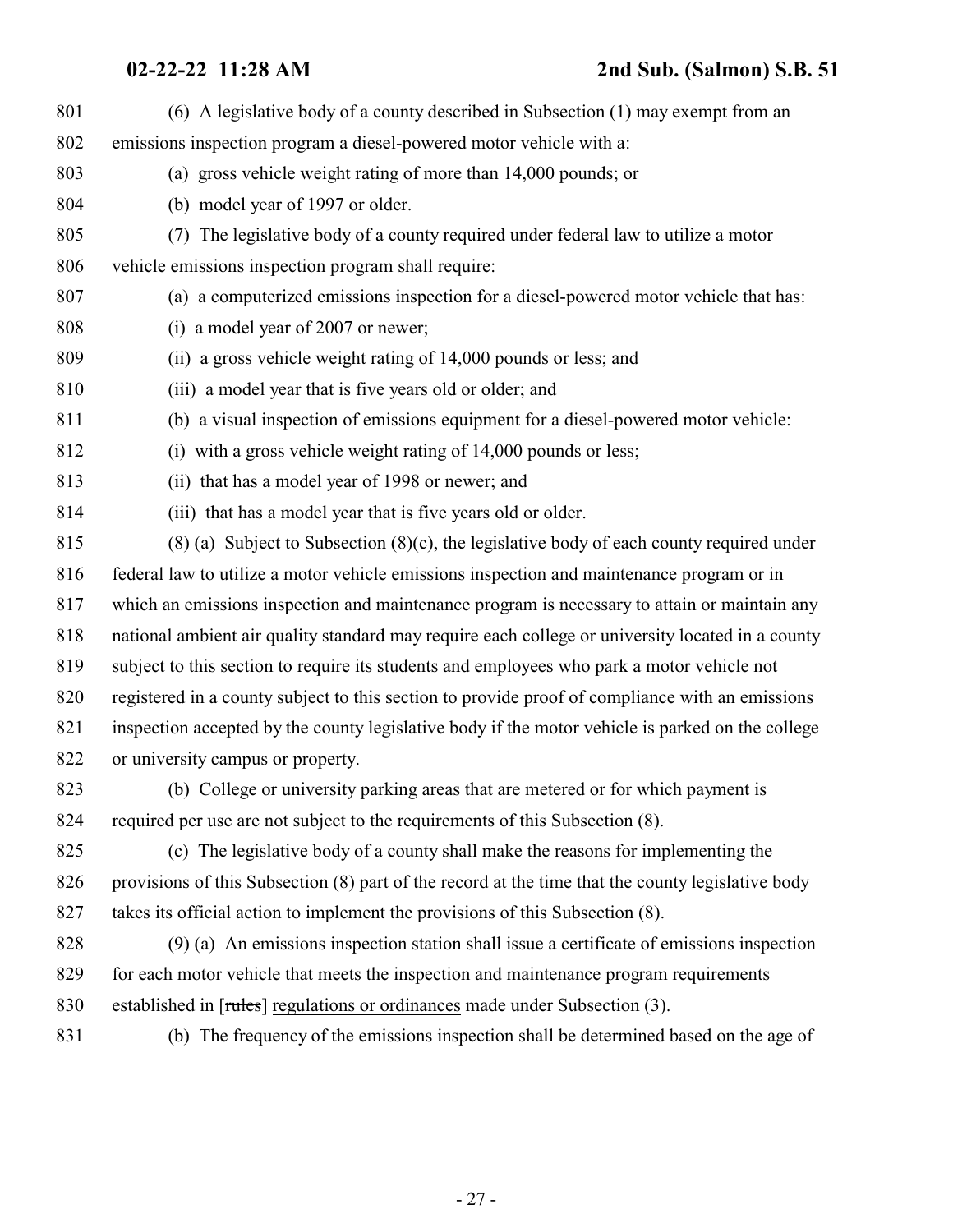the vehicle as determined by model year and shall be required annually subject to the 833 provisions of Subsection (9)(c). (c) (i) To the extent allowed under the current federally approved state implementation plan, in accordance with the federal Clean Air Act, 42 U.S.C. Sec. 7401 et seq., the legislative body of a county identified in Subsection (1) shall only require the emissions inspection every two years for each vehicle. 838 (ii) The provisions of Subsection  $(9)(c)(i)$  apply only to a vehicle that is less than six years old on January 1. (iii) For a county required to implement a new vehicle emissions inspection and maintenance program on or after December 1, 2012, under Subsection (1), but for which no current federally approved state implementation plan exists, a vehicle shall be tested at a frequency determined by the county legislative body, in consultation with the Air Quality 844 Board created under Section [19-1-106](http://le.utah.gov/UtahCode/SectionLookup.jsp?section=19-1-106&session=2022GS), that is necessary to comply with federal law or attain or maintain any national ambient air quality standard. (iv) If a county legislative body establishes or changes the frequency of a vehicle 847 emissions inspection and maintenance program under Subsection  $(9)(c)(iii)$ , the establishment or change shall take effect on January 1 if the State Tax Commission receives notice meeting 849 the requirements of Subsection  $(9)(c)(v)$  from the county before October 1. 850 (v) The notice described in Subsection  $(9)(c)(iv)$  shall: (A) state that the county will establish or change the frequency of the vehicle emissions inspection and maintenance program under this section; (B) include a copy of the ordinance establishing or changing the frequency; and (C) if the county establishes or changes the frequency under this section, state how frequently the emissions testing will be required. (d) If an emissions inspection is only required every two years for a vehicle under 857 Subsection  $(9)(c)$ , the inspection shall be required for the vehicle in: (i) odd-numbered years for vehicles with odd-numbered model years; or (ii) in even-numbered years for vehicles with even-numbered model years. (10) (a) Except as provided in Subsections (9)(b), (c), and (d), the emissions inspection required under this section may be made no more than two months before the renewal of registration.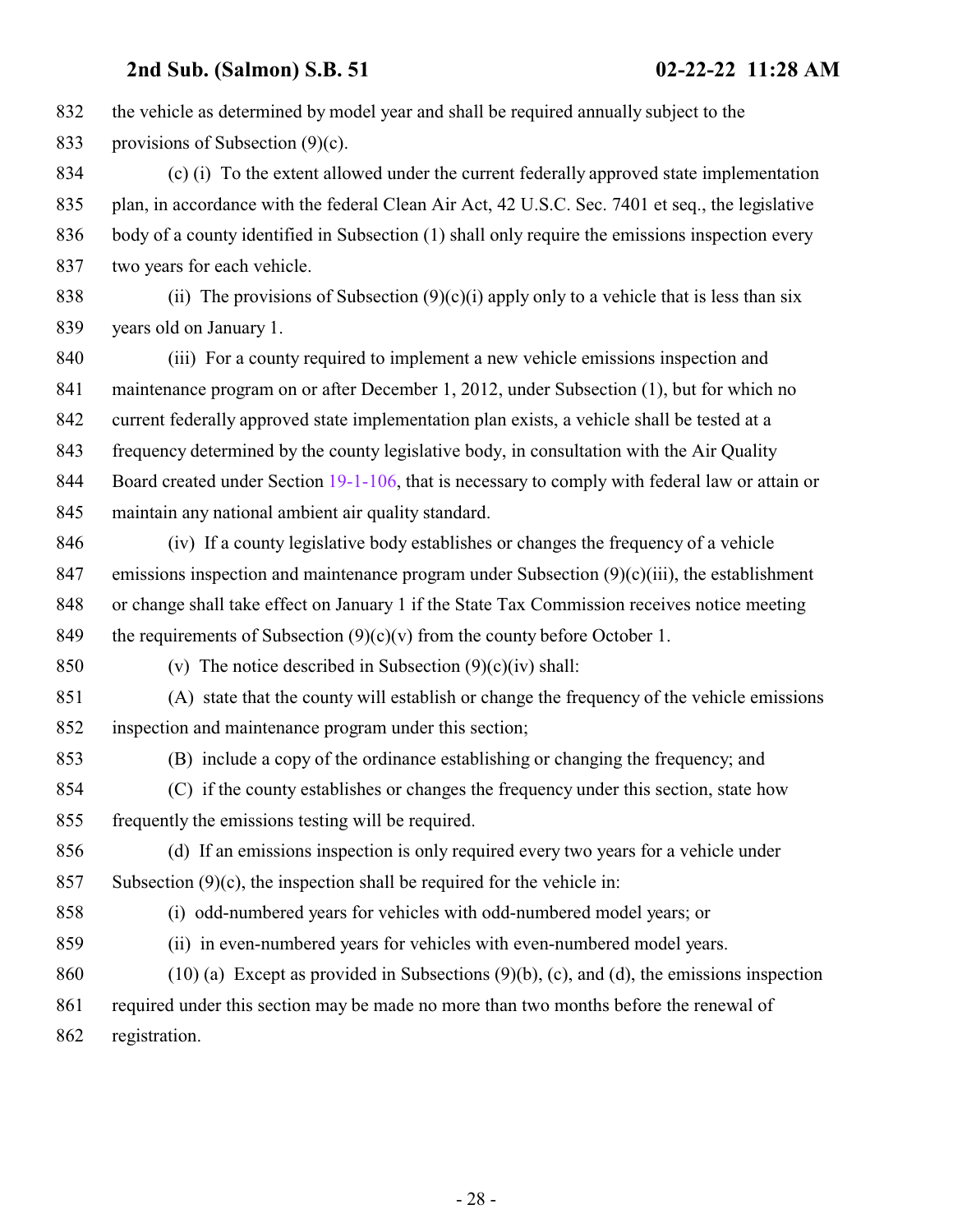(b) (i) If the title of a used motor vehicle is being transferred, the owner may use an emissions inspection certificate issued for the motor vehicle during the previous 11 months to satisfy the requirement under this section.

 (ii) If the transferor is a licensed and bonded used motor vehicle dealer, the owner may use an emissions inspection certificate issued for the motor vehicle in a licensed and bonded motor vehicle dealer's name during the previous 11 months to satisfy the requirement under this section.

 (c) If the title of a leased vehicle is being transferred to the lessee of the vehicle, the lessee may use an emissions inspection certificate issued during the previous 11 months to satisfy the requirement under this section.

 (d) If the motor vehicle is part of a fleet of 101 or more vehicles, the owner may not use an emissions inspection made more than 11 months before the renewal of registration to satisfy the requirement under this section.

 (e) If the application for renewal of registration is for a six-month registration period under Section [41-1a-215.5](http://le.utah.gov/UtahCode/SectionLookup.jsp?section=41-1a-215.5&session=2022GS), the owner may use an emissions inspection certificate issued during the previous eight months to satisfy the requirement under this section.

 (11) (a) A county identified in Subsection (1) shall collect information about and monitor the program.

 (b) A county identified in Subsection (1) shall supply this information to an appropriate legislative committee, as designated by the Legislative Management Committee, at times determined by the designated committee to identify program needs, including funding needs.

 (12) If approved by the county legislative body, a county that had an established emissions inspection fee as of January 1, 2002, may increase the established fee that an emissions inspection station may charge by \$2.50 for each year that is exempted from emissions inspections under Subsection (9)(c) up to a \$7.50 increase.

888 (13) (a) Except as provided in Subsection -1a-1223(1)(c), a county identified in Subsection (1) may impose a local emissions compliance fee on each motor vehicle registration within the county in accordance with the procedures and requirements of Section [41-1a-1223](http://le.utah.gov/UtahCode/SectionLookup.jsp?section=41-1a-1223&session=2022GS).

 (b) A county that imposes a local emissions compliance fee may use revenues generated from the fee for the establishment and enforcement of an emissions inspection and maintenance program in accordance with the requirements of this section.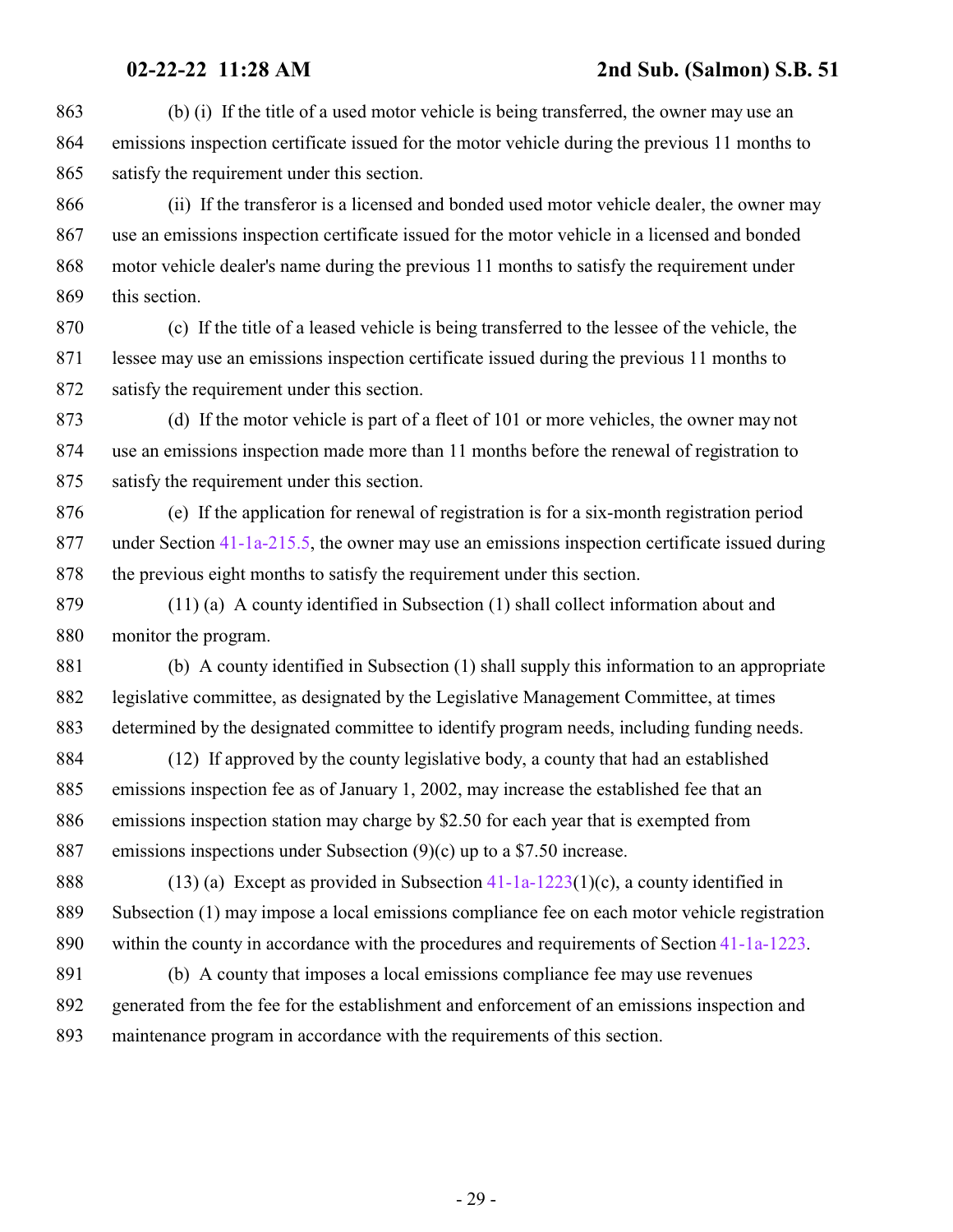<span id="page-29-0"></span>

| 894 | (c) A county that imposes a local emissions compliance fee may use revenues                    |
|-----|------------------------------------------------------------------------------------------------|
| 895 | generated from the fee to promote programs to maintain a local, state, or national ambient air |
| 896 | quality standard.                                                                              |
| 897 | Section 11. Section 41-21-1 is amended to read:                                                |
| 898 | 41-21-1. Definitions.                                                                          |
| 899 | (1) "Autocycle" means the same as that term is defined in Section $53-3-102$ .                 |
| 900 | (2) "Motorcycle" means:                                                                        |
| 901 | (a) a motor vehicle having a saddle for the use of the rider and designed to travel on not     |
| 902 | more than three wheels in contact with the ground; or                                          |
| 903 | (b) an autocycle.                                                                              |
| 904 | (3) (a) "Street rod" means a motor vehicle or motorcycle that:                                 |
| 905 | $(i)$ (A) was manufactured in 1948 or before; or                                               |
| 906 | (B) (I) was manufactured after 1948 to resemble a vehicle that was manufactured in             |
| 907 | 1948 or before; and                                                                            |
| 908 | (II) (Aa) has been altered from the manufacturer's original design; or                         |
| 909 | (Bb) has a body constructed from non-original materials; and                                   |
| 910 | (ii) is primarily a collector's item that is used for:                                         |
| 911 | (A) club activities;                                                                           |
| 912 | (B) exhibitions;                                                                               |
| 913 | $(C)$ tours;                                                                                   |
| 914 | (D) parades;                                                                                   |
| 915 | (E) occasional transportation; and                                                             |
| 916 | (F) other similar uses.                                                                        |
| 917 | (b) "Street rod" does not include a motor vehicle or motorcycle that is used for general,      |
| 918 | daily transportation.                                                                          |
| 919 | (4) (a) "Vintage travel trailer" means a travel trailer, camping trailer, or fifth wheel       |
| 920 | trailer that is:                                                                               |
| 921 | (i) 30 years old or older, from the current year; and                                          |
| 922 | (ii) primarily a collector's item that is used for:                                            |
| 923 | (A) participation in club activities;                                                          |
| 924 | (B) exhibitions;                                                                               |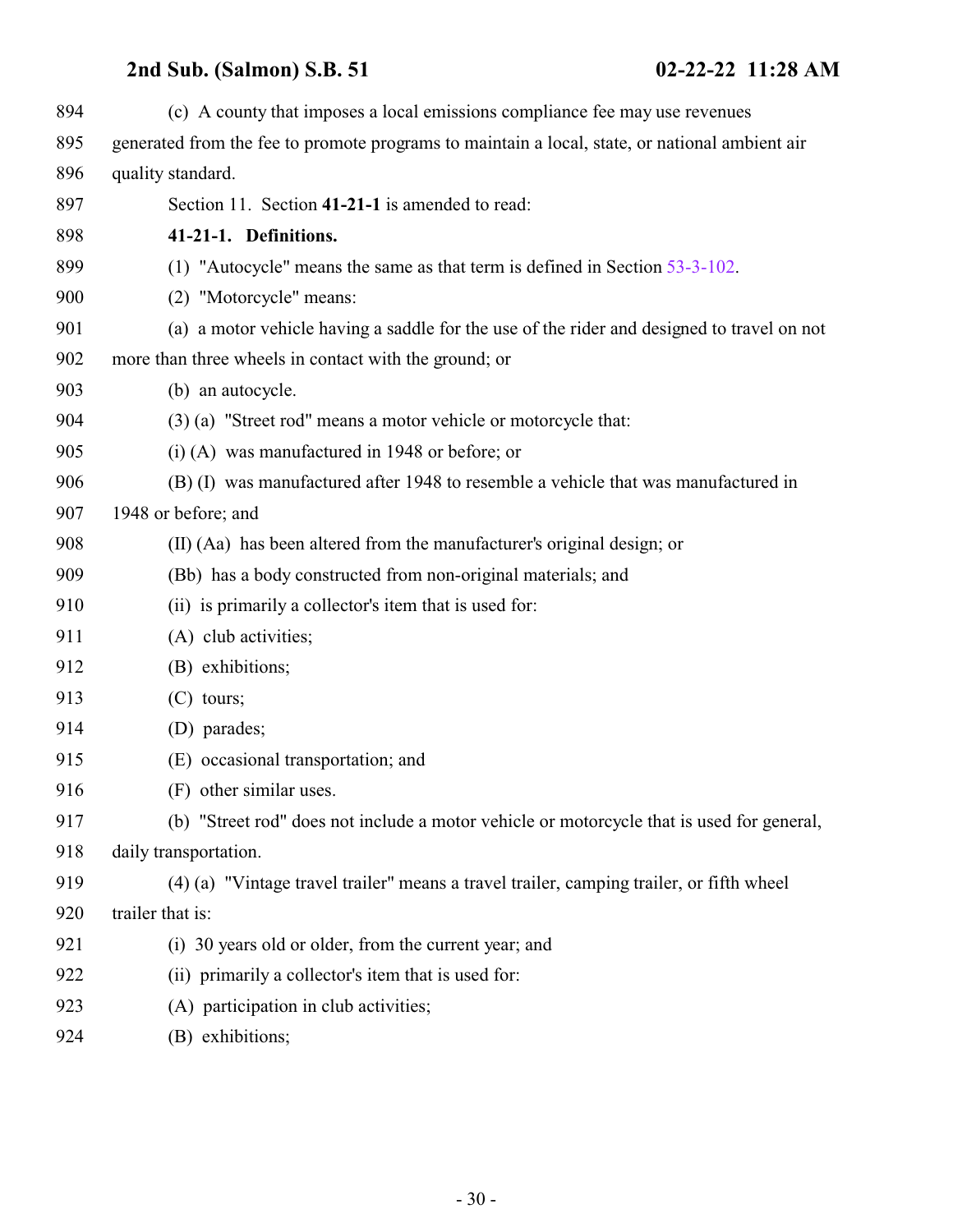<span id="page-30-0"></span>

| 925 | $(C)$ tours;                                                                                   |
|-----|------------------------------------------------------------------------------------------------|
| 926 | (D) parades;                                                                                   |
| 927 | (E) occasional recreational or vacation use; and                                               |
| 928 | (F) other similar uses.                                                                        |
| 929 | (b) "Vintage travel trailer" does not include a travel trailer, camping trailer, or fifth      |
| 930 | wheel trailer that is used for the general, daily transportation of persons or property.       |
| 931 | (5) (a) "Vintage vehicle" means a motor vehicle or motorcycle that:                            |
| 932 | (i) is 30 years old or older from the current year;                                            |
| 933 | (ii) displays:                                                                                 |
| 934 | (A) a unique vehicle type special group license plate issued in accordance with Section        |
| 935 | 41-1a-418; $[and]$ or                                                                          |
| 936 | (B) for a vintage vehicle that has a model year of 1980 or older, a historical support         |
| 937 | special group plate; and                                                                       |
| 938 | (iii) is primarily a collector's item that is used for:                                        |
| 939 | (A) participation in club activities;                                                          |
| 940 | (B) exhibitions;                                                                               |
| 941 | $(C)$ tours;                                                                                   |
| 942 | (D) parades;                                                                                   |
| 943 | (E) occasional transportation; and                                                             |
| 944 | (F) other similar uses.                                                                        |
| 945 | (b) "Vintage vehicle" does not include a motor vehicle or motorcycle that is used for          |
| 946 | general, daily transportation.                                                                 |
| 947 | (c) "Vintage vehicle" includes a:                                                              |
| 948 | (i) street rod; and                                                                            |
| 949 | (ii) vintage travel trailer.                                                                   |
| 950 | Section 12. Section 53-1-106.2 is enacted to read:                                             |
| 951 | 53-1-106.2. Towing dispatch pilot program.                                                     |
| 952 | The department shall evaluate the availability of vendors, products, and technology            |
| 953 | capable of increasing efficiency, effectiveness, and transparency in the dispatching of towing |
| 954 | providers and management of towing rotations in counties of the first or second class as       |
| 955 | classified under Section 17-50-501 that experience high demand for tow truck services.         |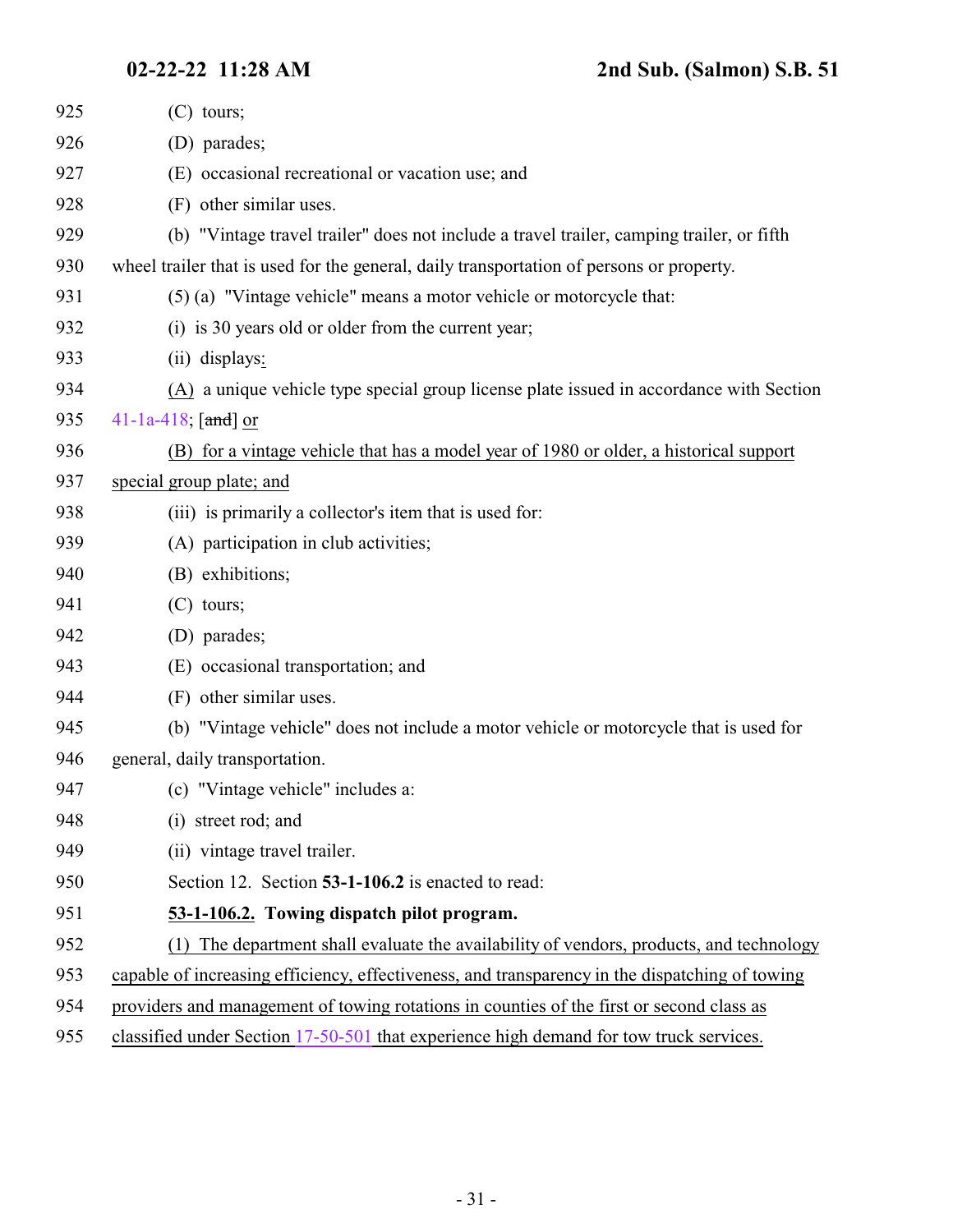<span id="page-31-0"></span>

| 956 | (2) The department shall evaluate vendors, products, and technology for:                       |
|-----|------------------------------------------------------------------------------------------------|
| 957 | (a) the following requirements and capabilities:                                               |
| 958 | decreasing delays associated with requesting and dispatching a tow truck motor                 |
| 959 | carrier from an established tow rotation;                                                      |
| 960 | (ii) increasing information, transparency, and data collection associated with tow             |
| 961 | rotation operations, including dispatching, response time, completion, clearance, and storage; |
| 962 | and                                                                                            |
| 963 | (iii) increasing responder and traffic safety by reducing secondary crashes, responder         |
| 964 | time on scene, and the impacts of traffic accidents on traffic flow and safety, and            |
| 965 | (b) costs and distribution of costs for the implementation of product programs,                |
| 966 | equipment, technology, and other requirements.                                                 |
| 967 | (3) Based on the information and findings of the request for information described in          |
| 968 | this section, the department may:                                                              |
| 969 | (a) issue a request for proposals to establish a public-private partnership pilot program      |
| 970 | to achieve the goals described in Subsection (2); and                                          |
| 971 | (b) establish a pilot program to contract with a vendor to provide towing dispatch             |
| 972 | management as described in this section.                                                       |
| 973 | Section 13. Section 53-3-105 is amended to read:                                               |
| 974 | 53-3-105. Fees for licenses, renewals, extensions, reinstatements, rescheduling,               |
| 975 | and identification cards.                                                                      |
| 976 | The following fees apply under this chapter:                                                   |
| 977 | (1) An original class D license application under Section $53-3-205$ is \$52.                  |
| 978 | (2) An original provisional license application for a class D license under Section            |
| 979 | 53-3-205 is \$39.                                                                              |
| 980 | (3) An original limited term license application under Section 53-3-205 is \$32.               |
| 981 | (4) An original application for a motorcycle endorsement under Section $53-3-205$ is           |
| 982 | \$18.                                                                                          |
| 983 | (5) An original application for a taxicab endorsement under Section 53-3-205 is \$14.          |
| 984 | (6) A learner permit application under Section $53-3-210.5$ is \$19.                           |
| 985 | (7) A renewal of a class D license under Section 53-3-214 is \$52 unless Subsection            |
| 986 | $(12)$ applies.                                                                                |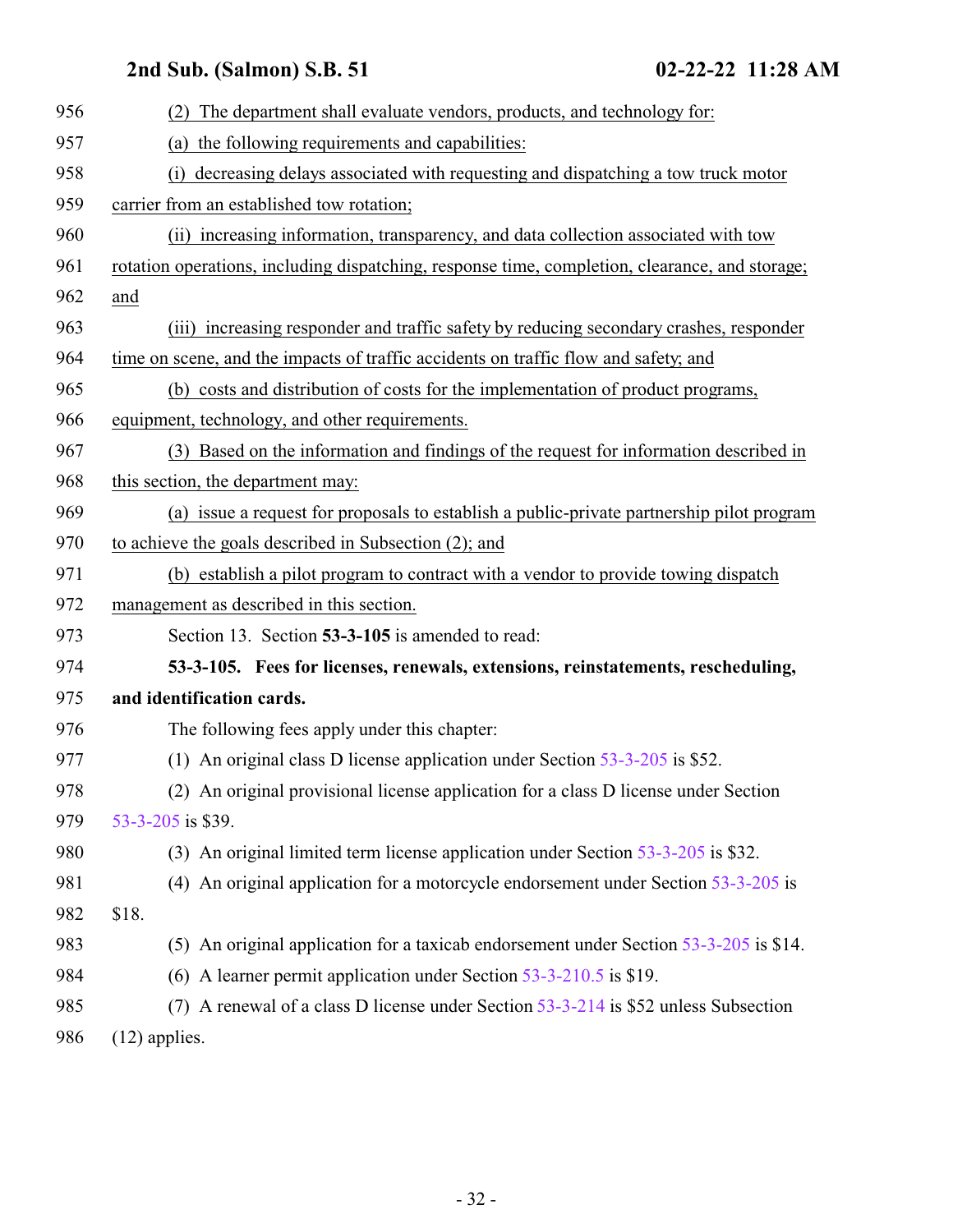| 987  | (8) A renewal of a provisional license application for a class D license under Section     |
|------|--------------------------------------------------------------------------------------------|
| 988  | 53-3-214 is \$52.                                                                          |
| 989  | (9) A renewal of a limited term license application under Section $53-3-214$ is \$32.      |
| 990  | (10) A renewal of a motorcycle endorsement under Section 53-3-214 is \$18.                 |
| 991  | (11) A renewal of a taxicab endorsement under Section $53-3-214$ is \$14.                  |
| 992  | (12) A renewal of a class D license for an individual 65 and older under Section           |
| 993  | 53-3-214 is \$27.                                                                          |
| 994  | (13) An extension of a class D license under Section $53-3-214$ is \$42 unless Subsection  |
| 995  | $(17)$ applies.                                                                            |
| 996  | (14) An extension of a provisional license application for a class D license under         |
| 997  | Section 53-3-214 is \$42.                                                                  |
| 998  | (15) An extension of a motorcycle endorsement under Section $53-3-214$ is \$18.            |
| 999  | (16) An extension of a taxicab endorsement under Section $53-3-214$ is \$14.               |
| 1000 | (17) An extension of a class D license for an individual 65 and older under Section        |
| 1001 | 53-3-214 is \$22.                                                                          |
| 1002 | (18) An original or renewal application for a commercial class A, B, or C license or an    |
| 1003 | original or renewal of a provisional commercial class A or B license under Part 4, Uniform |
| 1004 | Commercial Driver License Act, is \$52.                                                    |
| 1005 | (19) A commercial class A, B, or C license skills test is \$78.                            |
| 1006 | (20) Each original CDL endorsement for passengers, hazardous material, double or           |
| 1007 | triple trailers, or tankers is \$9.                                                        |
| 1008 | (21) An original CDL endorsement for a school bus under Part 4, Uniform Commercial         |
| 1009 | Driver License Act, is \$9.                                                                |
| 1010 | (22) A renewal of a CDL endorsement under Part 4, Uniform Commercial Driver                |
| 1011 | License Act, is \$9.                                                                       |
| 1012 | $(23)$ (a) A retake of a CDL knowledge test provided for in Section 53-3-205 is \$26.      |
| 1013 | (b) A retake of a CDL skills test provided for in Section $53-3-205$ is \$52.              |
| 1014 | (24) A retake of a CDL endorsement test provided for in Section 53-3-205 is \$9.           |
| 1015 | (25) A duplicate class A, B, C, or D license certificate under Section 53-3-215 is \$23.   |
| 1016 | $(26)$ (a) A license reinstatement application under Section 53-3-205 is \$40.             |
| 1017 | (b) A license reinstatement application under Section $53-3-205$ for an alcohol, drug, or  |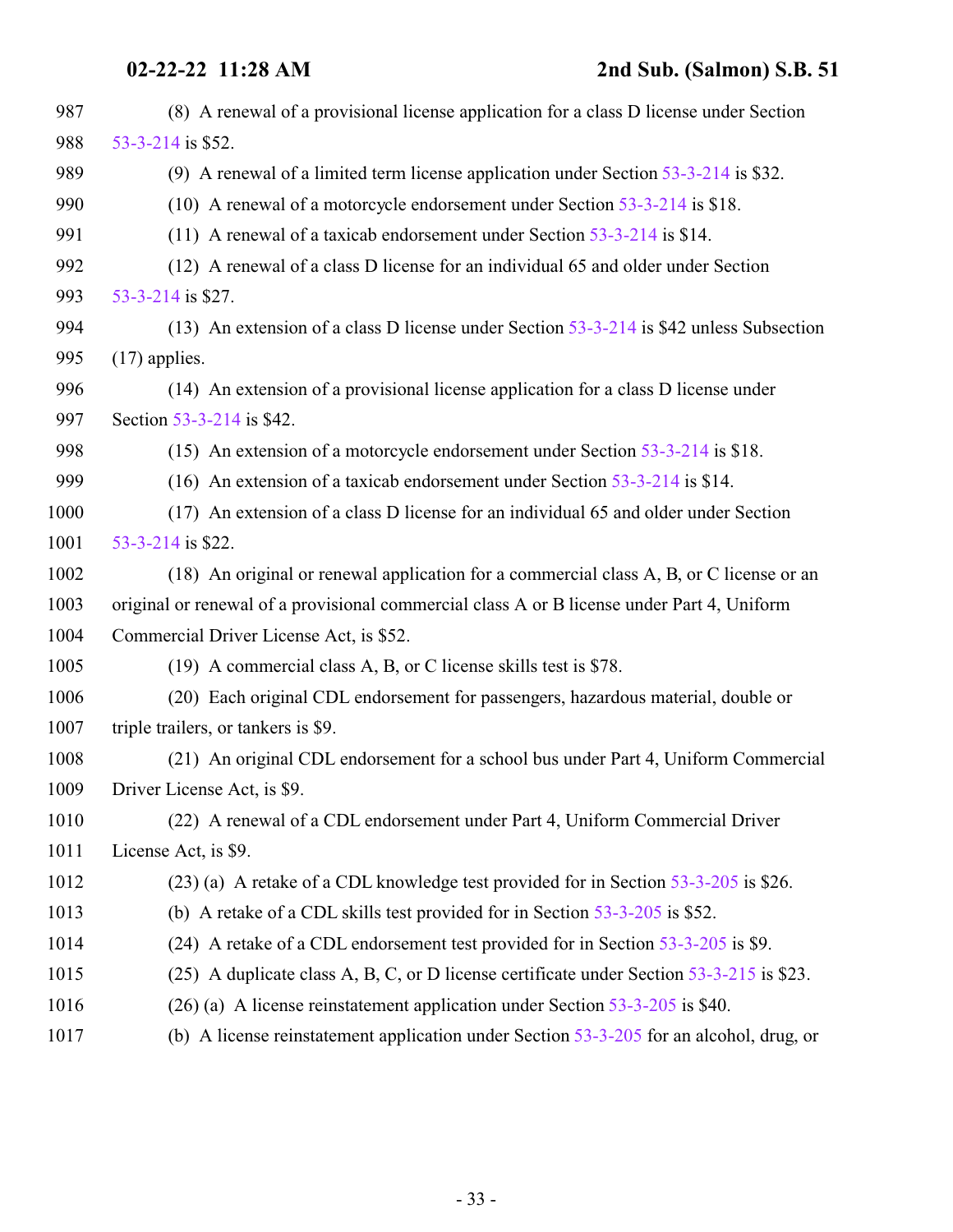| 1018 | combination of alcohol and any drug-related offense is \$45 in addition to the fee under         |
|------|--------------------------------------------------------------------------------------------------|
| 1019 | Subsection $(26)(a)$ .                                                                           |
| 1020 | (27) (a) An administrative fee for license reinstatement after an alcohol, drug, or              |
| 1021 | combination of alcohol and any drug-related offense under Section 41-6a-520, 53-3-223, or        |
| 1022 | 53-3-231 or an alcohol, drug, or combination of alcohol and any drug-related offense under       |
| 1023 | Part 4, Uniform Commercial Driver License Act, is \$255.                                         |
| 1024 | (b) This administrative fee is in addition to the fees under Subsection $(26)$ .                 |
| 1025 | (28) (a) An administrative fee for providing the driving record of a driver under                |
| 1026 | Section 53-3-104 or 53-3-420 is \$8.                                                             |
| 1027 | (b) The division may not charge for a report furnished under Section $53-3-104$ to a             |
| 1028 | municipal, county, state, or federal agency.                                                     |
| 1029 | (29) A rescheduling fee under Section $53-3-205$ or $53-3-407$ is \$25.                          |
| 1030 | $(30)$ (a) Except as provided under Subsections $(30)(b)$ and (c), an identification card        |
| 1031 | application under Section 53-3-808 is \$23.                                                      |
| 1032 | (b) An identification card application under Section $53-3-808$ for a person with a              |
| 1033 | disability, as defined in 42 U.S.C. Sec. 12102, is \$17.                                         |
| 1034 | (c) A fee may not be charged for an identification card application if the individual            |
| 1035 | applying:                                                                                        |
| 1036 | (i) (A) has not been issued a Utah driver license;                                               |
| 1037 | (B) is indigent; and                                                                             |
| 1038 | (C) is at least 18 years $\lceil \text{of age} \rceil$ old; or                                   |
| 1039 | (ii) submits written verification that the individual is homeless, as defined in Section         |
| 1040 | 26-18-411, a person who is homeless, as defined in Section 35A-5-302, or a child or youth who    |
| 1041 | is homeless, as defined in 42 U.S.C. Sec. 11434a(2), from:                                       |
| 1042 | (A) a homeless shelter, as defined in Section $\left[1\theta - \frac{9a-526}{35A-16-305}\right]$ |
| 1043 | (B) a permanent housing, permanent, supportive, or transitional facility, as defined in          |
| 1044 | Section 35A-5-302;                                                                               |
| 1045 | (C) the Department of Workforce Services; or                                                     |
| 1046 | (D) a local educational agency liaison for homeless children and youth designated                |
| 1047 | under 42 U.S.C. Sec. $11432(g)(1)(J)(ii)$ .                                                      |
| 1048 | $(31)$ (a) An extension of a regular identification card under Subsection 53-3-807(4) for        |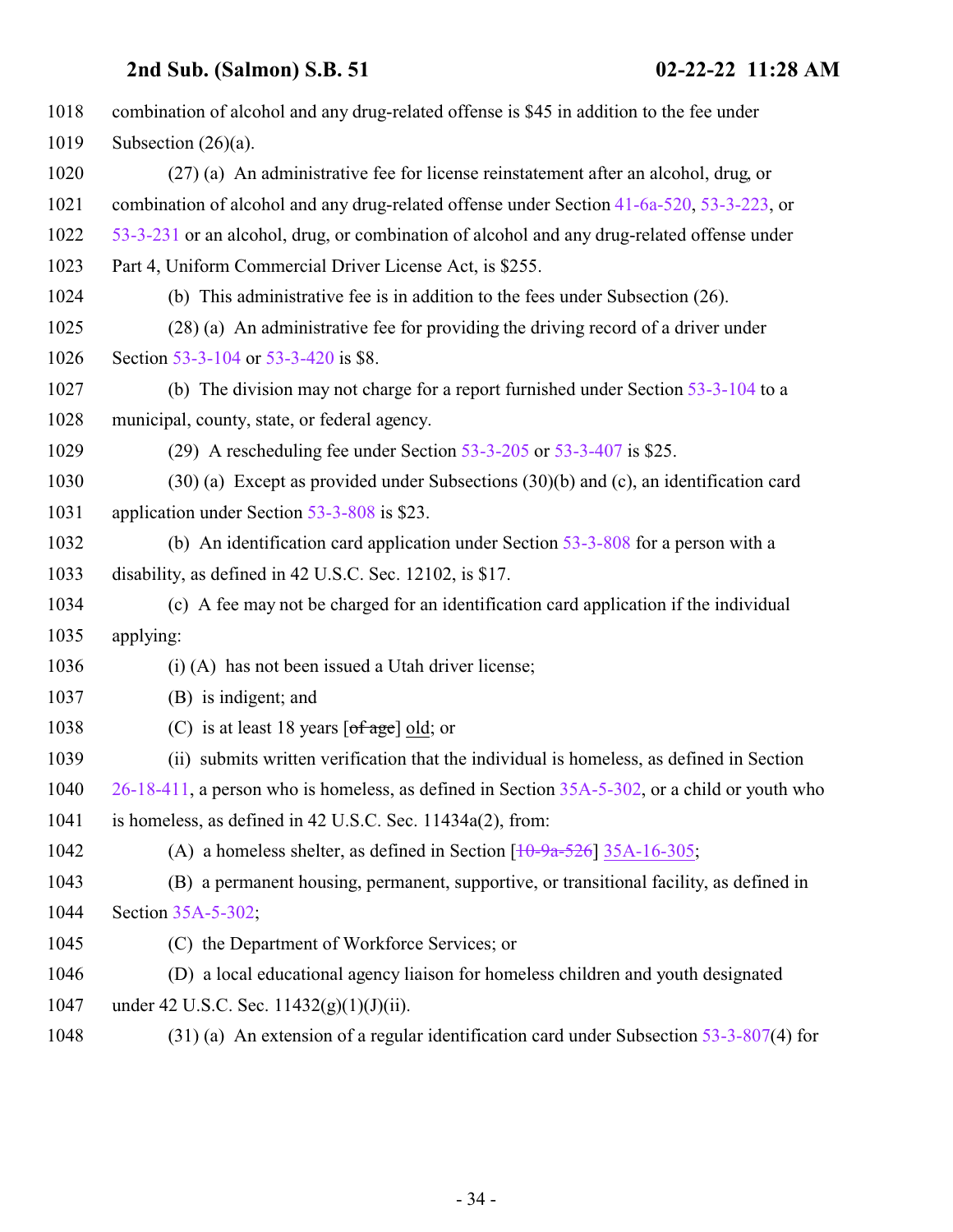| 1049 | a person with a disability, as defined in 42 U.S.C. Sec. 12102, is \$17.                             |
|------|------------------------------------------------------------------------------------------------------|
| 1050 | (b) The fee described in Subsection $(31)(a)$ is waived if the applicant submits written             |
| 1051 | verification that the individual is homeless, as defined in Section $26-18-411$ , or a person who is |
| 1052 | homeless, as defined in Section 35A-5-302, or a child or youth who is homeless, as defined in        |
| 1053 | 42 U.S.C. Sec. 11434a(2), from:                                                                      |
| 1054 | (i) a homeless shelter, as defined in Section $[10-9a-526]$ 35A-16-305;                              |
| 1055 | (ii) a permanent housing, permanent, supportive, or transitional facility, as defined in             |
| 1056 | Section 35A-5-302;                                                                                   |
| 1057 | (iii) the Department of Workforce Services;                                                          |
| 1058 | (iv) a homeless service provider as verified by the Department of Workforce Services                 |
| 1059 | as described in Section $26-2-12.6$ ; or                                                             |
| 1060 | (v) a local educational agency liaison for homeless children and youth designated under              |
| 1061 | 42 U.S.C. Sec. $11432(g)(1)(J)(ii)$ .                                                                |
| 1062 | $(32)$ (a) An extension of a regular identification card under Subsection 53-3-807(5) is             |
| 1063 | \$23.                                                                                                |
| 1064 | (b) The fee described in Subsection $(32)(a)$ is waived if the applicant submits written             |
| 1065 | verification that the individual is homeless, as defined in Section $26-18-411$ , or a person who is |
| 1066 | homeless, as defined in Section 35A-5-302, from:                                                     |
| 1067 | (i) a homeless shelter, as defined in Section $\left[10\text{-}9a\text{-}526\right]$ 35A-16-305;     |
| 1068 | (ii) a permanent housing, permanent, supportive, or transitional facility, as defined in             |
| 1069 | Section 35A-5-302;                                                                                   |
| 1070 | (iii) the Department of Workforce Services; or                                                       |
| 1071 | (iv) a homeless service provider as verified by the Department of Workforce Services                 |
| 1072 | as described in Section 26-2-12.6.                                                                   |
| 1073 | (33) In addition to any license application fees collected under this chapter, the division          |
| 1074 | shall impose on individuals submitting fingerprints in accordance with Section 53-3-205.5 the        |
| 1075 | fees that the Bureau of Criminal Identification is authorized to collect for the services the        |
| 1076 | Bureau of Criminal Identification provides under Section 53-3-205.5.                                 |
| 1077 | (34) An original mobility vehicle permit application under Section 41-6a-1118 is \$30.               |
| 1078 | (35) A renewal of a mobility vehicle permit under Section 41-6a-1118 is \$30.                        |
| 1079 | (36) A duplicate mobility vehicle permit under Section 41-6a-1118 is \$12.                           |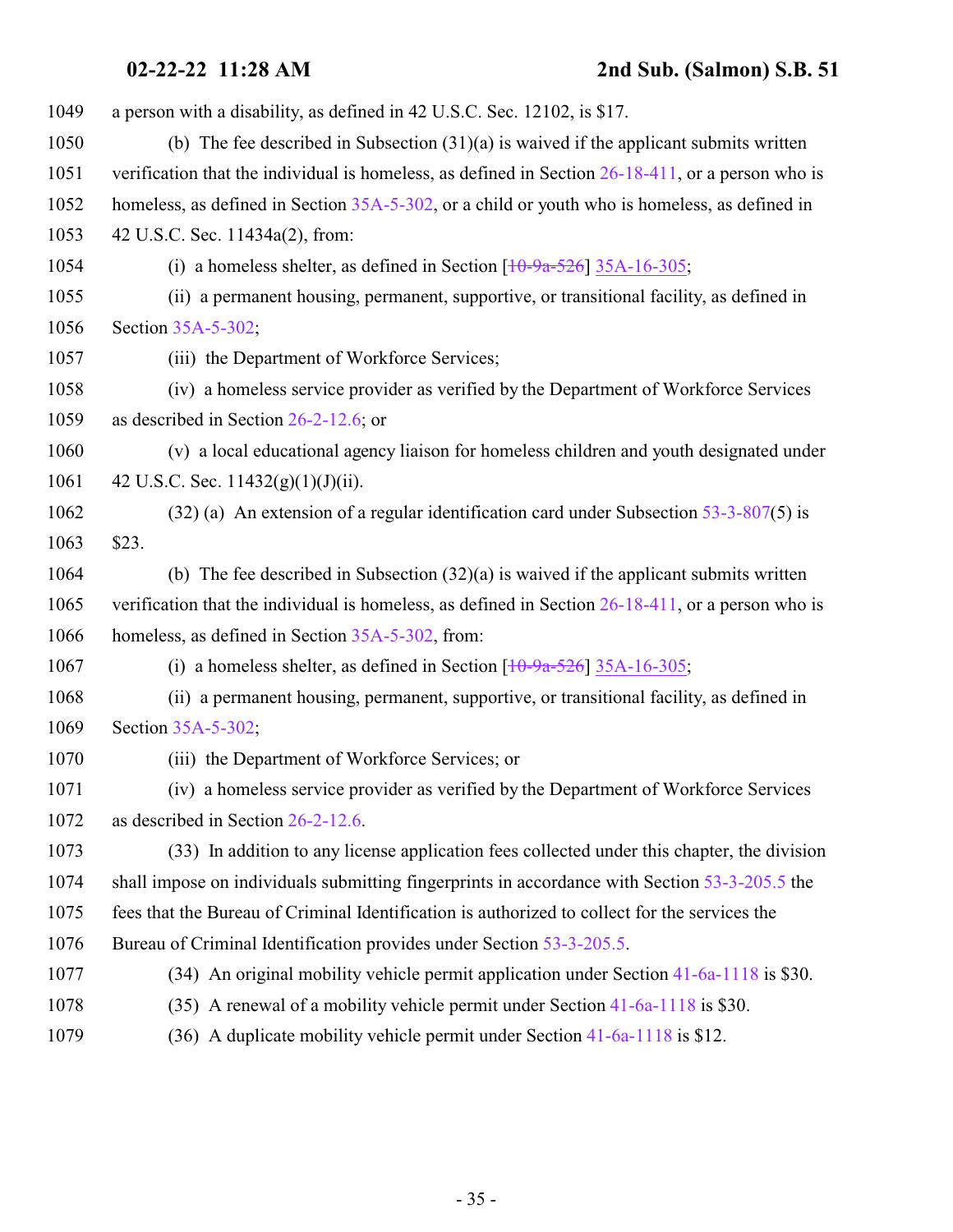<span id="page-35-0"></span>

| 1080 | Section 14. Section 53-3-219 is amended to read:                                                      |
|------|-------------------------------------------------------------------------------------------------------|
| 1081 | 53-3-219. Suspension of minor's driving privileges.                                                   |
| 1082 | (1) The division shall immediately suspend all driving privileges of any person upon                  |
| 1083 | receipt of an order suspending driving privileges under Section 32B-4-409, Section 32B-4-410,         |
| 1084 | Subsection 76-9-701(1), or Section 80-6-707.                                                          |
| 1085 | (2) (a) (i) Upon receipt of the first order suspending a person's driving privileges under            |
| 1086 | Section 32B-4-409, Section 32B-4-410, Subsection 76-9-701(1), or Section 80-6-707, the                |
| 1087 | division shall:                                                                                       |
| 1088 | (A) impose a suspension for a period of one year;                                                     |
| 1089 | (B) if the person has not been issued an operator license, deny the person's application              |
| 1090 | for a license or learner's permit for a period of one year; or                                        |
| 1091 | (C) if the person is under the age of eligibility for a driver license, deny the person's             |
| 1092 | application for a license or learner's permit beginning on the date of conviction and continuing      |
| 1093 | for one year beginning on the date of eligibility for a driver license.                               |
| 1094 | (ii) Upon receipt of the first order suspending a person's driving privileges under this              |
| 1095 | section, the division shall reduce the suspension period under Subsection $(2)(a)(i)(A)$ , $(B)$ , or |
| 1096 | (C) if ordered by the court in accordance with Subsection $32B-4-409(5)(b)$ , $32B-4-410(4)(b)$ ,     |
| 1097 | 76-9-701(4)(b), or 80-6-707(3)(a).                                                                    |
| 1098 | (b) (i) Upon receipt of a second or subsequent order suspending a person's driving                    |
| 1099 | privileges under Section $32B-4-409$ , Section $32B-4-410$ , Subsection 76-9-701(1), or               |
| 1100 | Subsection $\left[ \frac{80-4-707}{80-6-707} \right]$ 80-6-707(3)(b), the division shall:             |
| 1101 | (A) impose a suspension for a period of two years;                                                    |
| 1102 | (B) if the person has not been issued an operator license or is under the age of                      |
| 1103 | eligibility for a driver license, deny the person's application for a license or learner's permit for |
| 1104 | a period of two years; or                                                                             |
| 1105 | (C) if the person is under the age of eligibility for a driver license, deny the person's             |
| 1106 | application for a license or learner's permit beginning on the date of conviction and continuing      |
| 1107 | for two years beginning on the date of eligibility for a driver license.                              |
| 1108 | (ii) Upon receipt of the second or subsequent order suspending a person's driving                     |
| 1109 | privileges under Section 32B-4-409, Section 32B-4-410, Subsection 76-9-701(1), or Section             |
| 1110 | 80-6-707, the division shall reduce the suspension period if ordered by the court in accordance       |
|      |                                                                                                       |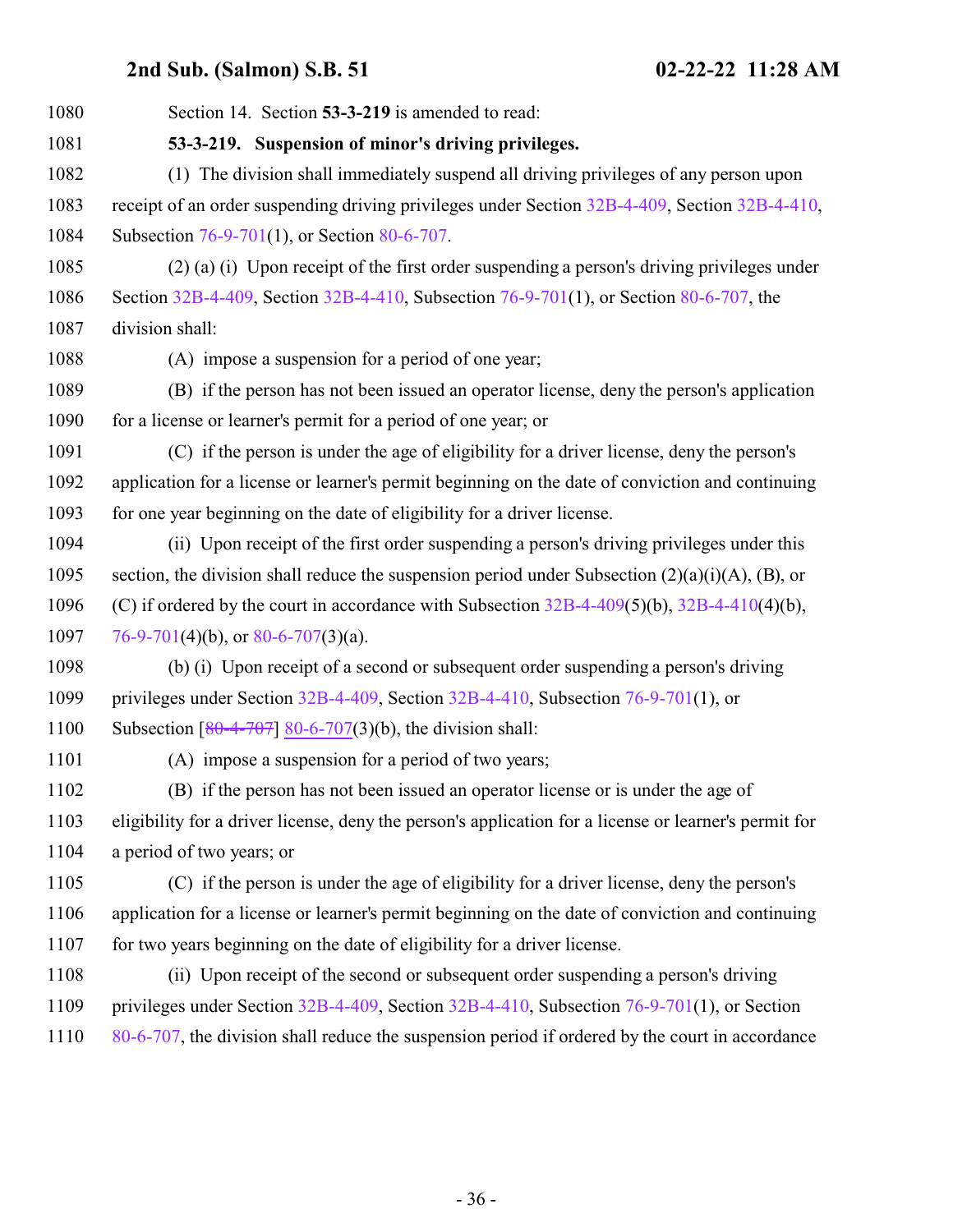<span id="page-36-0"></span>

| 1111 | with Subsection 32B-4-409(5)(c), 32B-4-410(4)(c), 76-9-701(4)(c), or 80-6-707(3)(b).             |
|------|--------------------------------------------------------------------------------------------------|
| 1112 | (3) The Driver License Division shall subtract from any suspension or revocation                 |
| 1113 | period for a conviction of a violation of Section 32B-4-409 the number of days for which a       |
| 1114 | license was previously suspended under Section 53-3-231, if the previous sanction was based      |
| 1115 | on the same occurrence upon which the record of conviction is based.                             |
| 1116 | (4) After reinstatement of the license described in Subsection (1), a report authorized          |
| 1117 | under Section 53-3-104 may not contain evidence of the suspension of a minor's license under     |
| 1118 | this section if the minor has not been convicted of any other offense for which the suspension   |
| 1119 | under Subsection (1) may be extended.                                                            |
| 1120 | Section 15. Section 59-12-2220 is amended to read:                                               |
| 1121 | 59-12-2220. County option sales and use tax to fund a system for public transit --               |
| 1122 | <b>Base -- Rate.</b>                                                                             |
| 1123 | (1) Subject to the other provisions of this part and subject to the requirements of this         |
| 1124 | section, beginning on July 1, 2019, the following counties may impose a sales and use tax        |
| 1125 | under this section:                                                                              |
| 1126 | (a) a county legislative body may impose the sales and use tax on the transactions               |
| 1127 | described in Subsection $59-12-103(1)$ located within the county, including the cities and towns |
| 1128 | within the county if:                                                                            |
| 1129 | (i) the entire boundary of a county is annexed into a large public transit district; and         |
| 1130 | (ii) the maximum amount of sales and use tax authorizations allowed pursuant to                  |
| 1131 | Section 59-12-2203 and authorized under the following sections has been imposed:                 |
| 1132 | (A) Section 59-12-2213;                                                                          |
| 1133 | (B) Section 59-12-2214;                                                                          |
| 1134 | (C) Section $59-12-2215$ ;                                                                       |
| 1135 | Section 59-12-2216;<br>(D)                                                                       |
| 1136 | Section 59-12-2217;<br>(E)                                                                       |
| 1137 | Section 59-12-2218; and<br>(F)                                                                   |
| 1138 | (G) Section 59-12-2219;                                                                          |
| 1139 | (b) if the county is not annexed into a large public transit district, the county legislative    |
| 1140 | body may impose the sales and use tax on the transactions described in Subsection                |

[59-12-103](http://le.utah.gov/UtahCode/SectionLookup.jsp?section=59-12-103&session=2022GS)(1) located within the county, including the cities and towns within the county if: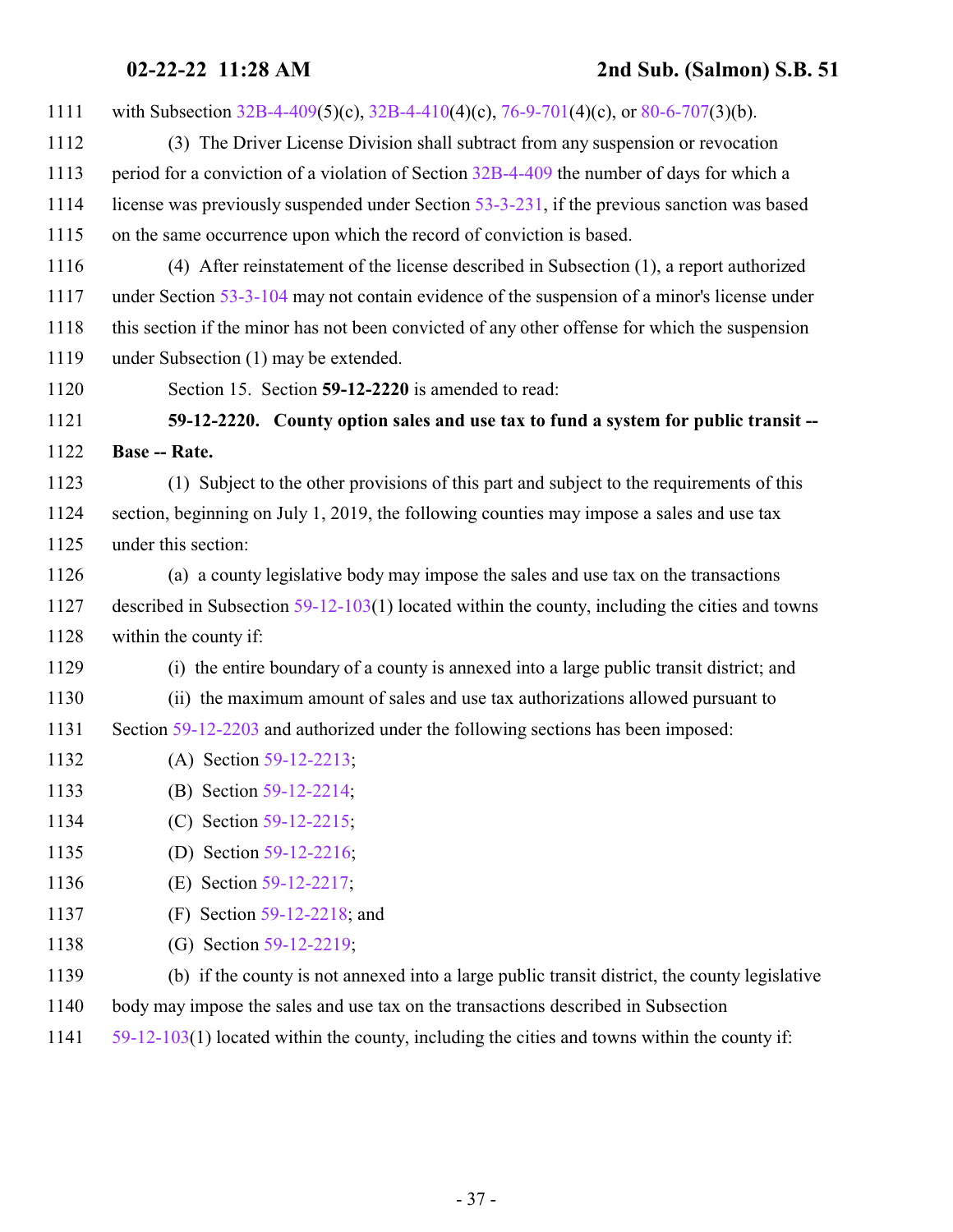| 1142 | (i) the county is an eligible political subdivision as defined in Section $59-12-2219$ ; or         |
|------|-----------------------------------------------------------------------------------------------------|
| 1143 | (ii) a city or town within the boundary of the county is an eligible political subdivision          |
| 1144 | as defined in Section $59-12-2219$ ; or                                                             |
| 1145 | (c) a county legislative body of a county not described in Subsection $(1)(a)$ may impose           |
| 1146 | the sales and use tax on the transactions described in Subsection $59-12-103(1)$ located within     |
| 1147 | the county, including the cities and towns within the county, if there is a public transit district |
| 1148 | within the boundary of the county.                                                                  |
| 1149 | (2) For purposes of Subsection (1) and subject to the other provisions of this section, a           |
| 1150 | county legislative body that imposes a sales and use tax under this section may impose the tax      |
| 1151 | at a rate of .2%.                                                                                   |
| 1152 | (3) A county imposing a sales and use tax under this section shall expend the revenues              |
| 1153 | collected from the sales and use tax for capital expenses and service delivery expenses of:         |
| 1154 | (a) a public transit district;                                                                      |
| 1155 | (b) an eligible political subdivision, as that term is defined in Section $59-12-2219$ ; or         |
| 1156 | (c) another entity providing a service for public transit or a transit facility within the          |
| 1157 | county as those terms are defined in Section 17B-2a-802.                                            |
| 1158 | (4) Notwithstanding Section $59-12-2208$ , a county legislative body may, but is not                |
| 1159 | required to, submit an opinion question to the county's registered voters in accordance with        |
| 1160 | Section 59-12-2208 to impose a sales and use tax under this section.                                |
| 1161 | (5) (a) Notwithstanding any other provision in this section, if a county wishes to                  |
| 1162 | impose a sales and use tax under this section, the county legislative body shall pass the           |
| 1163 | ordinance to impose a sales and use tax under this section on or before June 30, 2023.              |
| 1164 | (b) The county legislative body may not pass an ordinance to impose a sales and use                 |
| 1165 | tax under this section on or after July 1, 2023.                                                    |
| 1166 | (c) Notwithstanding the deadline described in Subsection $(5)(a)$ , any sales and use tax           |
| 1167 | imposed under this section on or before June 30, 2023, may remain in effect.                        |
| 1168 | (6) (a) Revenue collected from a sales and use tax under this section may not be used               |
| 1169 | to supplant existing General Fund appropriations that a county has budgeted for transportation      |
| 1170 | or public transit as of the date the tax becomes effective for a county.                            |
| 1171 | (b) The limitation under Subsection $(6)(a)$ does not apply to a designated transportation          |
| 1172 | or public transit capital or reserve account a county may have established prior to the date the    |
|      |                                                                                                     |
|      |                                                                                                     |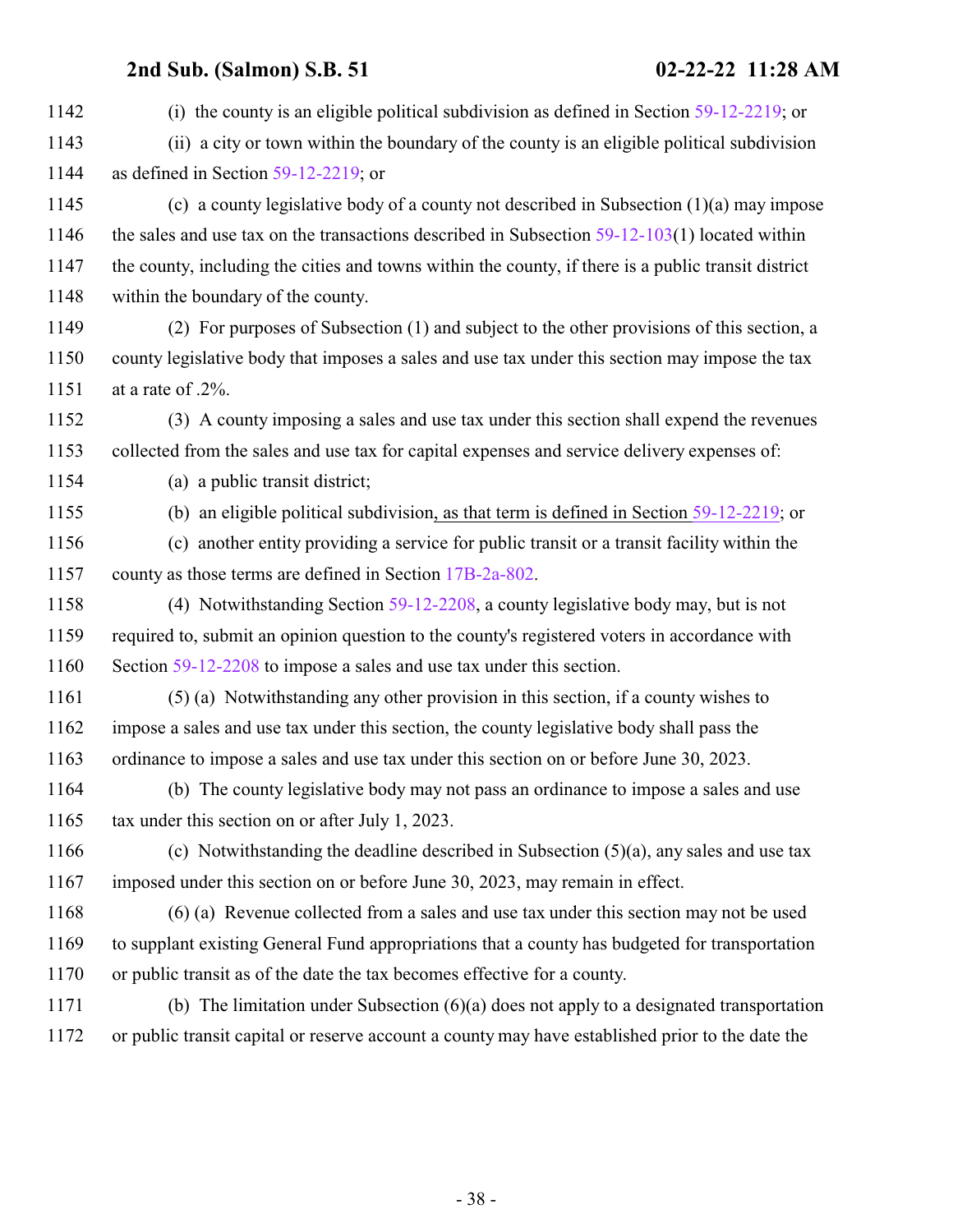tax becomes effective.

<span id="page-38-0"></span>Section 16. Section **63B-31-103** is amended to read:

### **63B-31-103. Transportation bonds -- Maximum amount -- Use for State**

- **Infrastructure Bank Fund loans.**
- (1) (a) Subject to the restriction in Subsection (1)(c), the total amount of bonds issued under this section may not exceed \$30,000,000.

 (b) When the Department of Transportation certifies to the commission the amount of bond proceeds that the commission needs to provide funding for the purposes described in Subsection (2), the commission may issue and sell general obligation bonds in an amount equal to the certified amount plus costs of issuance.

 (c) The commission may not issue general obligation bonds authorized under this section if the issuance for general obligation bonds would result in the total current outstanding general obligation debt of the state exceeding 50% of the limitation described in the Utah Constitution, Article XIV, Section 1.

 (2) (a) Proceeds from the bonds issued under this section shall be provided to the Department of Transportation to transfer to the State Infrastructure Bank Fund created in Section [72-2-202](http://le.utah.gov/UtahCode/SectionLookup.jsp?section=72-2-202&session=2022GS) to be used to issue loans pursuant to Title 72, Chapter 2, Part 2, State Infrastructure Bank Fund.

 (b) Any distribution from the State Infrastructure Bank Fund shall be contingent upon a commitment from the borrower that revenue is available to repay the loan from the State Infrastructure Bank Fund which shall be paid in whole or in part from revenue distributions 1194 described in Subsection  $72-2-121(4)$ [ $\text{(m)}$ ](k).

 (c) Notwithstanding Subsection [72-2-204](http://le.utah.gov/UtahCode/SectionLookup.jsp?section=72-2-204&session=2022GS)(2), a loan or assistance made with proceeds 1196 from bonds issued under this section shall bear an interest rate not to exceed .5% above the bond market interest rate available to the state for an issuance under this section.

<span id="page-38-1"></span>Section 17. Section **63I-1-272** is amended to read:

### **63I-1-272. Repeal dates, Title 72.**

1200 (1) Subsection  $72-2-121$   $[(10)(9)$ , which creates transportation advisory committees, is repealed July 1, 2022.

 (2) Title 72, Chapter 4, Part 3, Utah State Scenic Byway Program, is repealed January 2, 2025.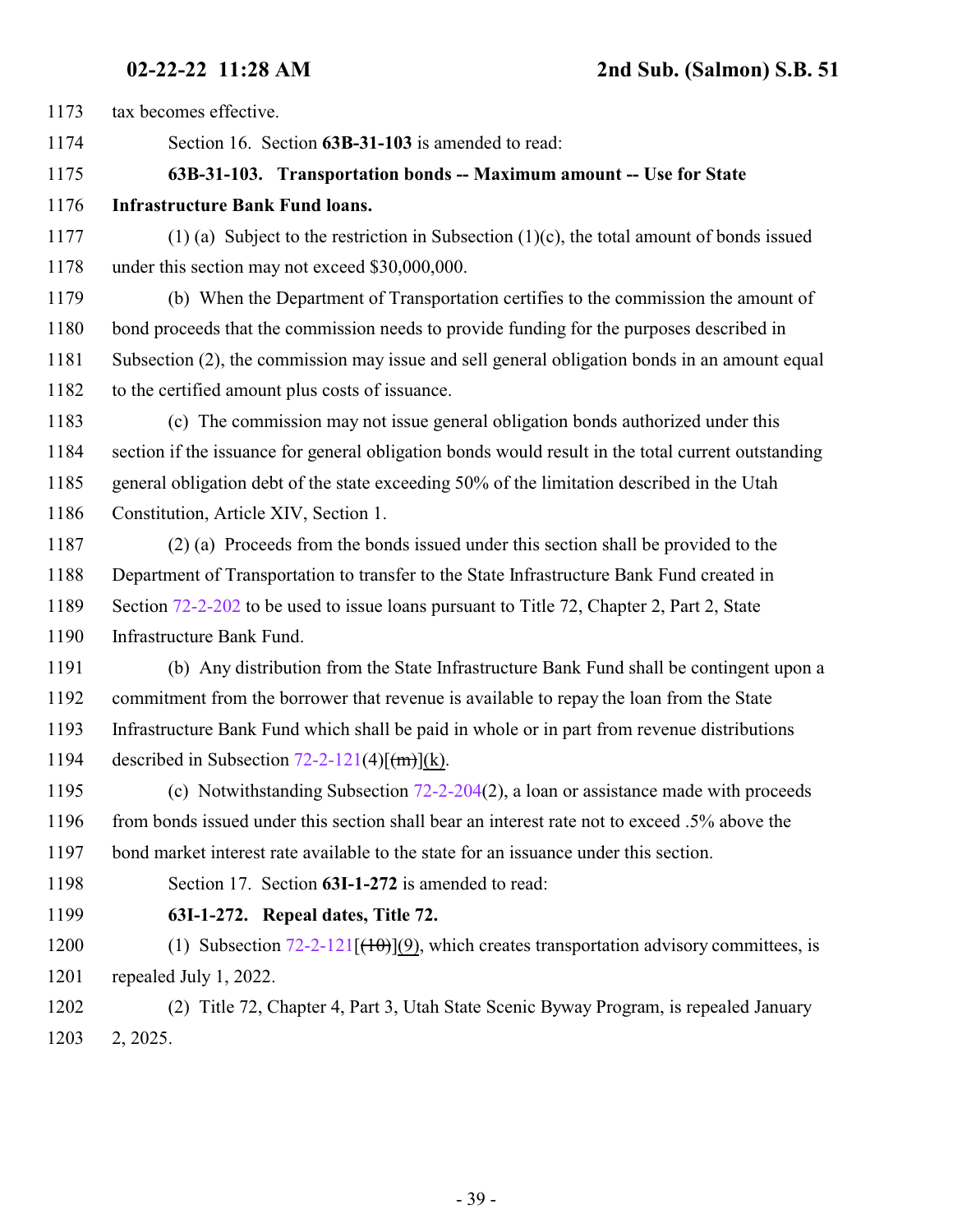<span id="page-39-1"></span><span id="page-39-0"></span>

| 1204 | Section 18. Section 63I-2-272 is amended to read:                                               |
|------|-------------------------------------------------------------------------------------------------|
| 1205 | 63I-2-272. Repeal dates -- Title 72.                                                            |
| 1206 | $(1)$ Subsections 72-1-213(2) and (3)(a)(i), related to the Road Usage Charge Advisory          |
| 1207 | Committee, are repealed January 1, 2022.                                                        |
| 1208 | $\lceil$ (2) Section 72-1-216.1 is repealed January 1, 2023.                                    |
| 1209 | Section 19. Section 72-1-213.1 is amended to read:                                              |
| 1210 | 72-1-213.1. Road usage charge program.                                                          |
| 1211 | (1) As used in this section:                                                                    |
| 1212 | (a) "Account manager" means an entity under contract with the department to                     |
| 1213 | administer and manage the road usage charge program.                                            |
| 1214 | (b) "Alternative fuel vehicle" means the same as that term is defined in Section                |
| 1215 | $41-1a-102$ .                                                                                   |
| 1216 | (c) "Payment period" means the interval during which an owner is required to report             |
| 1217 | mileage and pay the appropriate road usage charge according to the terms of the program.        |
| 1218 | (d) "Program" means the road usage charge program established and described in this             |
| 1219 | section.                                                                                        |
| 1220 | (2) There is established a road usage charge program as described in this section.              |
| 1221 | (3) (a) The department shall implement and oversee the administration of the program,           |
| 1222 | which shall begin on January 1, 2020.                                                           |
| 1223 | (b) To implement and administer the program, the department may contract with an                |
| 1224 | account manager.                                                                                |
| 1225 | (4) (a) The owner or lessee of an alternative fuel vehicle may apply for enrollment of          |
| 1226 | the alternative fuel vehicle in the program.                                                    |
| 1227 | (b) If an application for enrollment into the program is approved by the department, the        |
| 1228 | owner or lessee of an alternative fuel vehicle may participate in the program in lieu of paying |
| 1229 | the fee described in Subsection $41-1a-1206(1)(h)$ or $(2)(b)$ .                                |
| 1230 | (5) (a) In accordance with Title 63G, Chapter 3, Utah Administrative Rulemaking Act,            |
| 1231 | and consistent with this section, the department:                                               |
| 1232 | (i) shall make rules to establish:                                                              |
| 1233 | (A) processes and terms for enrollment into and withdrawal or removal from the                  |
| 1234 | program;                                                                                        |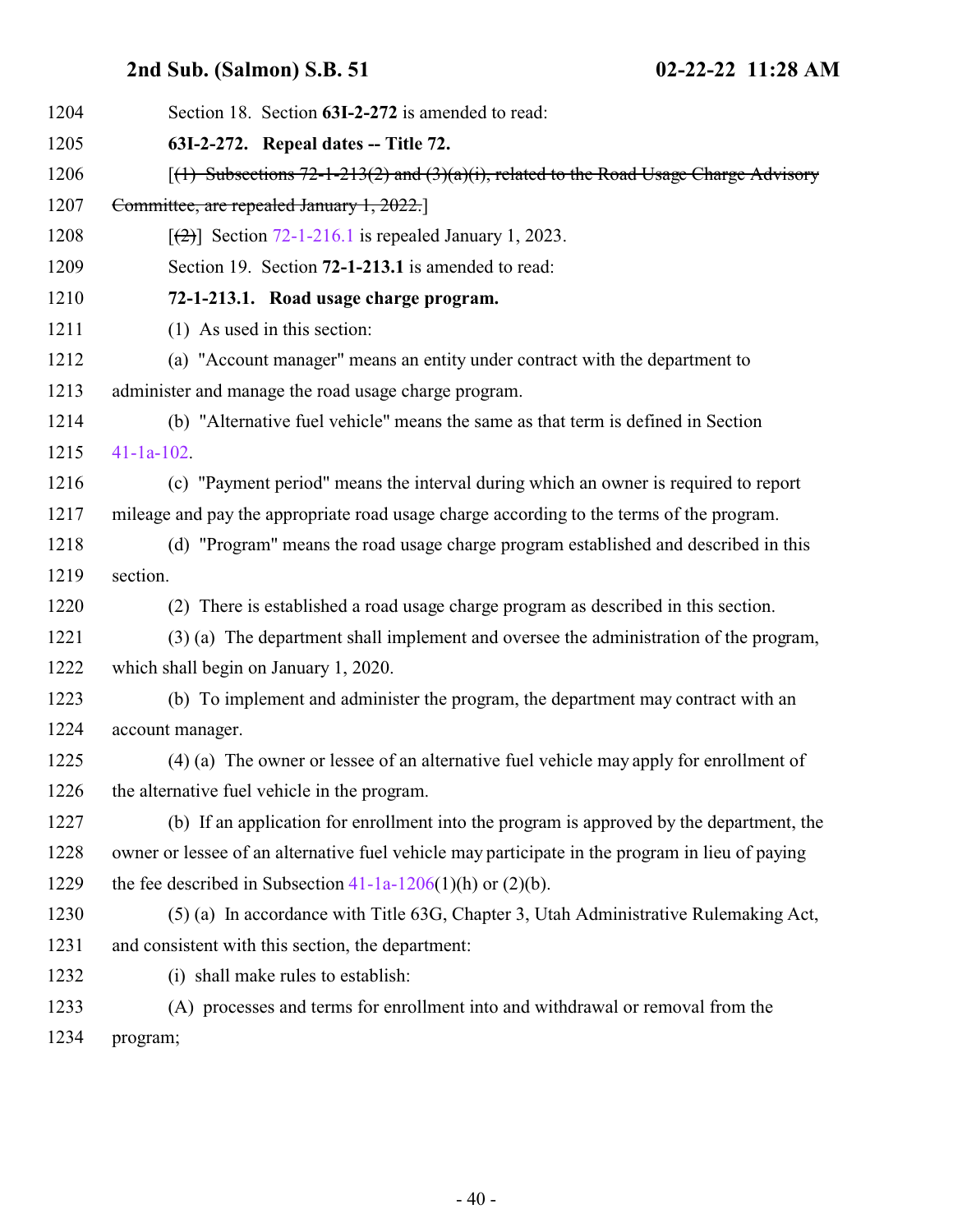### **02-22-22 11:28 AM 2nd Sub. (Salmon) S.B. 51**

| 1235 | (B) payment periods and other payment methods and procedures for the program;                     |
|------|---------------------------------------------------------------------------------------------------|
| 1236 | (C) standards for mileage reporting mechanisms for an owner or lessee of an                       |
| 1237 | alternative fuel vehicle to report mileage as part of participation in the program;               |
| 1238 | (D) standards for program functions for mileage recording, payment processing,                    |
| 1239 | account management, and other similar aspects of the program;                                     |
| 1240 | (E) contractual terms between an owner or lessee of an alternative fuel vehicle owner             |
| 1241 | and an account manager for participation in the program;                                          |
| 1242 | (F) contractual terms between the department and an account manager, including                    |
| 1243 | authority for an account manager to enforce the terms of the program;                             |
| 1244 | (G) procedures to provide security and protection of personal information and data                |
| 1245 | connected to the program, and penalties for account managers for violating privacy protection     |
| 1246 | rules;                                                                                            |
| 1247 | (H) penalty procedures for a program participant's failure to pay a road usage charge or          |
| 1248 | tampering with a device necessary for the program; and                                            |
| 1249 | (I) department oversight of an account manager, including privacy protection of                   |
| 1250 | personal information and access and auditing capability of financial and other records related to |
| 1251 | administration of the program; and                                                                |
| 1252 | (ii) may make rules to establish:                                                                 |
| 1253 | (A) an enrollment cap for certain alternative fuel vehicle types to participate in the            |
| 1254 | program;                                                                                          |
| 1255 | (B) a process for collection of an unpaid road usage charge or penalty; or                        |
| 1256 | (C) integration of the program with other similar programs, such as tolling.                      |
| 1257 | (b) The department shall make recommendations to and consult with the commission                  |
| 1258 | regarding road usage mileage rates for each type of alternative fuel vehicle.                     |
| 1259 | (6) In accordance with Title 63G, Chapter 3, Utah Administrative Rulemaking Act, and              |
| 1260 | consistent with this section, the commission shall, after consultation with the department, make  |
| 1261 | rules to establish the road usage charge mileage rate for each type of alternative fuel vehicle.  |
| 1262 | (7) Revenue generated by the road usage charge program and relevant penalties shall               |
| 1263 | be deposited into the Road Usage Charge Program Special Revenue Fund.                             |
| 1264 | $(8)$ (a) The department may:                                                                     |
| 1265 | (i) (A) impose a penalty for failure to timely pay a road usage charge according to the           |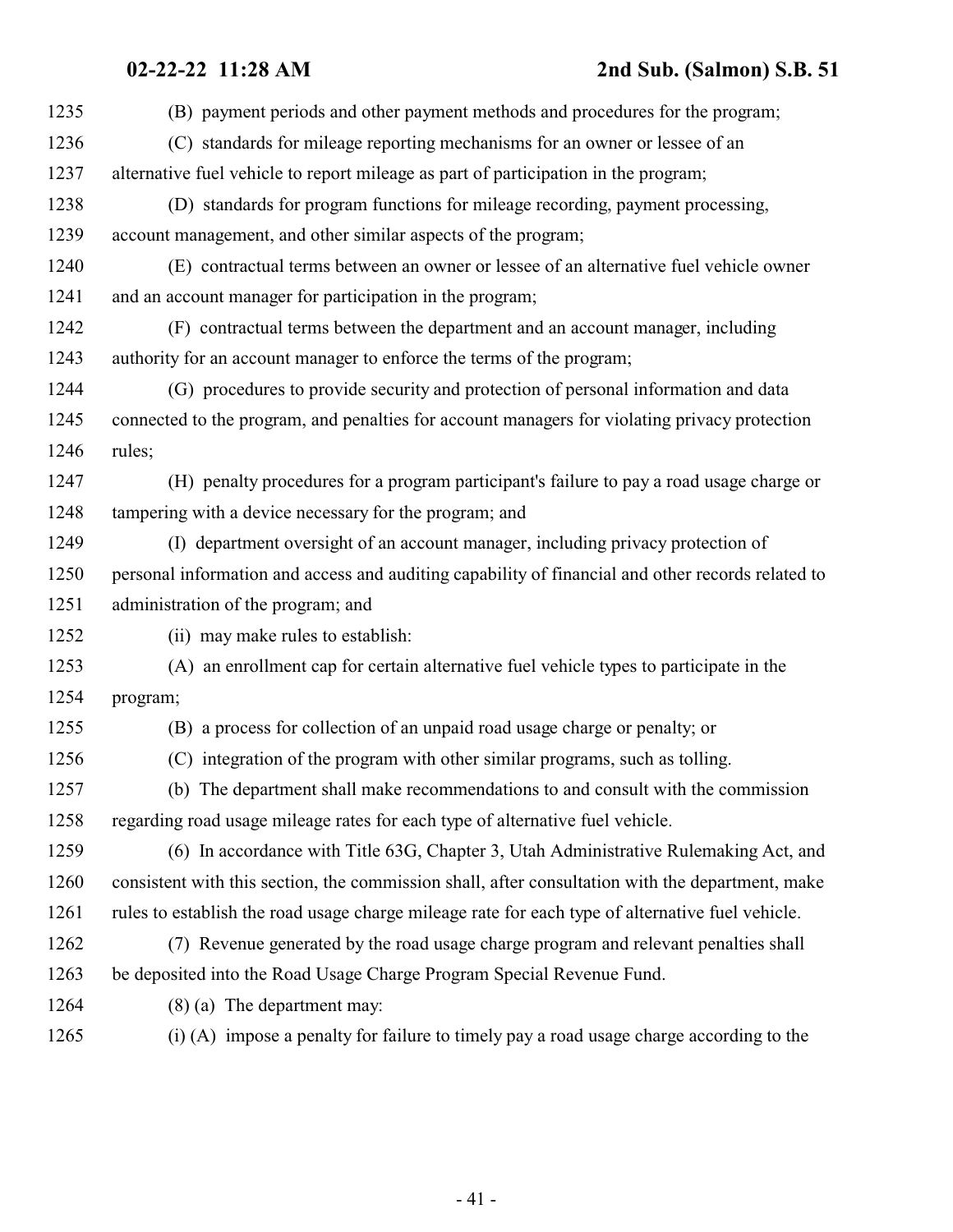terms of the program or tampering with a device necessary for the program; and (B) request that the Division of Motor Vehicles place a hold on the registration of the owner's or lessee's alternative fuel vehicle for failure to pay a road usage charge according to 1269 the terms of the program; (ii) send correspondence to the owner of an alternative fuel vehicle to inform the owner or lessee of: (A) the road usage charge program, implementation, and procedures; (B) an unpaid road usage charge and the amount of the road usage charge to be paid to the department; (C) the penalty for failure to pay a road usage charge within the time period described 1276 in Subsection  $(8)(a)(iii)$ ; and (D) a hold being placed on the owner's or lessee's registration for the alternative fuel vehicle, if the road usage charge and penalty are not paid within the time period described in Subsection (8)(a)(iii), which would prevent the renewal of the alternative fuel vehicle's registration; and (iii) require that the owner or lessee of the alternative fuel vehicle pay the road usage charge to the department within 30 days of the date when the department sends written notice of the road usage charge to the owner or lessee. (b) The department shall send the correspondence and notice described in Subsection (8)(a) to the owner of the alternative fuel vehicle according to the terms of the program. (9) (a) The Division of Motor Vehicles and the department shall share and provide access to information pertaining to an alternative fuel vehicle and participation in the program including: (i) registration and ownership information pertaining to an alternative fuel vehicle; (ii) information regarding the failure of an alternative fuel vehicle owner or lessee to pay a road usage charge or penalty imposed under this section within the time period described 1292 in Subsection  $(8)(a)(iii)$ ; and (iii) the status of a request for a hold on the registration of an alternative fuel vehicle. (b) If the department requests a hold on the registration in accordance with this section, the Division of Motor Vehicles may not renew the registration of a motor vehicle under Title 41, Chapter 1a, Part 2, Registration, until the department withdraws the hold request.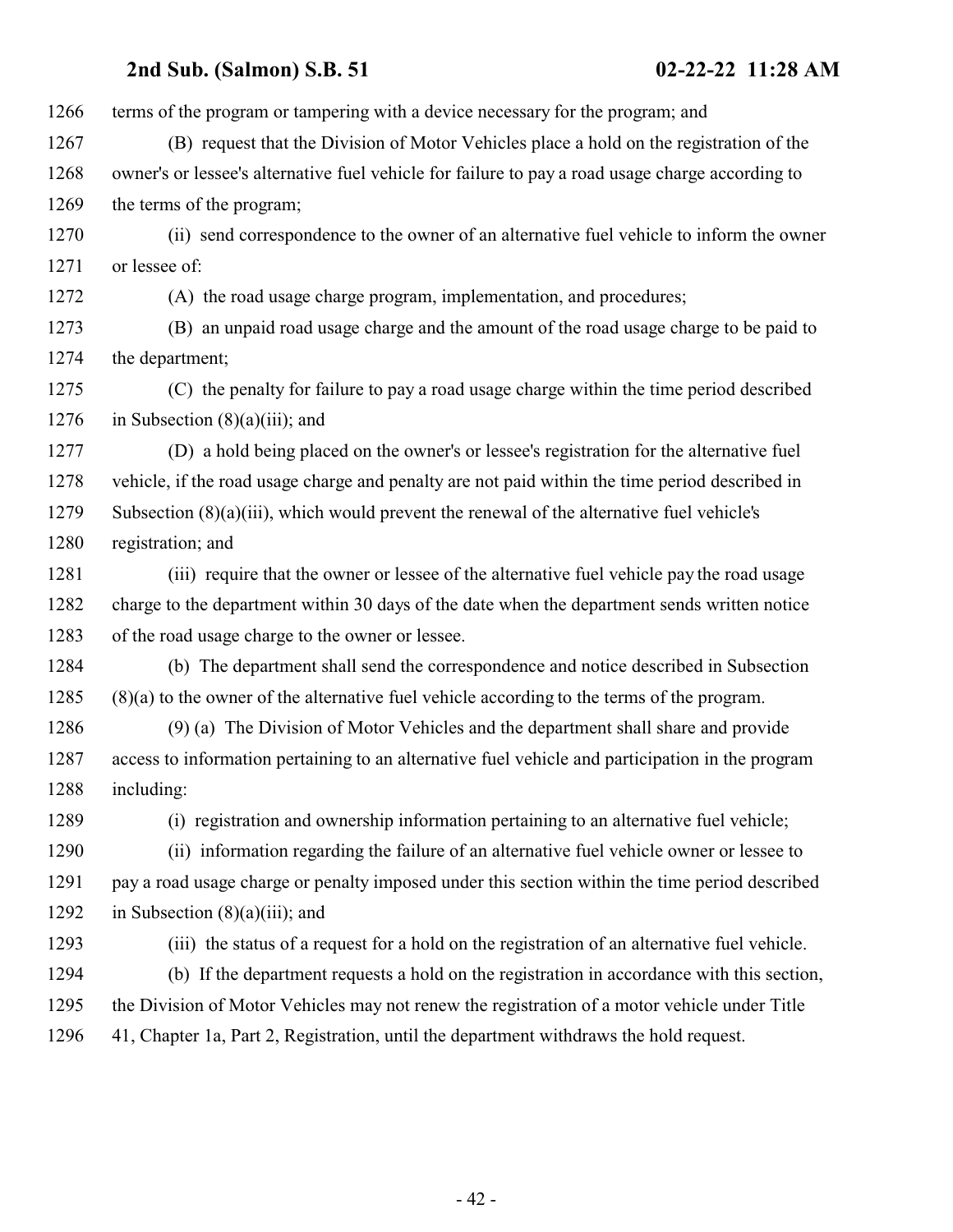<span id="page-42-0"></span>

| 1297 | (10) The owner of an alternative fuel vehicle may apply for enrollment in the program            |
|------|--------------------------------------------------------------------------------------------------|
| 1298 | or withdraw from the program according to the terms established by the department pursuant to    |
| 1299 | rules made under Subsection (5).                                                                 |
| 1300 | (11) If enrolled in the program, the owner or lessee of an alternative fuel vehicle shall:       |
| 1301 | (a) report mileage driven as required by the department pursuant to Subsection (5);              |
| 1302 | (b) pay the road usage fee for each payment period as set by the department and the              |
| 1303 | commission pursuant to Subsections (5) and (6); and                                              |
| 1304 | (c) comply with all other provisions of this section and other requirements of the               |
| 1305 | program.                                                                                         |
| 1306 | $(12)$ (a) On or before June 1, 2021, and except for the vehicles excluded in Subsection         |
| 1307 | $(12)(b)$ , the department shall submit to a legislative committee designated by the Legislative |
| 1308 | Management Committee a written plan to enroll all vehicles registered in the state in the        |
| 1309 | program by December $31, 2031$ .                                                                 |
| 1310 | $(6)$ The plan described in Subsection $(12)(a)$ may exclude authorized carriers                 |
| 1311 | described in Subsection $59-12-102(17)(a)$ .                                                     |
| 1312 | $(c)$ Beginning in 2021, on or before October 1 of each year, the department shall               |
| 1313 | submit annually an electronic report recommending strategies to expand enrollment in the         |
| 1314 | program to meet the deadline provided in Subsection $(12)(a)$ .                                  |
| 1315 | $[(13)]$ (12) Beginning in 2021, the department shall submit annually, on or before              |
| 1316 | October 1, to the Hegislative committee that receives the report described in Subsection         |
| 1317 | $\left(\frac{12}{a}\right)$ Transportation Interim Committee, an electronic report that:         |
| 1318 | (a) states for the preceding fiscal year:                                                        |
| 1319 | (i) the amount of revenue collected from the program;                                            |
| 1320 | (ii) the participation rate in the program; and                                                  |
| 1321 | (iii) the department's costs to administer the program; and                                      |
| 1322 | (b) provides for the current fiscal year, an estimate of:                                        |
| 1323 | (i) the revenue that will be collected from the program;                                         |
| 1324 | (ii) the participation rate in the program; and                                                  |
| 1325 | (iii) the department's costs to administer the program.                                          |
| 1326 | Section 20. Section 72-1-213.2 is amended to read:                                               |
| 1327 | 72-1-213.2. Road Usage Charge Program Special Revenue Fund -- Revenue.                           |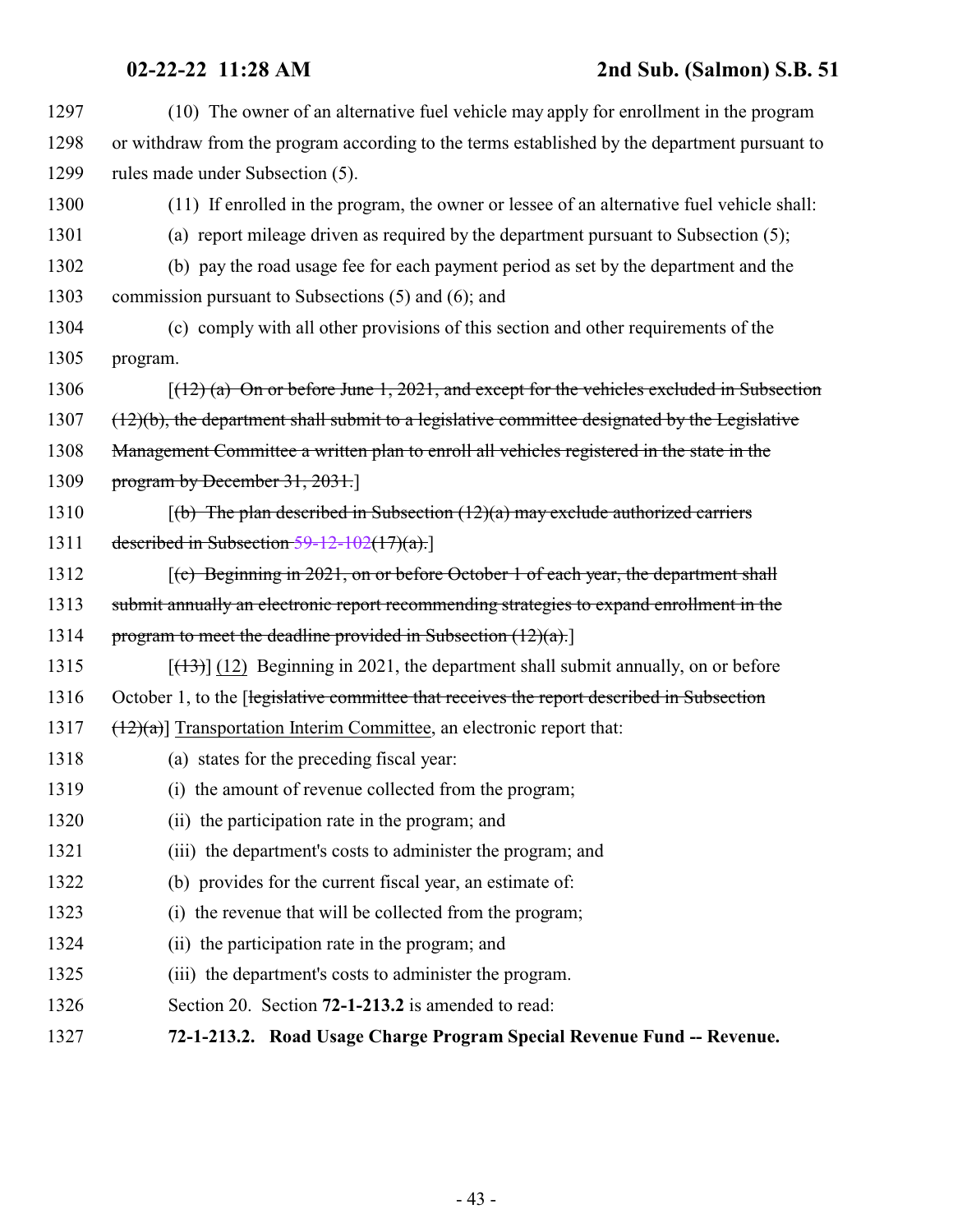<span id="page-43-0"></span>

| 1328 | (1) There is created a special revenue fund within the Transportation Fund known as                                                                                                                                                                                                                                                                                                                                                                                                        |
|------|--------------------------------------------------------------------------------------------------------------------------------------------------------------------------------------------------------------------------------------------------------------------------------------------------------------------------------------------------------------------------------------------------------------------------------------------------------------------------------------------|
| 1329 | the "Road Usage Charge Program Special Revenue Fund."                                                                                                                                                                                                                                                                                                                                                                                                                                      |
| 1330 | $(2)$ (a) The fund shall be funded from the following sources:                                                                                                                                                                                                                                                                                                                                                                                                                             |
| 1331 | $\lceil$ (a) (i) revenue collected by the department under Section 72-1-213.1;                                                                                                                                                                                                                                                                                                                                                                                                             |
| 1332 | $[\phi]$ (ii) appropriations made to the fund by the Legislature;                                                                                                                                                                                                                                                                                                                                                                                                                          |
| 1333 | $[\text{e}(\text{e})]$ (iii) contributions from other public and private sources for deposit into the fund;                                                                                                                                                                                                                                                                                                                                                                                |
| 1334 | $[\text{d} \cdot \text{d} \cdot \text{d} \cdot \text{d} \cdot \text{d} \cdot \text{d} \cdot \text{d} \cdot \text{d} \cdot \text{d} \cdot \text{d} \cdot \text{d} \cdot \text{d} \cdot \text{d} \cdot \text{d} \cdot \text{d} \cdot \text{d} \cdot \text{d} \cdot \text{d} \cdot \text{d} \cdot \text{d} \cdot \text{d} \cdot \text{d} \cdot \text{d} \cdot \text{d} \cdot \text{d} \cdot \text{d} \cdot \text{d} \cdot \text{d} \cdot \text{d} \cdot \text{d} \cdot \text{d} \cdot \text{$ |
| 1335 | $[\text{e}(\text{e})]$ (v) money collected for repayments and interest on fund money.                                                                                                                                                                                                                                                                                                                                                                                                      |
| 1336 | (b) If the revenue derived from the sources described in Subsection $(2)(a)$ is                                                                                                                                                                                                                                                                                                                                                                                                            |
| 1337 | insufficient to cover the costs of administering the road usage charge program, subject to                                                                                                                                                                                                                                                                                                                                                                                                 |
| 1338 | Subsection $72-2-107(1)$ , the department may transfer into the fund revenue deposited into the                                                                                                                                                                                                                                                                                                                                                                                            |
| 1339 | Transportation Fund from the fee described in Subsections $41-1a-1206(1)(h)$ and $(2)(b)$ in an                                                                                                                                                                                                                                                                                                                                                                                            |
| 1340 | amount sufficient to enable the department to administer the road usage charge program.                                                                                                                                                                                                                                                                                                                                                                                                    |
| 1341 | (3) (a) Revenue generated by the road usage charge program and relevant penalties                                                                                                                                                                                                                                                                                                                                                                                                          |
| 1342 | shall be deposited into the Road Usage Charge Program Special Revenue Fund.                                                                                                                                                                                                                                                                                                                                                                                                                |
| 1343 | (b) Revenue in the Road Usage Charge Program Special Revenue Fund is nonlapsing.                                                                                                                                                                                                                                                                                                                                                                                                           |
| 1344 | (4) Upon appropriation by the Legislature, the department may use revenue deposited                                                                                                                                                                                                                                                                                                                                                                                                        |
| 1345 | into the Road Usage Charge Program Special Revenue Fund:                                                                                                                                                                                                                                                                                                                                                                                                                                   |
| 1346 | (a) to cover the costs of administering the program; and                                                                                                                                                                                                                                                                                                                                                                                                                                   |
| 1347 | (b) for state transportation purposes.                                                                                                                                                                                                                                                                                                                                                                                                                                                     |
| 1348 | Section 21. Section 72-2-121 is amended to read:                                                                                                                                                                                                                                                                                                                                                                                                                                           |
| 1349 | 72-2-121. County of the First Class Highway Projects Fund.                                                                                                                                                                                                                                                                                                                                                                                                                                 |
| 1350 | (1) There is created a special revenue fund within the Transportation Fund known as                                                                                                                                                                                                                                                                                                                                                                                                        |
| 1351 | the "County of the First Class Highway Projects Fund."                                                                                                                                                                                                                                                                                                                                                                                                                                     |
| 1352 | (2) The fund consists of money generated from the following revenue sources:                                                                                                                                                                                                                                                                                                                                                                                                               |
| 1353 | (a) any voluntary contributions received for new construction, major renovations, and                                                                                                                                                                                                                                                                                                                                                                                                      |
| 1354 | improvements to highways within a county of the first class;                                                                                                                                                                                                                                                                                                                                                                                                                               |
| 1355 | (b) the portion of the sales and use tax described in Subsection $59-12-2214(3)(b)$                                                                                                                                                                                                                                                                                                                                                                                                        |
| 1356 | deposited into or transferred to the fund;                                                                                                                                                                                                                                                                                                                                                                                                                                                 |
| 1357 | (c) the portion of the sales and use tax described in Section $59-12-2217$ deposited into                                                                                                                                                                                                                                                                                                                                                                                                  |
| 1358 | or transferred to the fund; and                                                                                                                                                                                                                                                                                                                                                                                                                                                            |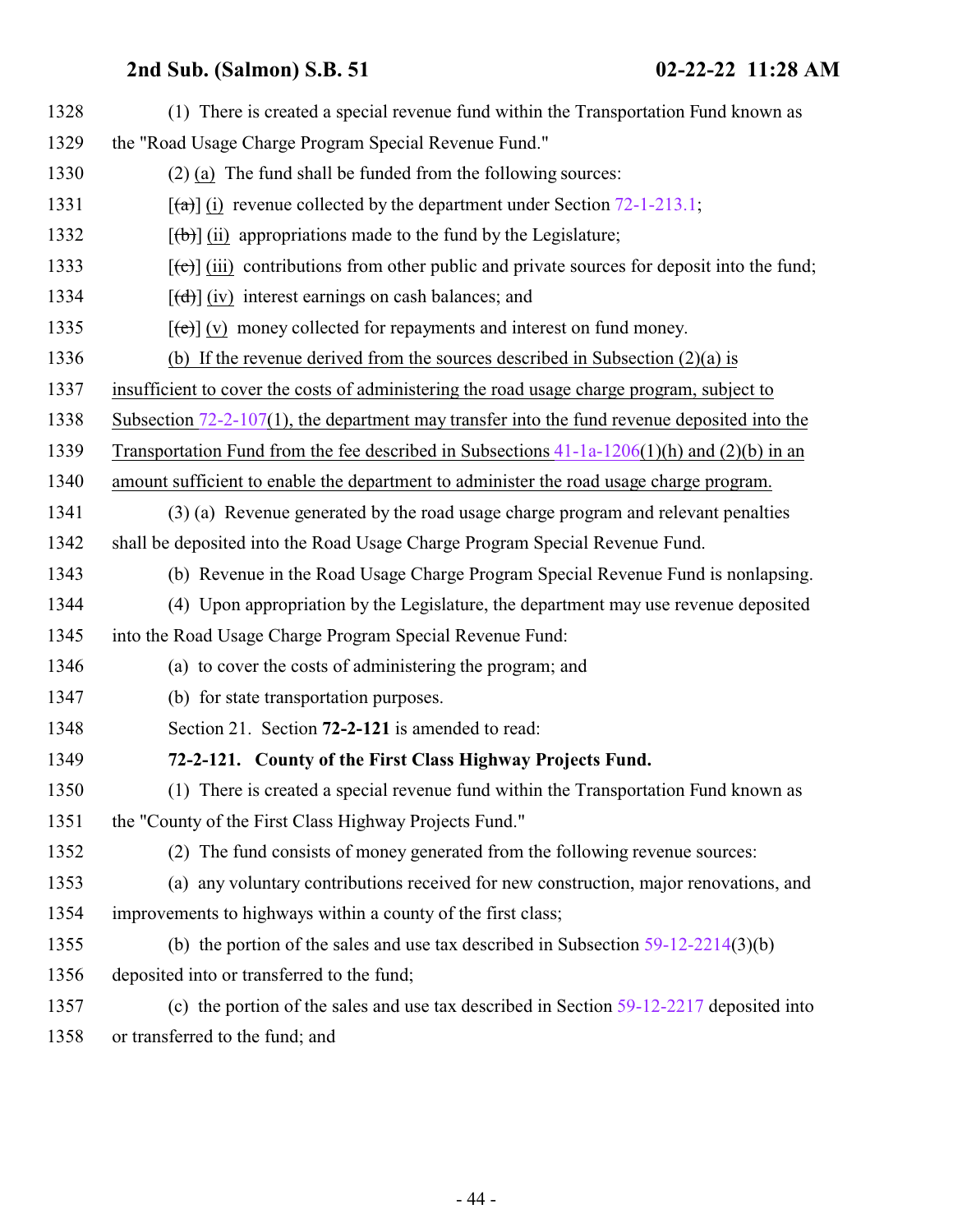| 1359 | (d) a portion of the local option highway construction and transportation corridor                 |
|------|----------------------------------------------------------------------------------------------------|
| 1360 | preservation fee imposed in a county of the first class under Section 41-1a-1222 deposited into    |
| 1361 | or transferred to the fund.                                                                        |
| 1362 | $(3)$ (a) The fund shall earn interest.                                                            |
| 1363 | (b) All interest earned on fund money shall be deposited into the fund.                            |
| 1364 | (4) The executive director shall use the fund money only:                                          |
| 1365 | (a) to pay debt service and bond issuance costs for bonds issued under Sections                    |
| 1366 | 63B-16-102, 63B-18-402, and 63B-27-102;                                                            |
| 1367 | (b) for right-of-way acquisition, new construction, major renovations, and                         |
| 1368 | improvements to highways within a county of the first class and to pay any debt service and        |
| 1369 | bond issuance costs related to those projects, including improvements to a highway located         |
| 1370 | within a municipality in a county of the first class where the municipality is located within the  |
| 1371 | boundaries of more than a single county;                                                           |
| 1372 | (c) for the construction, acquisition, use, maintenance, or operation of:                          |
| 1373 | (i) an active transportation facility for nonmotorized vehicles;                                   |
| 1374 | (ii) multimodal transportation that connects an origin with a destination; or                      |
| 1375 | (iii) a facility that may include a:                                                               |
| 1376 | (A) pedestrian or nonmotorized vehicle trail;                                                      |
| 1377 | (B) nonmotorized vehicle storage facility;                                                         |
| 1378 | (C) pedestrian or vehicle bridge; or                                                               |
| 1379 | (D) vehicle parking lot or parking structure;                                                      |
| 1380 | (d) to transfer to the 2010 Salt Lake County Revenue Bond Sinking Fund created by                  |
| 1381 | Section $72-2-121.3$ the amount required in Subsection $72-2-121.3(4)(c)$ minus the amounts        |
| 1382 | transferred in accordance with Subsection $72-2-124(4)(a)(iv)$ ;                                   |
| 1383 | (e) for a fiscal year beginning on or after July 1, 2013, to pay debt service and bond             |
| 1384 | issuance costs for $$30,000,000$ of the bonds issued under Section $63B-18-401$ for the projects   |
| 1385 | described in Subsection $63B-18-401(4)(a)$ ;                                                       |
| 1386 | (f) for a fiscal year beginning on or after July 1, 2013, and after the department has             |
| 1387 | verified that the amount required under Subsection $72-2-121.3(4)(c)$ is available in the fund, to |
| 1388 | transfer an amount equal to 50% of the revenue generated by the local option highway               |
| 1389 | construction and transportation corridor preservation fee imposed under Section 41-1a-1222 in      |
|      |                                                                                                    |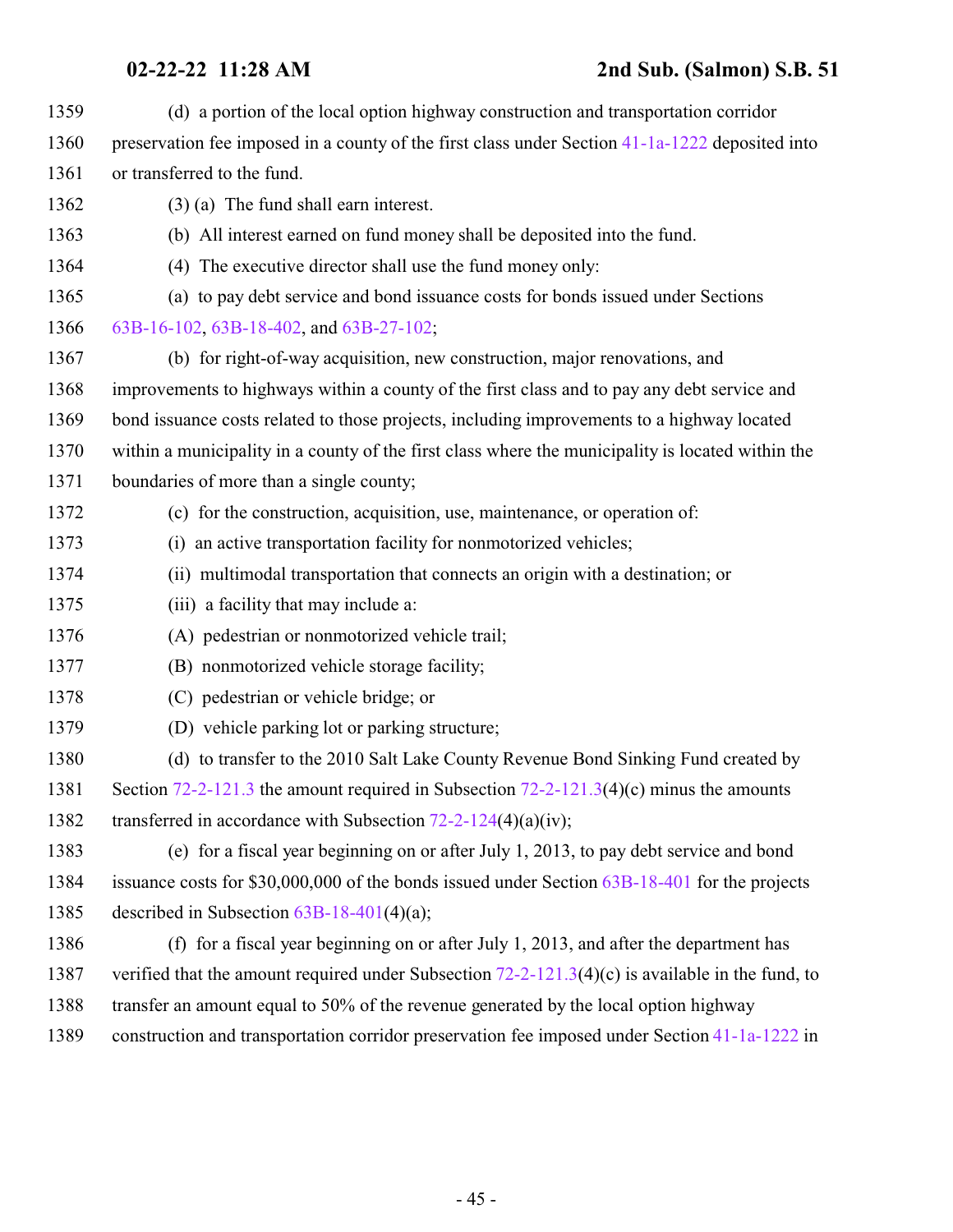| 1390 | a county of the first class:                                                                                               |
|------|----------------------------------------------------------------------------------------------------------------------------|
| 1391 | (i) to the legislative body of a county of the first class; and                                                            |
| 1392 | (ii) to be used by a county of the first class for:                                                                        |
| 1393 | (A) highway construction, reconstruction, or maintenance projects; or                                                      |
| 1394 | (B) the enforcement of state motor vehicle and traffic laws;                                                               |
| 1395 | $(g)$ for fiscal year 2015-16 only, and after the department has verified that the amount                                  |
| 1396 | required under Subsection $72-2-121.3(4)(c)$ is available in the fund and the transfer under                               |
| 1397 | Subsection $(4)(e)$ has been made, to transfer an amount equal to $$25,000,000$ .                                          |
| 1398 | $[(i)$ to the legislative body of a county of the first class; and                                                         |
| 1399 | $[(ii)$ to be used by the county for the purposes described in this section;                                               |
| 1400 | $[\frac{h}{\ln}]$ (g) for a fiscal year beginning on or after July 1, 2015, after the department has                       |
| 1401 | verified that the amount required under Subsection $72-2-121.3(4)(c)$ is available in the fund                             |
| 1402 | and the transfer under Subsection $(4)(e)$ has been made, to annually transfer an amount of the                            |
| 1403 | sales and use tax revenue imposed in a county of the first class and deposited into the fund in                            |
| 1404 | accordance with Subsection $59-12-2214(3)(b)$ equal to an amount needed to cover the debt to:                              |
| 1405 | (i) the appropriate debt service or sinking fund for the repayment of bonds issued under                                   |
| 1406 | Section $63B-27-102$ ; and                                                                                                 |
| 1407 | $[(ii)$ the Transportation Fund created in Section 72-2-102 until \$28,079,000 has been                                    |
| 1408 | deposited into the Transportation Fund; and                                                                                |
| 1409 | $[\overrightarrow{(\text{iii})}]$ (ii) the appropriate debt service or sinking fund for the repayment of bonds             |
| 1410 | issued under Sections $63B-31-102$ and $63B-31-103$ ;                                                                      |
| 1411 | $\left[\left(\frac{1}{1}\right)\right]$ (h) after the department has verified that the amount required under Subsection    |
| 1412 | $72-2-121.3(4)(c)$ is available in the fund and after the transfer under Subsection (4)(d), the                            |
| 1413 | payment under Subsection (4)(e), and the [transfers under Subsections $(4)(h)(i)$ and (ii) have]                           |
| 1414 | transfer under Subsection $(4)(g)(i)$ has been made, to annually transfer \$2,000,000 to a public                          |
| 1415 | transit district in a county of the first class to fund a system for public transit;                                       |
| 1416 | $\left[\left(\frac{1}{1}\right)\right]$ (i) for a fiscal year beginning on or after July 1, 2018, after the department has |
| 1417 | verified that the amount required under Subsection $72-2-121.3(4)(c)$ is available in the fund                             |
| 1418 | and after the transfer under Subsection $(4)(d)$ , the payment under Subsection $(4)(e)$ , and the                         |
| 1419 | [transfers under Subsections $(4)(h)(i)$ and $(ii)$ have] transfer under Subsection $(4)(g)(i)$ has been                   |
| 1420 | made, to annually transfer 20% of the amount deposited into the fund under Subsection $(2)(b)$ :                           |
|      |                                                                                                                            |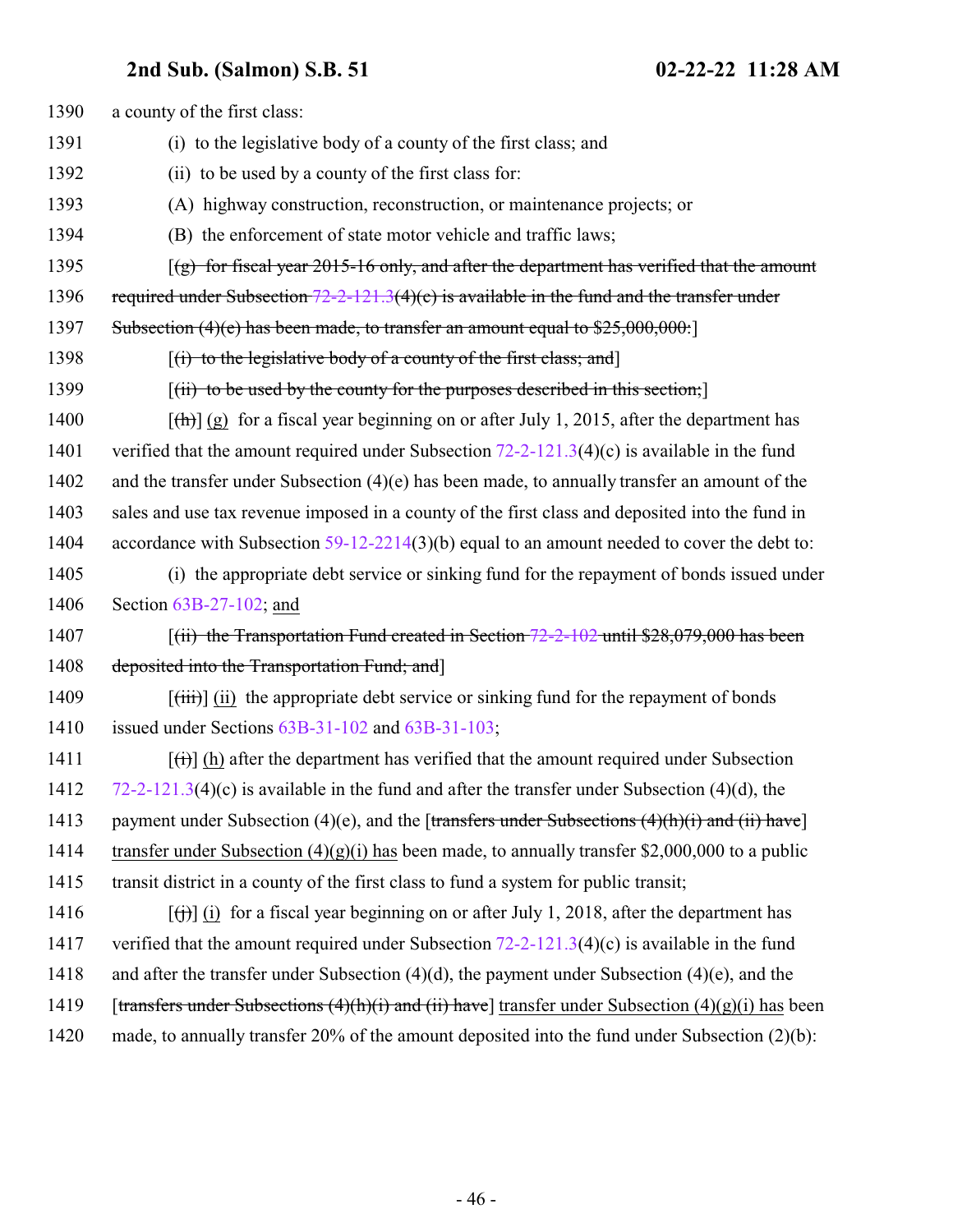| 1421 | (i) to the legislative body of a county of the first class; and                                            |
|------|------------------------------------------------------------------------------------------------------------|
| 1422 | (ii) to fund parking facilities in a county of the first class that facilitate significant                 |
| 1423 | economic development and recreation and tourism within the state;                                          |
| 1424 | $[\frac{f(k)}{k}]$ (i) for the 2018-19 fiscal year only, after the department has verified that the        |
| 1425 | amount required under Subsection $72-2-121.3(4)(c)$ is available in the fund and after the                 |
| 1426 | transfer under Subsection $(4)(d)$ , the payment under Subsection $(4)(e)$ , and the transfers under       |
| 1427 | Subsections $[(4)(h), (i),$ and $(i)]$ $(4)(g)$ , (h), and (i) have been made, to transfer \$12,000,000 to |
| 1428 | the department to distribute for the following projects:                                                   |
| 1429 | (i) \$2,000,000 to West Valley City for highway improvement to 4100 South;                                 |
| 1430 | (ii) \$1,000,000 to Herriman for highway improvements to Herriman Boulevard from                           |
| 1431 | 6800 West to 7300 West;                                                                                    |
| 1432 | (iii) \$1,100,000 to South Jordan for highway improvements to Grandville Avenue;                           |
| 1433 | (iv) \$1,800,000 to Riverton for highway improvements to Old Liberty Way from 13400                        |
| 1434 | South to 13200 South;                                                                                      |
| 1435 | (v) \$1,000,000 to Murray City for highway improvements to 5600 South from State                           |
| 1436 | Street to Van Winkle;                                                                                      |
| 1437 | (vi) \$1,000,000 to Draper for highway improvements to Lone Peak Parkway from                              |
| 1438 | 11400 South to 12300 South;                                                                                |
| 1439 | (vii) \$1,000,000 to Sandy City for right-of-way acquisition for Monroe Street;                            |
| 1440 | (viii) \$900,000 to South Jordan City for right-of-way acquisition and improvements to                     |
| 1441 | 10200 South from 2700 West to 3200 West;                                                                   |
| 1442 | (ix) \$1,000,000 to West Jordan for highway improvements to 8600 South near                                |
| 1443 | Mountain View Corridor;                                                                                    |
| 1444 | (x) \$700,000 to South Jordan right-of-way improvements to 10550 South; and                                |
| 1445 | (xi) \$500,000 to Salt Lake County for highway improvements to 2650 South from                             |
| 1446 | 7200 West to 8000 West; and                                                                                |
| 1447 | $\lceil$ (1) subject to Subsection (5), for the 2020-2021 fiscal year only, after the department           |
| 1448 | has verified that the amount required under Subsection $72-2-121.3(4)(c)$ is available in the fund         |
| 1449 | and after the transfer under Subsection $(4)(d)$ , the payment under Subsection $(4)(e)$ , and the         |
| 1450 | transfers under Subsections $(4)(h)$ , $(i)$ , and $(i)$ have been made, to transfer the following         |
| 1451 | amounts to the following cities:                                                                           |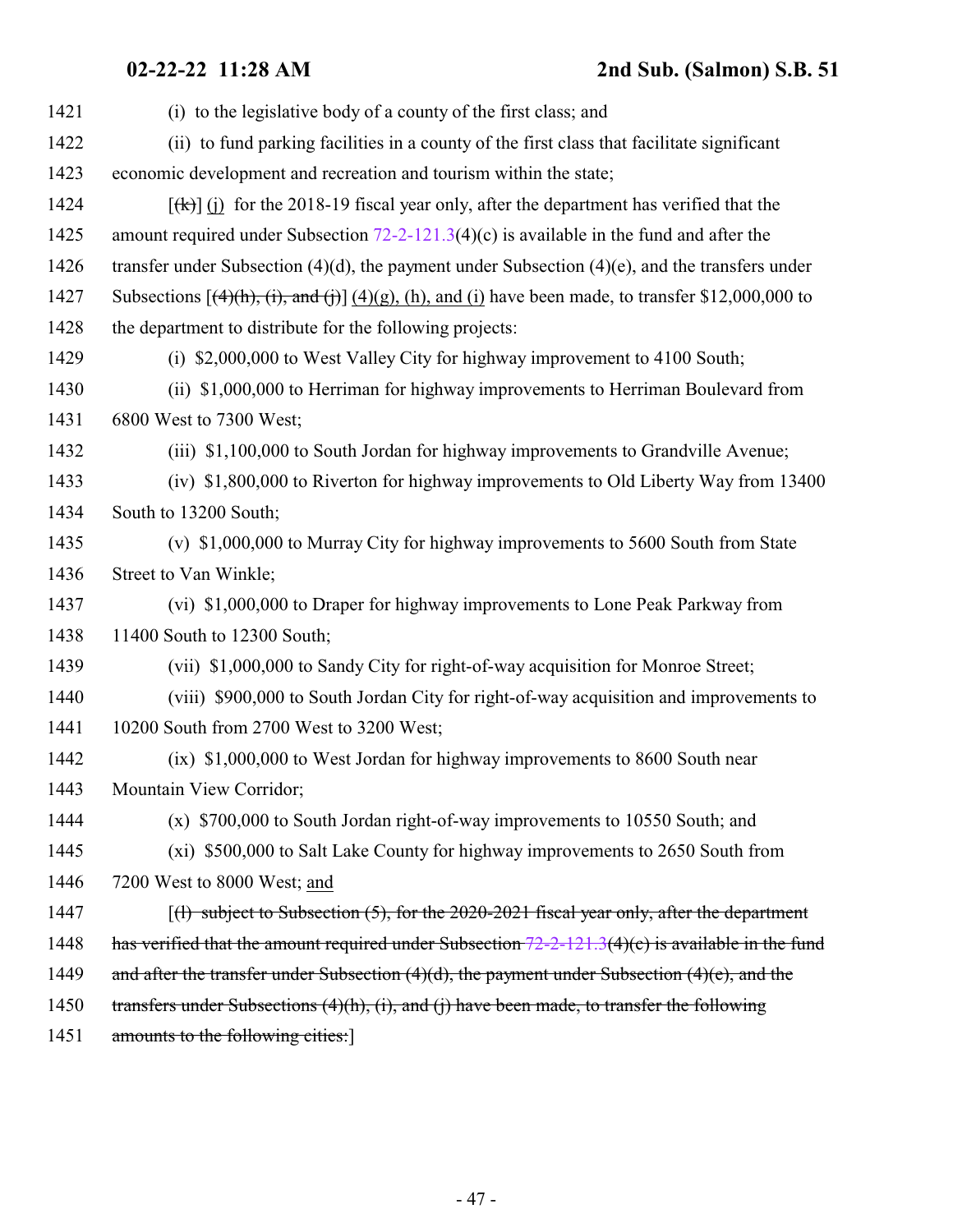1452 [(i) \$2,600,000 to South Salt Lake City;] 1453 [(ii) \$1,100,000 to Salt Lake City; **[(iii) \$1,100,000 to West Valley City;**]  $[(iv) $1,000,000$  to Millcreek;  $[(v)$  \$700,000 to Sandy; 1457 [(vi) \$700,000 to West Jordan;]  $[ (vii) $500,000$  to Murray; **[(viii) \$500,000 to South Jordan; and**]  $[(ix)$  \$500,000 to Taylorsville; and  $[\text{(m)}]$  (k) subject to Subsection (5), for a fiscal year beginning on or after July 1, 2021, and for 15 years thereafter, to annually transfer the following amounts to the following cities, metro townships, and the county of the first class for priority projects to mitigate congestion and improve transportation safety: 1465 [(i) \$1,100,000 to Salt Lake City; 1466 [(ii) \$1,100,000 to Sandy;  $[(iii)$   $$1,100,000$  to Taylorsville; 1468 (i) \$2,000,000 to Sandy; (ii) \$2,000,000 to Taylorsville; 1470 (iii) \$1,100,000 to Salt Lake City; 1471 (iv) \$1,100,000 to West Jordan; (v) \$1,100,000 to West Valley City; (vi) \$800,000 to Herriman; (vii) \$700,000 to Draper; (viii) \$700,000 to Riverton; (ix) \$700,000 to South Jordan; (x) \$500,000 to Bluffdale;  $[(\overline{x})](\overline{x})$  \$500,000 to Midvale;  $\left[\frac{\overrightarrow{xt}}{\overrightarrow{xx}}\right]$  (xii) \$500,000 to Millcreek;  $[(\overrightarrow{xiii})]$  (xiii) \$500,000 to Murray;  $[(\overrightarrow{xiii})] (xiv)$  \$400,000 to Cottonwood Heights; and  $[(\overrightarrow{xiv})](xy)$  \$300,000 to Holladay.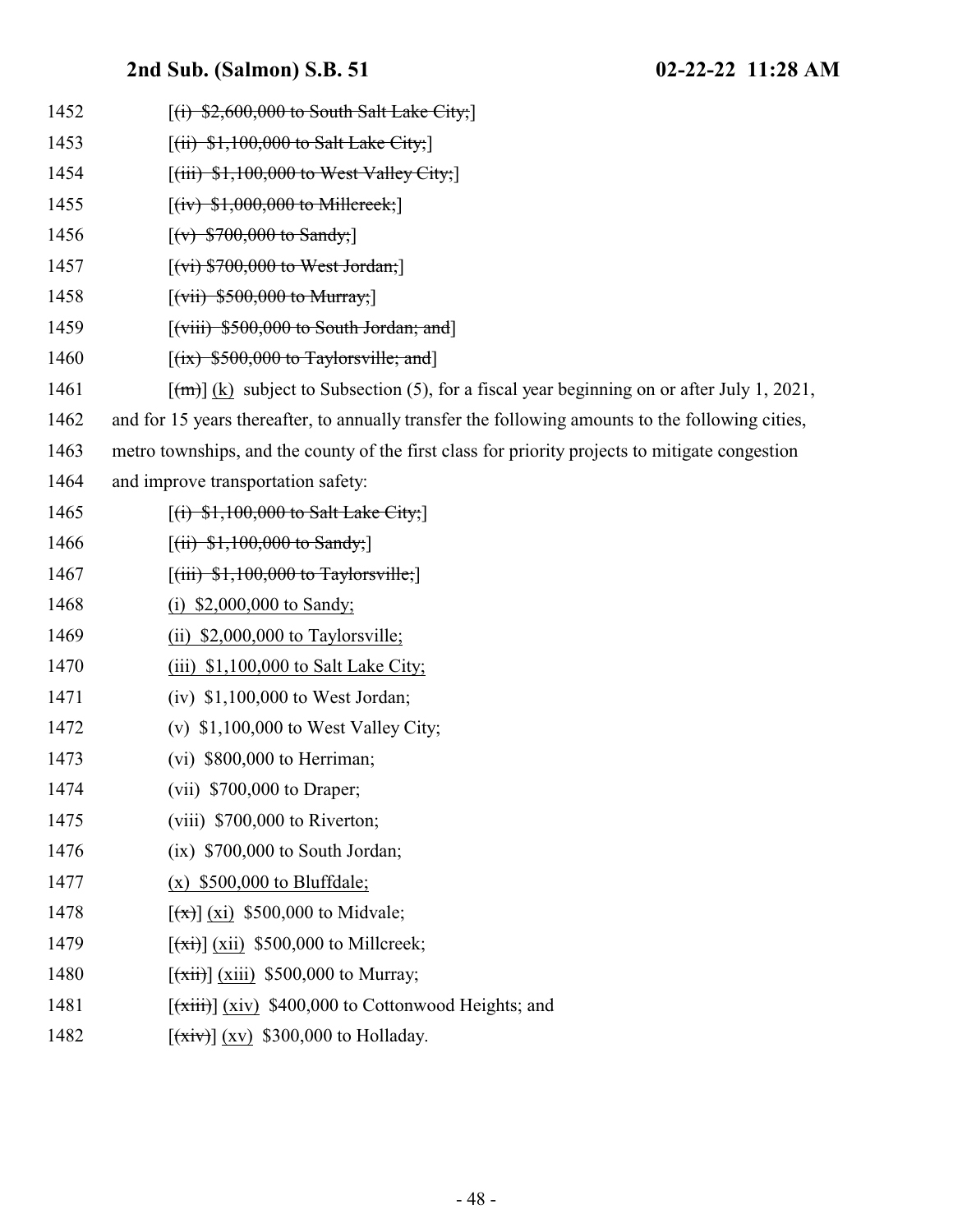1483 (5) (a) If revenue in the fund is insufficient to satisfy all of the transfers described in 1484 Subsection  $(4)(m)$ , the executive director shall proportionately reduce the amounts transferred 1485 as described in Subsection  $[(4)(m)] (4)(k)$ .

1486 (b) A local government entity, as that term is defined in Section [63J-1-220](http://le.utah.gov/UtahCode/SectionLookup.jsp?section=63j-1-220&session=2022GS), is exempt 1487 from entering into an agreement as described in Section [63J-1-220](http://le.utah.gov/UtahCode/SectionLookup.jsp?section=63j-1-220&session=2022GS) pertaining to the receipt or 1488 expenditure of any funding described in Subsection  $[(4)(1)$  or  $(m)] (4)(k)$ .

1489 (c) A local government may not use revenue described in  $[\text{Subsections (4)(l) and (m)}]$ 1490 Subsection (4)(k) to supplant existing class B or class C road funds that a local government has 1491 budgeted for transportation projects.

1492 (d) (i) A municipality or county that received a transfer of funds described in 1493 Subsection  $[(4)(k)]$  (4)(i) shall submit to the department a statement of cash flow and progress 1494 pertaining to the municipality's or county's respective project described in Subsection  $[(4)(k)]$  $1495$  (4)(j).

1496 (ii) After the department is satisfied that the municipality or county described in 1497 Subsection  $[(4)(k)]$  (4)(i) has made substantial progress and the expenditure of funds is 1498 programmed and imminent, the department may transfer to the same municipality or county the 1499 respective amounts described in  $[Subsections (4)(l) and (m)]$  Subsection (4)(k).

 (6) The revenues described in Subsections (2)(b), (c), and (d) that are deposited into the fund and bond proceeds from bonds issued under Sections [63B-16-102](http://le.utah.gov/UtahCode/SectionLookup.jsp?section=63b-16-102&session=2022GS), [63B-18-402](http://le.utah.gov/UtahCode/SectionLookup.jsp?section=63b-18-402&session=2022GS), and [63B-27-102](http://le.utah.gov/UtahCode/SectionLookup.jsp?section=63b-27-102&session=2022GS) are considered a local matching contribution for the purposes described under Section [72-2-123](http://le.utah.gov/UtahCode/SectionLookup.jsp?section=72-2-123&session=2022GS).

1504 (7) The additional administrative costs of the department to administer this fund shall 1505 be paid from money in the fund.

1506 (8) Notwithstanding any statutory or other restrictions on the use or expenditure of the 1507 revenue sources deposited into this fund, the Department of Transportation may use the money 1508 in this fund for any of the purposes detailed in Subsection (4).

1509  $[(9)$  (a) For a fiscal year beginning on or after July 1, 2018, at the end of each fiscal

1510 year, after all programmed payments and transfers authorized or required under this section

1511 have been made, on November 30 the department shall transfer the remainder of the money in

1512 the fund to the Transportation Fund to reduce the amount owed to the Transportation Fund

1513 under Subsection (4)(h)(ii).]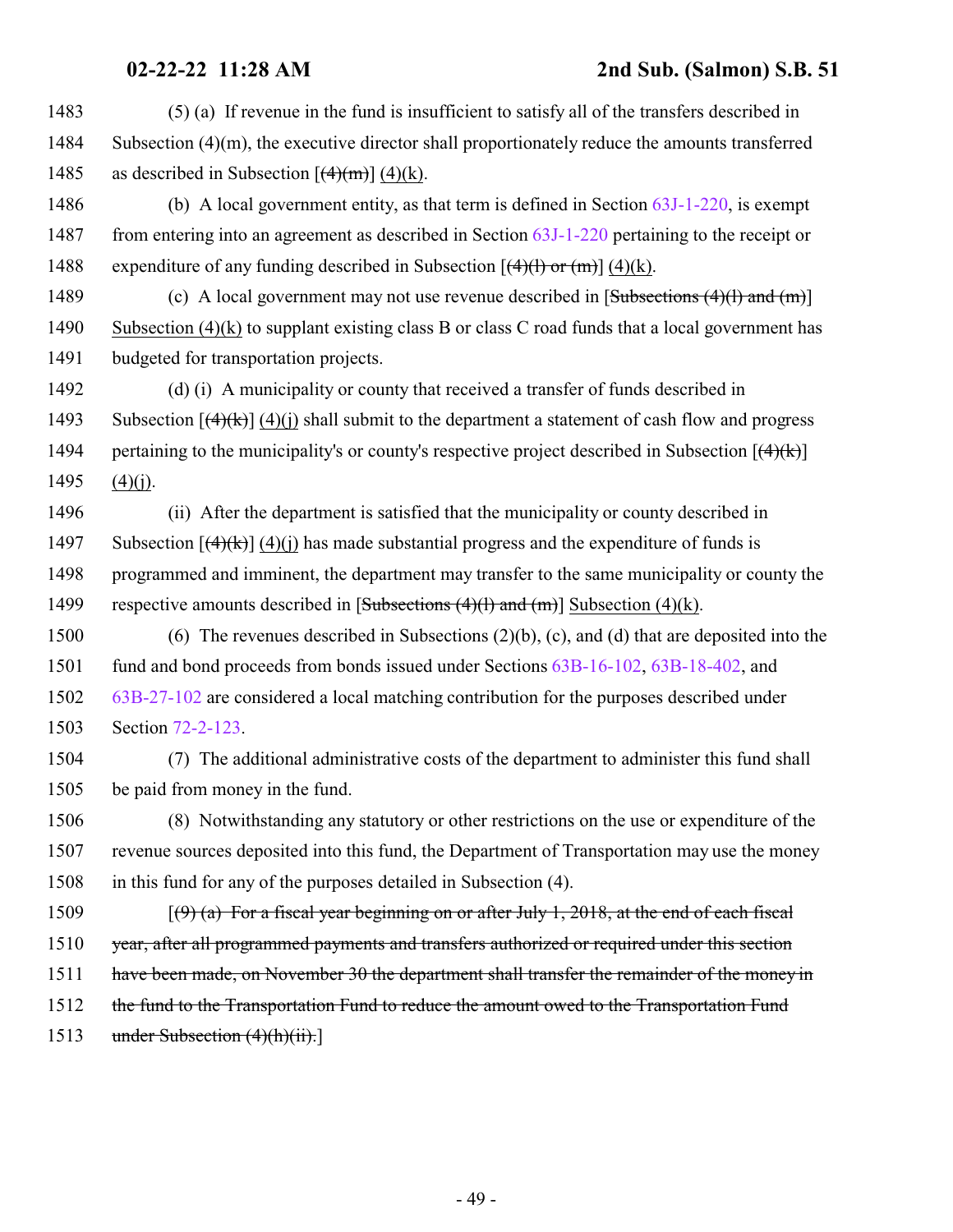| 1514 | $(6)$ The department shall provide notice to a county of the first class of the amount                |
|------|-------------------------------------------------------------------------------------------------------|
| 1515 | transferred in accordance with this Subsection (9).]                                                  |
| 1516 | $[\frac{(10)}{(9)}]$ (9) (a) Any revenue in the fund that is not specifically allocated and obligated |
| 1517 | under Subsections (4) through (8) is subject to the review process described in this Subsection       |
| 1518 | $[\left(\frac{10}{10}\right)(9)$ .                                                                    |
| 1519 | (b) A county of the first class shall create a county transportation advisory committee               |
| 1520 | as described in Subsection $[(10)(9)(c)$ to review proposed transportation and, as applicable,        |
| 1521 | public transit projects and rank projects for allocation of funds.                                    |
| 1522 | (c) The county transportation advisory committee described in Subsection $[(10)(b)]$                  |
| 1523 | shall be composed of the following 13 members:                                                        |
| 1524 | (i) six members who are residents of the county, nominated by the county executive                    |
| 1525 | and confirmed by the county legislative body who are:                                                 |
| 1526 | (A) members of a local advisory council of a large public transit district as defined in              |
| 1527 | Section 17B-2a-802;                                                                                   |
| 1528 | (B) county council members; or                                                                        |
| 1529 | (C) other residents with expertise in transportation planning and funding; and                        |
| 1530 | (ii) seven members nominated by the county executive, and confirmed by the county                     |
| 1531 | legislative body, chosen from mayors or managers of cities or towns within the county.                |
| 1532 | (d) (i) A majority of the members of the county transportation advisory committee                     |
| 1533 | constitutes a quorum.                                                                                 |
| 1534 | (ii) The action by a quorum of the county transportation advisory committee constitutes               |
| 1535 | an action by the county transportation advisory committee.                                            |
| 1536 | (e) The county body shall determine:                                                                  |
| 1537 | (i) the length of a term of a member of the county transportation advisory committee;                 |
| 1538 | (ii) procedures and requirements for removing a member of the county transportation                   |
| 1539 | advisory committee;                                                                                   |
| 1540 | (iii) voting requirements of the county transportation advisory committee;                            |
| 1541 | (iv) chairs or other officers of the county transportation advisory committee;                        |
| 1542 | (v) how meetings are to be called and the frequency of meetings, but not less than once               |
| 1543 | annually; and                                                                                         |
| 1544 | (vi) the compensation, if any, of members of the county transportation advisory                       |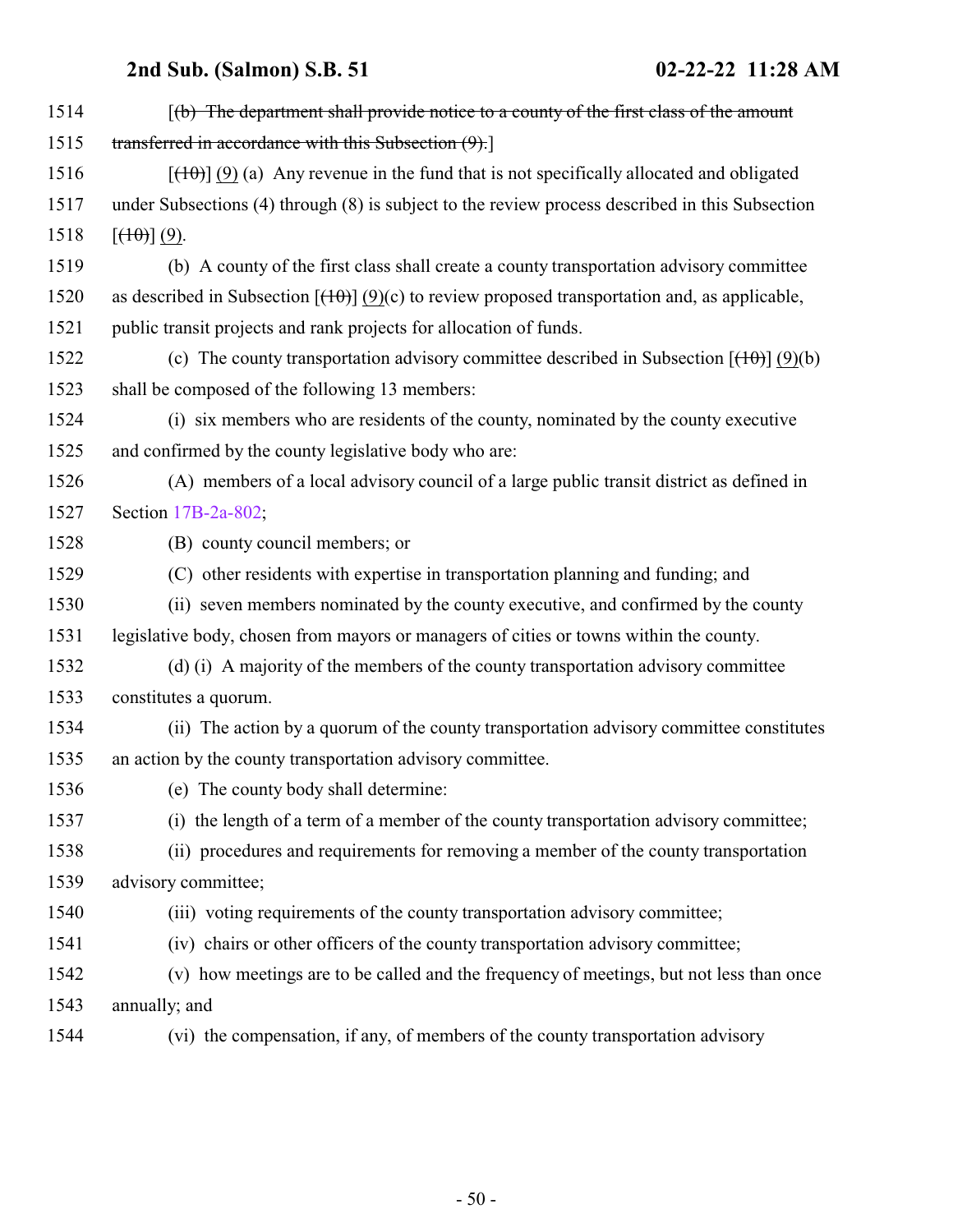committee.

 (f) The county shall establish by ordinance criteria for prioritization and ranking of projects, which may include consideration of regional and countywide economic development impacts, including improved local access to:

- (i) employment;
- (ii) recreation;
- (iii) commerce; and
- (iv) residential areas.

 (g) The county transportation advisory committee shall evaluate and rank each proposed public transit project and regionally significant transportation facility according to 1555 criteria developed pursuant to Subsection  $[(10)(f)]$ .

 (h) (i) After the review and ranking of each project as described in this section, the county transportation advisory committee shall provide a report and recommend the ranked list of projects to the county legislative body and county executive.

 (ii) After review of the recommended list of projects, as part of the county budgetary process, the county executive shall review the list of projects and may include in the proposed budget the proposed projects for allocation, as funds are available.

 (i) The county executive of the county of the first class, with information provided by the county and relevant state entities, shall provide a report annually to the county transportation advisory committee, and to the mayor or manager of each city, town, or metro township in the county, including the following:

- (i) the amount of revenue received into the fund during the past year;
- (ii) any funds available for allocation;
- (iii) funds obligated for debt service; and
- (iv) the outstanding balance of transportation-related debt.

1570  $[(11)(10)$  As resources allow, the department shall study in 2020 transportation

connectivity in the southwest valley of Salt Lake County, including the feasibility of

connecting major east-west corridors to U-111.

<span id="page-50-0"></span>Section 22. Section **72-5-309** is amended to read:

**72-5-309. Acceptance of rights-of-way -- Notice of acknowledgment required.**

(1) The governor or the governor's designee may assess whether the grant of the R.S.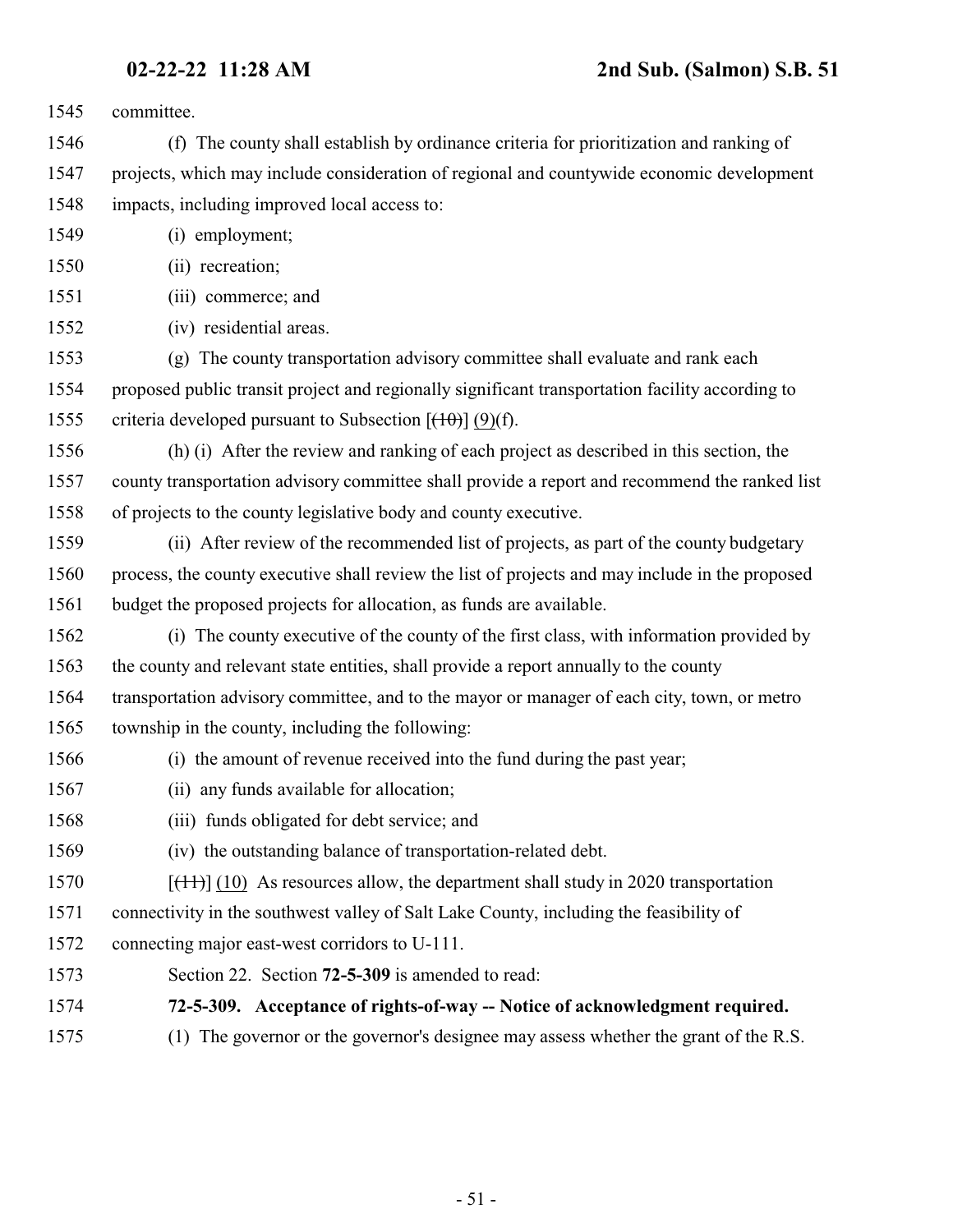2477 has been accepted with regard to any right-of-way so as to vest title of the right-of-way in the state and the applicable political subdivision as provided for in Section [72-5-103](http://le.utah.gov/UtahCode/SectionLookup.jsp?section=72-5-103&session=2022GS). (2) If the governor or governor's designee concludes that the grant has been accepted as to any right-of-way, the governor or a designee shall issue a notice of acknowledgment of the acceptance of the R.S. 2477 grant as to that right-of-way. (3) A notice of acknowledgment of the R.S. 2477 grant shall include: (a) a statement of reasons for the acknowledgment; (b) a general description of the right-of-way or rights-of-way subject to the notice of acknowledgment, including the county in which it is located, and notice of where a center-line description derived from Global Positioning System data may be viewed or obtained; (c) a statement that the owner of the servient estate in the land over which the right-of-way or rights-of-way subject to the notice runs or any person with a competing dominant estate ownership claim may file a petition with the district court for a decision regarding the correctness or incorrectness of the acknowledgment; and (d) a statement of the time limit provided in Section [72-5-310](http://le.utah.gov/UtahCode/SectionLookup.jsp?section=72-5-310&session=2022GS) for filing a petition. (4) (a) (i) The governor or the governor's designee may record a notice of acknowledgment, and any supporting affidavit, map, or other document purporting to establish or affect the state's property interest in the right-of-way or rights-of-way, in the office of the county recorder in the county where the right-of-way or rights-of-way exist. (ii) (A) A notice of acknowledgment recorded in the county recorder's office is not required to be accompanied by a paper copy of the center-line description. (B) A paper copy of each center-line description together with the notice of acknowledgment shall be placed in the state archives created in Section [63A-12-101](http://le.utah.gov/UtahCode/SectionLookup.jsp?section=63a-12-101&session=2022GS) and made available to the public upon request in accordance with Title 63G, Chapter 2, Government Records Access and Management Act. (C) An electronic copy of the center-line description identified in a notice of acknowledgment shall be available upon request at: (I) the county recorder's office; or 1604 (II) the Utah Geospatial Resource Center created in Section [\[63F-1-506](http://le.utah.gov/UtahCode/SectionLookup.jsp?section=63f-1-506&session=2022GS)] [63A-16-505](http://le.utah.gov/UtahCode/SectionLookup.jsp?section=63a-16-505&session=2022GS). (b) A notice of acknowledgment recorded in the county recorder's office is conclusive evidence of acceptance of the R.S. 2477 grant upon: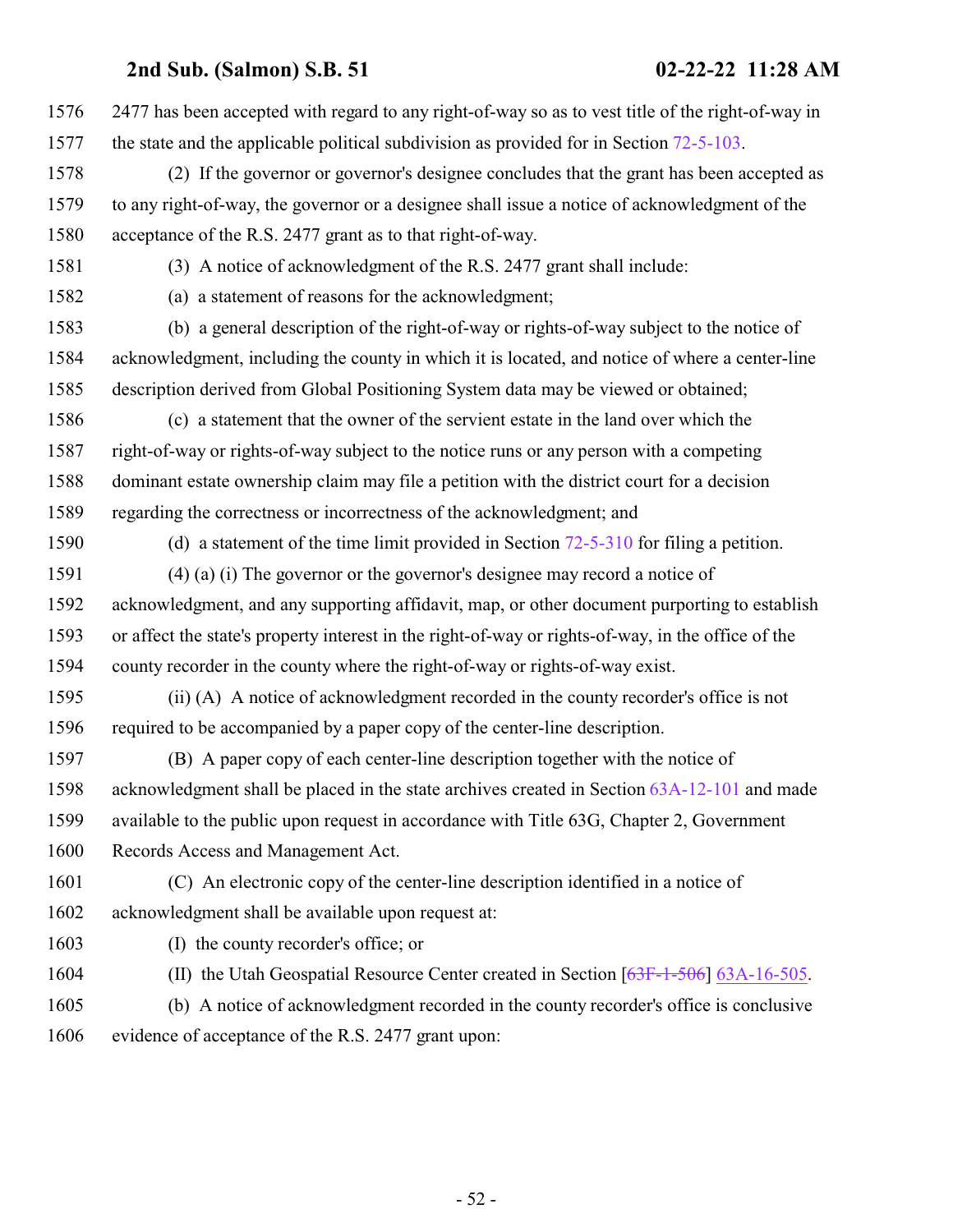<span id="page-52-0"></span>

| 1607 | (i) expiration of the 60-day period for filing a petition under Section $72-5-310$ without         |
|------|----------------------------------------------------------------------------------------------------|
| 1608 | the filing of a petition; or                                                                       |
| 1609 | (ii) a final court decision that the notice of acknowledgment was not incorrect.                   |
| 1610 | Section 23. Section 72-5-403 is amended to read:                                                   |
| 1611 | 72-5-403. Transportation corridor preservation powers.                                             |
| 1612 | (1) The department, counties, and municipalities may:                                              |
| 1613 | (a) act in cooperation with one another and other government entities to promote                   |
| 1614 | planning for and enhance the preservation of transportation corridors and to more effectively      |
| 1615 | use the money available in the Marda Dillree Corridor Preservation Fund created in Section         |
| 1616 | $72 - 2 - 117$ ;                                                                                   |
| 1617 | (b) undertake transportation corridor planning, review, and preservation processes; and            |
| 1618 | (c) acquire fee simple rights and other rights of less than fee simple, including                  |
| 1619 | easement and development rights, or the rights to limit development, including rights in           |
| 1620 | alternative transportation corridors, and to make these acquisitions up to a projected 30 years in |
| 1621 | advance of using those rights in actual transportation facility construction.                      |
| 1622 | (2) In addition to the powers described under Subsection (1), counties and                         |
| 1623 | municipalities may:                                                                                |
| 1624 | (a) limit development for transportation corridor preservation by land use regulation              |
| 1625 | and by official maps; and                                                                          |
| 1626 | (b) by ordinance prescribe procedures for approving limited development in                         |
| 1627 | transportation corridors until the time transportation facility construction begins.               |
| 1628 | (3) (a) The department shall identify and the commission shall approve transportation              |
| 1629 | corridors as high priority transportation corridors for transportation corridor preservation.      |
| 1630 | (b) The department shall notify a county or municipality if the county or municipality             |
| 1631 | has land within its boundaries that is located within the boundaries of a high priority            |
| 1632 | transportation corridor.                                                                           |
| 1633 | (c) The department may, on a voluntary basis, acquire private property rights within the           |
| 1634 | boundaries of a high priority transportation corridor for which a notification has been received   |
| 1635 | in accordance with Section $[10-9a-509$ or $17-27a-508]$ 10-9a-206 or 17-27a-206.                  |
| 1636 | Section 24. Repealer.                                                                              |
| 1637 | This bill repeals:                                                                                 |